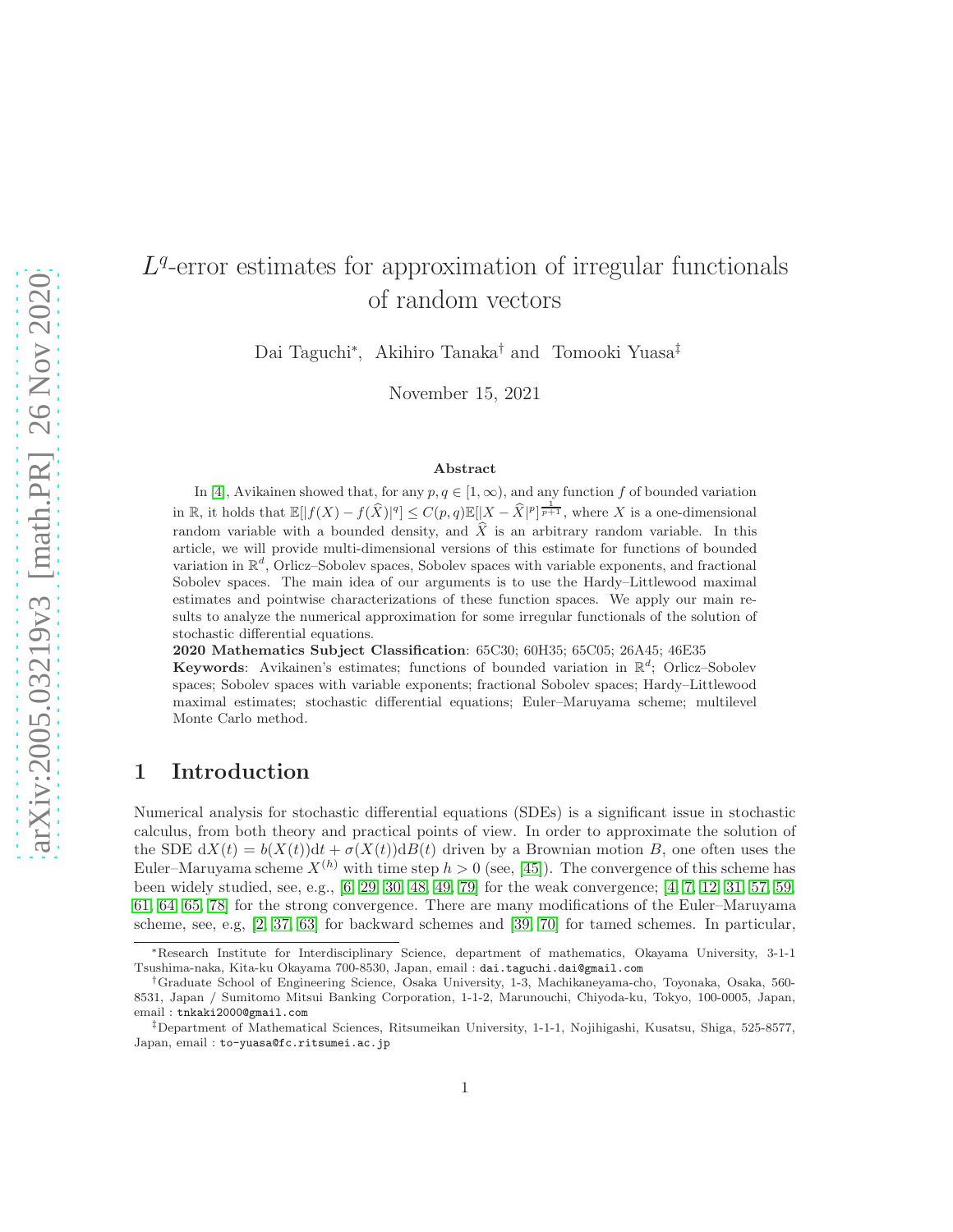Bally and Talay [\[6\]](#page-28-1) proved that whenever the coefficients b and  $\sigma$  satisfy some certain regularity conditions,  $\left| \mathbb{E}[f(X(T))] - \mathbb{E}[f(X^{(h)}(T))] \right| \leq Ch$  for any bounded measurable function f, and time step  $h = T/n$ , (see, also [\[29,](#page-30-1) [30,](#page-30-2) [48,](#page-31-0) [79\]](#page-32-0)).

In this article, for an irregular function  $f$  (e.g., bounded variation or Sobolev differentiable) and  $q \in [1,\infty)$ , we are interested in the rate of convergence to zero of

<span id="page-1-1"></span><span id="page-1-0"></span>
$$
\mathbb{E}\left[\left|f(X(T)) - f(X^{(h)}(T))\right|^q\right] \tag{1}
$$

as  $h \to 0$  (see, Theorem [3.6\)](#page-26-0). This rate is needed to apply the multilevel Monte Carlo (MLMC) method, whose computational cost is much lower than that of classical (single level) Monte Carlo method, for  $\mathbb{E}[|f(X(T))|]$ . Heinrich [\[36\]](#page-30-6) firstly introduced the MLMC method for parametric integrations. Later, Giles [\[25\]](#page-29-1) developed the method for SDEs based on the Euler–Maruyama scheme  $X^{(h)}$  as a generalization of the statistical Romberg method proposed by Kebaier [\[43\]](#page-30-7). If the function f is  $\alpha$ -Hölder continuous for some  $\alpha \in (0,1]$ , then [\(1\)](#page-1-0) can be bounded from above by  $||f||_{\alpha}^q \mathbb{E}[|X(T) - X^{(h)}(T)|^{q\alpha}],$  where  $||f||_{\alpha} := \sup_{x \neq y} \frac{|f(x) - f(y)|}{|x - y|^{\alpha}}$ , and thus its rate of convergence to zero can be obtained under some suitable assumptions on the coefficients b and  $\sigma$  (see, e.g.,  $[7, 12, 31, 45, 57, 59, 61, 64, 65]$  $[7, 12, 31, 45, 57, 59, 61, 64, 65]$  $[7, 12, 31, 45, 57, 59, 61, 64, 65]$  $[7, 12, 31, 45, 57, 59, 61, 64, 65]$  $[7, 12, 31, 45, 57, 59, 61, 64, 65]$  $[7, 12, 31, 45, 57, 59, 61, 64, 65]$  $[7, 12, 31, 45, 57, 59, 61, 64, 65]$  $[7, 12, 31, 45, 57, 59, 61, 64, 65]$  $[7, 12, 31, 45, 57, 59, 61, 64, 65]$ . However, if the function f is irregular, it is not clear how to derive the rate of convergence to zero.

Motivated by such a problem, Avikainen [\[4\]](#page-28-0) proved the following remarkable inequality.

**Theorem 1.1** (Theorem 2.4 (i) in [\[4\]](#page-28-0)). Let X be a one-dimensional random variable with a bounded density function  $p_X$ , and let f be a real valued function of bounded variation in  $\mathbb{R}$ . Then for any  $p, q \in [1, \infty)$  and random variable  $\hat{X}$ , it holds that

$$
\mathbb{E}\left[\left|f(X) - f(\widehat{X})\right|^q\right] \le 3^{q+1} V(f)^q \left(\sup_{x \in \mathbb{R}} p_X(x)\right)^{\frac{p}{p+1}} \mathbb{E}\left[\left|X - \widehat{X}\right|^p\right]^{\frac{1}{p+1}},\tag{2}
$$

where  $V(f)$  is the total variation of f.

Note that this estimate is optimal, that is, there exist some random variables X,  $\hat{X}$  and function  $f$  such that the equality holds in [\(2\)](#page-1-1) (see, Theorem 2.4 (ii) in [\[4\]](#page-28-0)). The proof of this estimate is based on the following three ideas. The first idea is to use the Lipschitz continuity of the distribution function of  $X$ , which is equivalent to the existence of a bounded density function of X. Note that if the distribution function of X is Hölder continuous, it is still able to obtain a generalized version of Avikainen's estimate, which is useful to evaluate numerical schemes for some stochastic processes (see, [\[78\]](#page-32-3)). The second idea is to use Skorokhod's "explicit" representation to embed the distribution of X in the probability space  $([0,1], \mathscr{B}([0,1]),$  Leb) (e.g., Section 3 in [\[82\]](#page-33-0)). For multi-dimensional random variables, this representation is known as Skorokhod's embedding theorem (e.g., Theorem 2.7 in [\[40\]](#page-30-8)). However, it might be difficult to apply it to the multidimensional case since it is not explicit. The third idea is that every function  $f$  of (normalized) bounded variation in R can be expressed as an integral of indicator functions  $1_{(z,\infty)}$  with respect to a signed measure  $\nu(\mathrm{d}z)$  which has a bounded variation. Then the estimate [\(2\)](#page-1-1) can be obtained by first considering it for  $f(x) = \mathbf{1}_{(z,\infty)}(x)$  (see, Lemma 3.4 in [\[4\]](#page-28-0) for details and Proposition 5.3 in [\[27\]](#page-29-2) for a simple proof).

In this article, we will propose some versions of Avikainen's estimate [\(2\)](#page-1-1) for multi-dimensional random variables. To the best of our knowledge, there is no result in this direction so far. As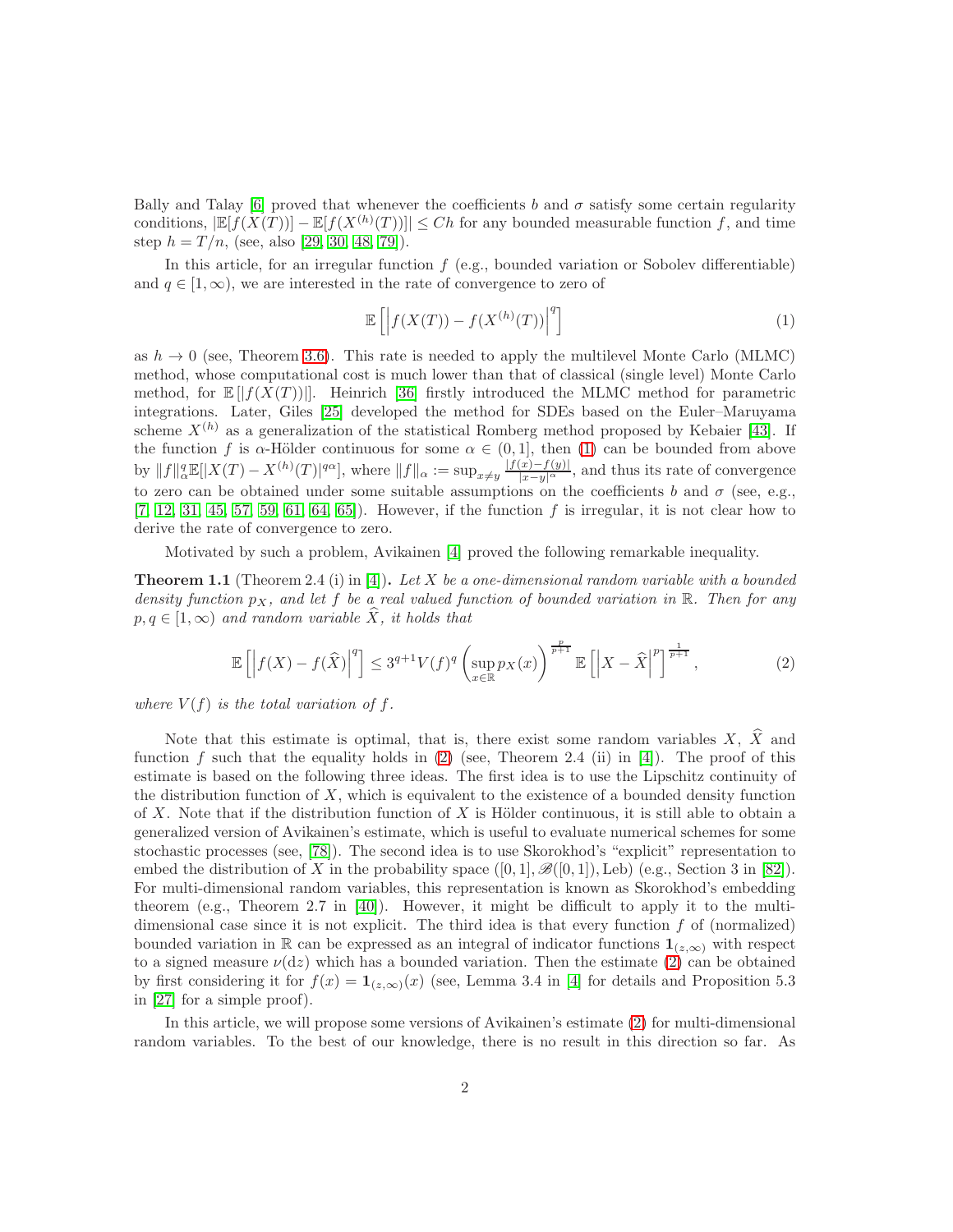mentioned above, it might be difficult to apply the approach in [\[4\]](#page-28-0) for multi-dimensional random variables. Instead, we propose a new approach based on the Hardy–Littlewood maximal operator M for locally finite vector valued measures  $\nu$ , which is defined by

$$
M\nu(x):=\sup_{s>0}\hskip-1.5ex\int_{B(x;s)}{\rm d}|\nu|(z),\,\int_{B(x;s)}{\rm d}|\nu|(z):=\frac{|\nu|(B(x;s))}{\mathop{\rm Leb}\nolimits(B(x;s))},\,\,x\in\mathbb{R}^d,
$$

where  $|\nu|$  is the total variation of  $\nu$  and  $B(x; r)$  is the closed ball in  $\mathbb{R}^d$  with center x and radius r. The operator  $M$  is well-studied in the fields of real analysis and harmonic analysis, and it satisfies the following Hardy–Littlewood maximal weak type estimate

$$
Leb({x \in \mathbb{R}^d \; ; \; M\nu(x) > \lambda}) \le A_1|\nu|(\mathbb{R}^d)\lambda^{-1}, \; \lambda > 0,
$$

where the constant  $A_1$  depends only on d. Using this estimate, we will prove that for any random variables  $X, \hat{X} : \Omega \to \mathbb{R}^d$  with density functions  $p_X$  and  $p_{\hat{X}}$  with respect to Lebesgue measure, respectively, and for any  $f \in BV(\mathbb{R}^d) \cap L^{\infty}(\mathbb{R}^d)$ ,  $p \in (0,\infty)$  and  $q \in [1,\infty)$ , if  $p_X$  and  $p_{\hat{X}}$  are bounded, then it holds that

<span id="page-2-1"></span>
$$
\mathbb{E}\left[\left|f(X) - f(\widehat{X})\right|^q\right] \le C \mathbb{E}\left[\left|X - \widehat{X}\right|^p\right]^{\frac{1}{p+1}}\tag{3}
$$

for some constant C which depends on p, q, d, f,  $||p_X||_{\infty}$  and  $||p_{\hat{X}}||_{\infty}$  (for more details, see, Theorem [2.11\)](#page-10-0). Here,  $BV(\mathbb{R}^d)$  is the class of functions f of bounded variation in  $\mathbb{R}^d$ , which is a subset of  $L^1(\mathbb{R}^d)$  such that the total variation  $|Df|(\mathbb{R}^d) = \int_{\mathbb{R}^d} |Df|$  of the Radon measure  $Df$  defined by

$$
\int_{\mathbb{R}^d} |Df| := \sup \left\{ \int_{\mathbb{R}^d} f(x) \mathrm{div} g(x) \mathrm{d} x \ ; \ g \in C^1_c(\mathbb{R}^d; \mathbb{R}^d) \text{ and } \sup_{x \in \mathbb{R}^d} |g(x)| \le 1 \right\}
$$

is finite, where the Radon measure  $Df$  is defined as the generalized derivative formulated by the integration by parts for functions of bounded variations (for more details, see, Section [2.1\)](#page-3-0). The most important property of  $f \in BV(\mathbb{R}^d)$  which we use in this article is the following pointwise estimate (see, Lemma [2.13\)](#page-11-0)

$$
|f(x) - f(y)| \le K_0 |x - y| \left\{ M_{2|x - y|}(Df)(x) + M_{2|x - y|}(Df)(y) \right\}, \text{ Leb-a.e. } x, y \in \mathbb{R}^d, \qquad (4)
$$

where for  $R > 0$ ,  $M_{R}\nu$  is the restricted Hardy–Littlewood maximal function defined by

<span id="page-2-0"></span>
$$
M_R \nu(x) := \sup_{0 < s \le R} \int_{B(x;s)} \mathrm{d} |\nu|(z), \ x \in \mathbb{R}^d.
$$

It is worth noting that Hajlasz [\[32,](#page-30-9) [33\]](#page-30-10) characterized Sobolev spaces  $W^{1,p}(\mathbb{R}^d)$ ,  $1 \leq p < \infty$  by using a pointwise estimate similar to [\(4\)](#page-2-0), and defined Sobolev spaces on metric spaces using its pointwise estimate. On the other hand, Lahti and Tuominen [\[55\]](#page-31-5), and Tuominen [\[81\]](#page-33-1) generalized this characterization to  $BV(\mathbb{R}^d)$  and the Orlicz–Sobolev space  $W^{1,\Phi}(\mathbb{R}^d)$  with a Young function  $\Phi$ such that both  $\Phi$  and its complementary function  $\Psi$  satisfy the  $\Delta_2$ -condition (or are doubling, see Section [2.1\)](#page-3-0). Moreover, the Sobolev space  $W^{1,p(\cdot)}(\mathbb{R}^d)$  with a variable exponent  $p : \mathbb{R}^d \to [1,\infty]$ and the fractional Sobolev space  $W^{s,p}(\mathbb{R}^d)$  for  $(s, p) \in (0, 1) \times [1, \infty)$  also satisfy some pointwise estimates similar to [\(4\)](#page-2-0). Inspired by these facts, we will also provide estimates similar to [\(3\)](#page-2-1) for  $f \in \{W^{1,\Phi}(\mathbb{R}^d) \cup W^{1,p(\cdot)}(\mathbb{R}^d) \cup W^{s,p}(\mathbb{R}^d)\} \cap L^{\infty}(\mathbb{R}^d).$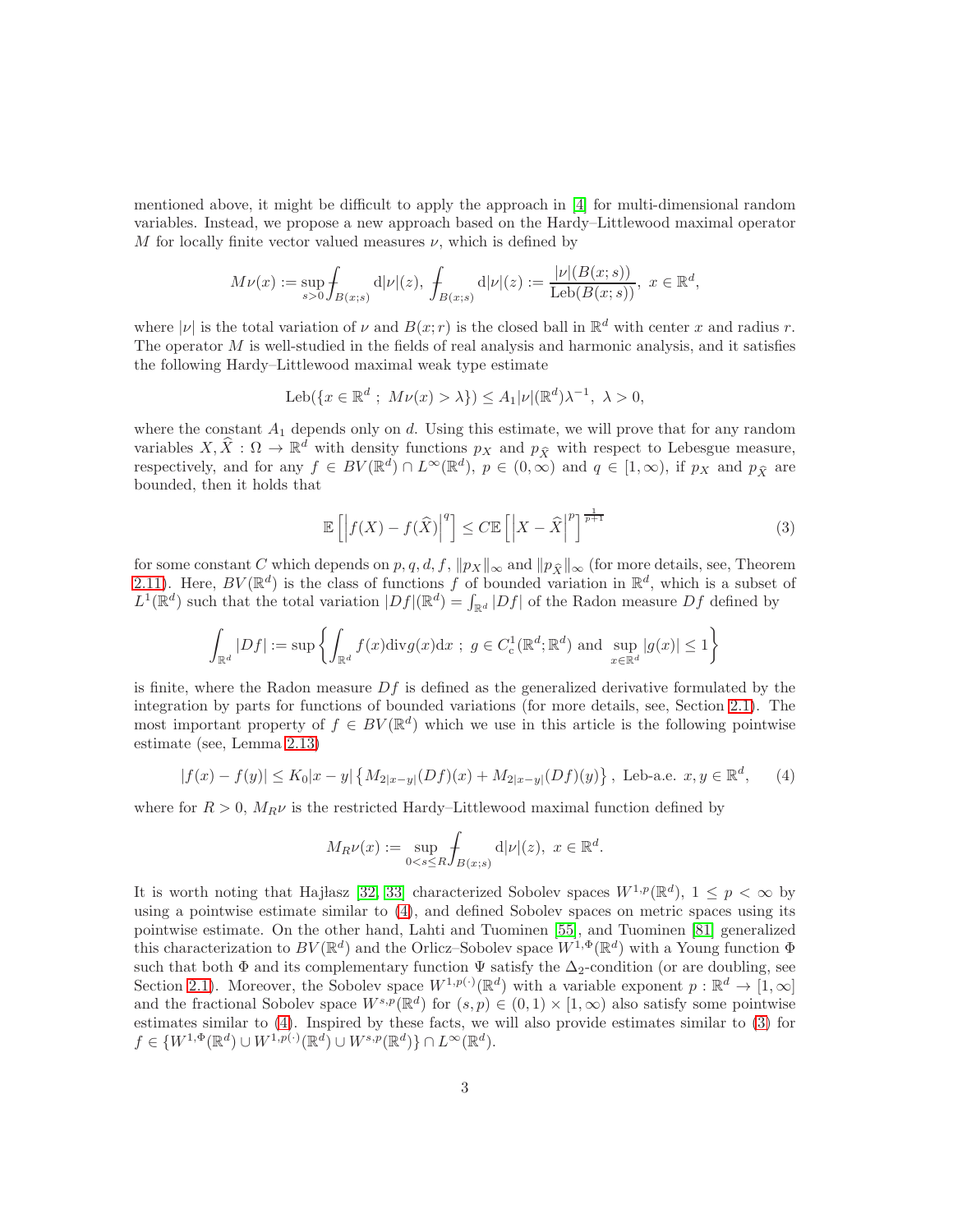This article is structured as follows. In Section [2,](#page-3-1) we first recall the definitions and properties of functions of bounded variation in  $\mathbb{R}^d$ , Orlicz–Sobolev spaces, Sobolev spaces with variable exponents, fractional Sobolev spaces and the Hardy–Littlewood maximal function, and recall its estimates on their function spaces. Then we will provide multi-dimensional versions of Avikainen's estimate (see, Theorem [2.11](#page-10-0) [2.17,](#page-15-0) [2.21,](#page-18-0) [2.23\)](#page-19-0) for these function spaces. In Section [3,](#page-22-0) we apply our main results to numerical analysis on irregular functionals of the solution of SDEs based on the Euler–Maruyama scheme and the multilevel Monte Carlo method.

#### Notations

We give some basic notations and definitions used throughout this article. We consider that elements of  $\mathbb{R}^d$  are column vectors, and for  $x \in \mathbb{R}^d$ , we write  $x = (x_1, \ldots, x_d)^\top$ . Let  $C_c^1(U; \mathbb{R}^q)$  be the space of  $\mathbb{R}^q$ -valued functions on an open set U of  $\mathbb{R}^d$  with compact support such that the first continuous partial derivatives on U exist. For differentiable functions  $f : \mathbb{R}^d \to \mathbb{R}^d$  and  $g : \mathbb{R}^d \to \mathbb{R}$ we define the divergence of f by  $\text{div} f := \sum_{i=1}^d \frac{\partial f_i}{\partial x_i}$  and the gradient of g by  $\nabla g = (\frac{\partial g}{\partial x_1}, \dots, \frac{\partial g}{\partial x_d})^\top$ . For an essentially bounded measurable function  $f : \mathbb{R}^d \to \mathbb{R}^q$ , the supremum norm of f is defined by  $||f||_{\infty} := \text{ess sup}_{x \in \mathbb{R}^d} |f(x)|$ . For measurable functions  $f : \mathbb{R}^d \to \mathbb{R}$  and  $g : \mathbb{R}^d \to [0, \infty)$ , we define

$$
||f||_{L^r(\mathbb{R}^d,g)} := \begin{cases} \left( \int_{\mathbb{R}^d} |f(x)|^r g(x) dx \right)^{1/r}, & \text{if } r \in [1, \infty), \\ ||f||_{\infty}, & \text{if } r = \infty \end{cases}
$$

and the class of all functions with  $||f||_{L^r(\mathbb{R}^d,g)} < \infty$  by  $L^r(\mathbb{R}^d,g)$ . In particular, if  $g \equiv 1$ , then we use the notation  $L^r(\mathbb{R}^d)$  as usual  $L^r$  space in  $\mathbb{R}^d$ . For  $s > 0$  and  $x \in \mathbb{R}^d$ , we denote open and closed balls by  $U(x; s) := \{y \in \mathbb{R}^d : |y - x| < s\}$  and  $B(x; s) := \{y \in \mathbb{R}^d : |y - x| \leq s\},\$ respectively. For an invertible  $d \times d$ -matrix  $A = (A_{i,j})_{1 \leq i,j \leq d}$ , we set  $|A|^2 := \sum_{i,j=1}^d A_{i,j}^2$  and  $g_A(x,y) = \frac{\exp(-\frac{1}{2}\langle A^{-1}(y-x), y-x\rangle_{\mathbb{R}^d})}{(2\pi)^{d/2}\sqrt{\det A}}$  $\frac{g(x)}{(2\pi)^{d/2}\sqrt{\det A}}$ , and  $g_c(x, y) = g_{cI}(x, y)$  for  $c > 0$ , where the matrix I is the identity matrix. We denote the gamma function by  $\Gamma(x) := \int_0^\infty t^{x-1} e^{-t} dt$  for  $x \in (0, \infty)$ .

# <span id="page-3-1"></span>2 Multi-dimensional Avikainen's estimates

Let  $(\Omega, \mathscr{F}, \mathbb{P})$  be a probability space and let d be a positive integer. In this section, we provide multidimensional versions of Avikainen's estimate for any random variables X and  $\hat{X}$  with bounded density functions and for functions of bounded variation in  $\mathbb{R}^d$ , Orlicz–Sobolev spaces, Sobolev spaces with variable exponents and fractional Sobolev spaces.

#### <span id="page-3-0"></span>2.1 Function spaces

In this subsection, we provide the definitions and properties of functions of bounded variation in  $\mathbb{R}^d$ , Orlicz–Sobolev spaces, Sobolev spaces with variable exponents and fractional Sobolev spaces.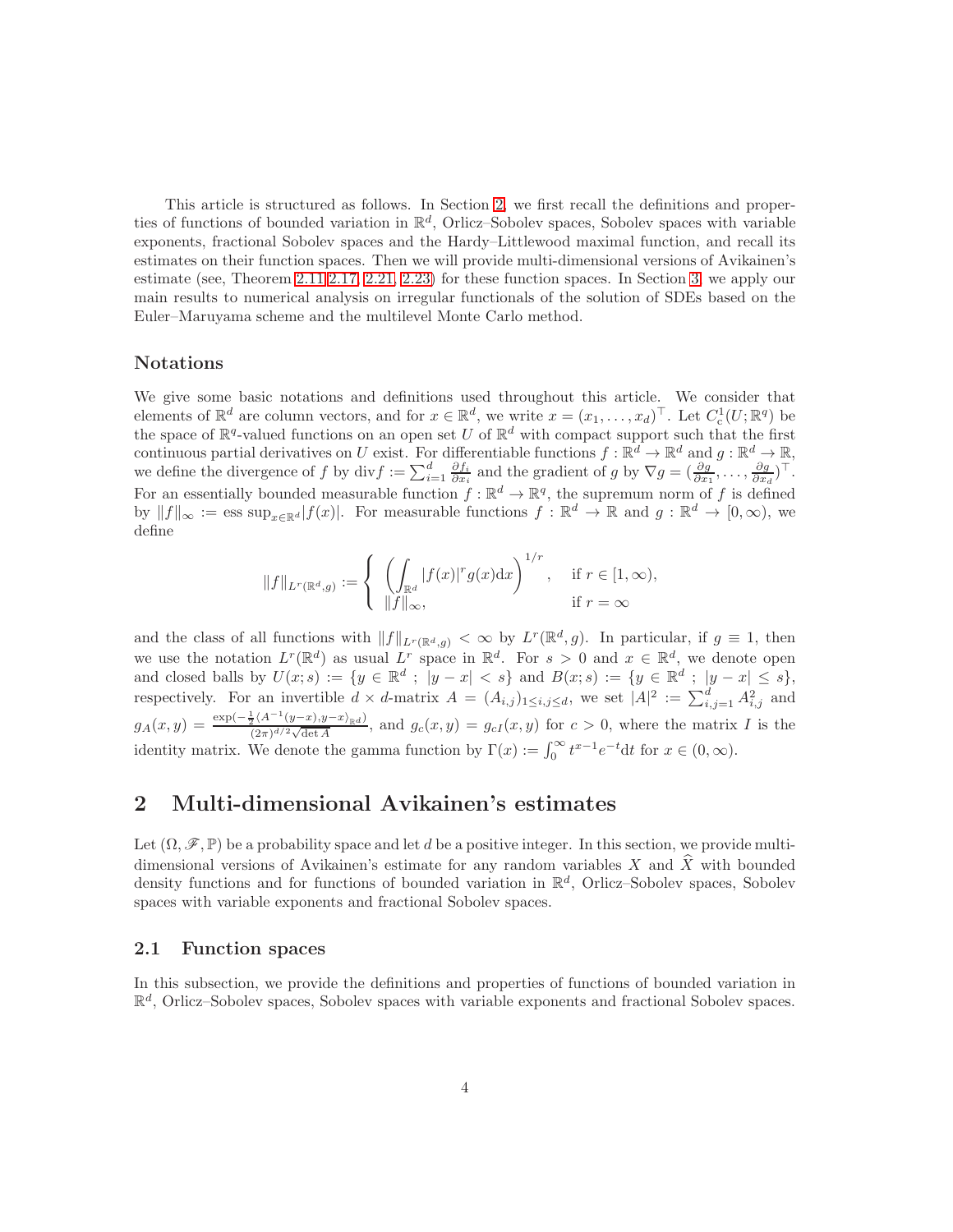## Bounded variation in  $\mathbb{R}^d$

We first recall the definition of functions of bounded variation in an open subset U of  $\mathbb{R}^d$ . For more detail, we refer to [\[20,](#page-29-3) [28\]](#page-30-11). A function  $f \in L^1(U)$  has bounded variation in U, denoted by  $f \in BV(U)$ , if

$$
\int_U |Df| := \sup \left\{ \int_U f(x) \mathrm{div} g(x) \mathrm{d} x \ ; \ g \in C^1_c(U; \mathbb{R}^d), \ \sup_{x \in U} |g(x)| \le 1 \right\} < \infty.
$$

We call  $\int_U |Df|$  the total variation of f in U. A function  $f \in L^1_{loc}(U)$  has locally bounded variation in U, denoted by  $f \in BV_{loc}(U)$ , if  $\int_V |Df| < \infty$  for any open set  $V \subset U$  such that its closer  $\overline{V}$  is compact and  $\overline{V} \subset U$ .

It follows from the structure theorem (e.g., Theorem 5.1 in [\[20\]](#page-29-3)) that for  $f \in BV_{loc}(U)$ , there exists a vector valued Radon measure  $Df = (D_1f, \ldots, D_df)^\top$  on  $(U, \mathscr{B}(U))$  such that the following integration by parts formula holds:

$$
\int_U f(x) \operatorname{div} g(x) \mathrm{d}x = -\sum_{k=1}^d \int_U g_k(x) D_k f(\mathrm{d}x), \text{ for all } g \in C^1_c(U; \mathbb{R}^d).
$$

**Remark 2.1.** (i)  $BV(U)$  is a Banach space with the norm  $||f||_{BV(U)} := ||f||_{L^1(U)} + \int_U |Df||$ (see, Remark 1.12 in [\[28\]](#page-30-11)).

- (ii) Let  $\{f_n\}_{n\in\mathbb{N}}$  be a sequence of functions in  $BV(U)$  which converges to f in  $L^1_{loc}(U)$ . Then it holds that  $\int_U |Df| \leq \liminf_{n \to \infty} \int_U |Df_n|$  (semi-continuity, e.g., Theorem 5.2 in [\[20\]](#page-29-3) or Theorem 1.9 in [\[28\]](#page-30-11)).
- (iii) Sobolev's inequality holds on  $BV(\mathbb{R}^d)$ , that is, if  $f \in BV(\mathbb{R}^d)$  and  $d \geq 2$ , then there exists  $C > 0$  such that  $||f||_{L^{d/(d-1)}(\mathbb{R}^d)} \leq C \int_{\mathbb{R}^d} |Df|$ , (see, Theorem 5.10 (i) in [\[20\]](#page-29-3) or Theorem 1.28 (A) in [\[28\]](#page-30-11)). And if  $d = 1$ , then  $||f||_{\infty} \leq \int_{\mathbb{R}} |Df|$ . Indeed, in the same way as the proof of Theorem 5.6 in [\[20\]](#page-29-3), we choose  $f_k \in C_c^1(\mathbb{R}; \mathbb{R})$ ,  $k \in \mathbb{N}$  such that  $f_k \to f$  Leb-a.e. and  $\int_{\mathbb{R}} |f'_k(z)| dz \to \int_{\mathbb{R}} |Df|$  as  $k \to \infty$ . Then by the fundamental theorem of calculus,  $|f_k(x)| \leq |\int_{-\infty}^x f'_k(z)dz| \leq \int_{\mathbb{R}} |f'_k(z)|dz$ , which implies  $||f||_{\infty} \leq \int_{\mathbb{R}} |Df|$ .
- **Example 2.2.** (i) Let  $W^{1,1}(U)$  be a Sobolev space. Then  $W^{1,1}(U) \subset BV(U)$  (see, e.g., Example, page 197 of [\[20\]](#page-29-3) or Example 1.2 in [\[28\]](#page-30-11)).
- (ii) Let E be a bounded subset of  $\mathbb{R}^d$  with  $C^2$  boundary. Then  $\mathbf{1}_E \in BV(\mathbb{R}^d) \setminus W^{1,1}(\mathbb{R}^d)$  (see, e.g. Example 1.4 in [\[28\]](#page-30-11)).

#### Orlicz–Sobolev spaces

We now recall the definition of the Orlicz–Sobolev space  $W^{1,\Phi}(\mathbb{R}^d)$  with a Young function  $\Phi$ . For more detail, we refer to [\[35,](#page-30-12) [69\]](#page-32-6). We first recall the definitions of Young functions and N-functions. A convex function  $\Phi : [0, \infty) \to [0, \infty]$  is called a Young function if it satisfies the conditions:  $\Phi(0) = 0$  and  $\lim_{x\to\infty} \Phi(x) = \infty$ . A Young function  $\Phi$  has the following integral form

$$
\Phi(x)=\int_0^x\varphi(y){\mathrm d}y,\ x\in[0,\infty),
$$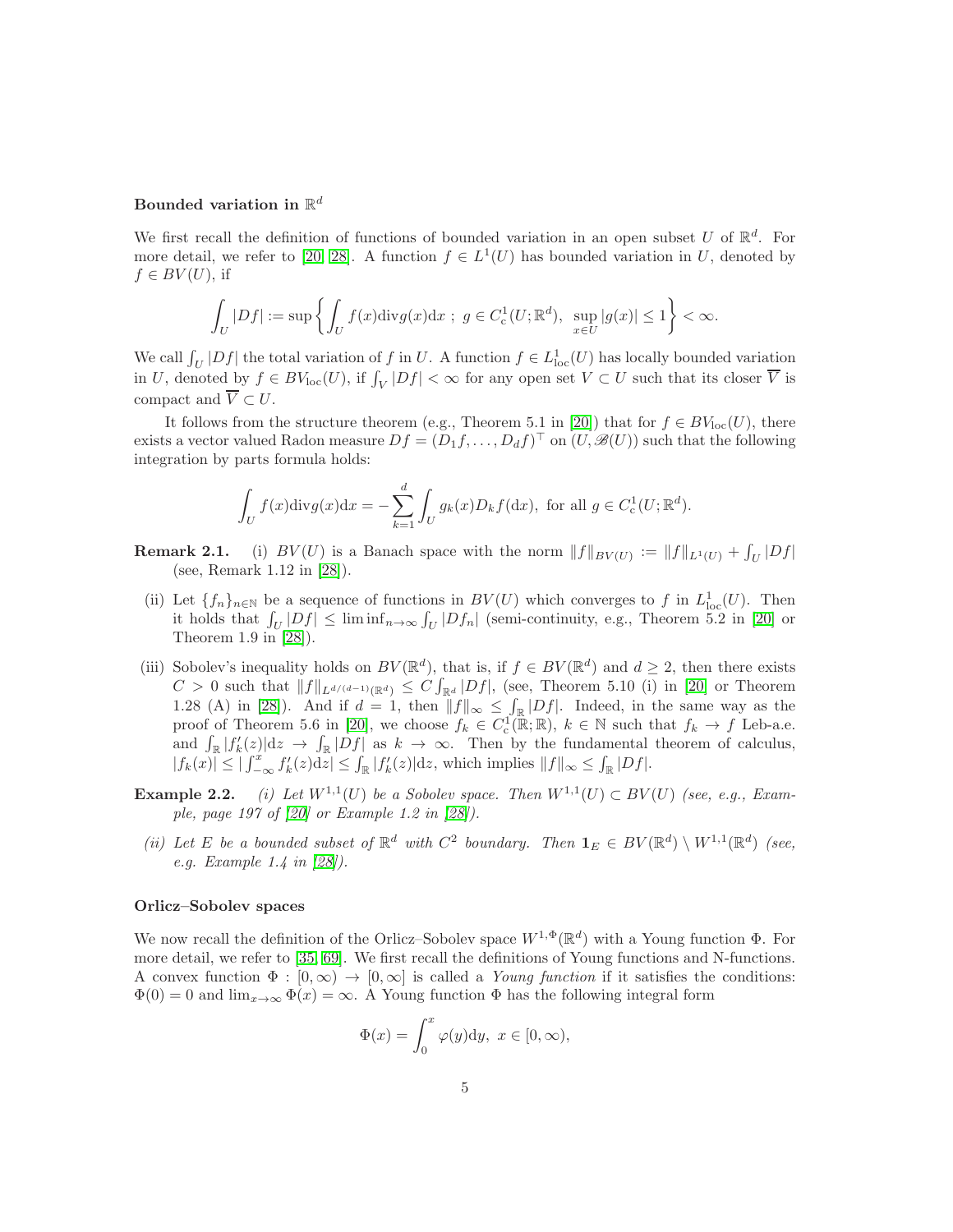where  $\varphi : [0, \infty) \to [0, \infty]$  is non-decreasing and left continuous such that  $\varphi(0) = 0$ , and if  $\varphi(x) = \infty$ for  $x \ge a \ge 0$ , then  $\Phi(x) = \infty$  for  $x \ge a$  (see, e.g., Section 1.3, Corollary 2 in [\[69\]](#page-32-6)). For a Young function  $\Phi$ , the *complementary function*  $\Psi : [0, \infty) \to [0, \infty]$  of  $\Phi$  and the *generalized inverse*  $\Phi^{-1} : [0, \infty] \to [0, \infty]$  of  $\Phi$  are defined by

$$
\Psi(x):=\sup_{y\geq 0}\{yx-\Phi(y)\}=\int_0^x\varphi^{-1}(y){\rm d}y\quad\text{and}\quad \Phi^{-1}(x):=\inf\{y\geq 0\ ;\ \Phi(y)>x\},
$$

where  $\varphi^{-1}(x) := \inf\{y \geq 0; \varphi(y) > x\}, x \geq 0$ . A Young function  $\Phi$  is called an *N*-function if it satisfies the following conditions: (N-i)  $\Phi$  is continuous; (N-ii)  $\Phi(x) = 0$  if and only if  $x = 0$ ; (N-iii)  $\lim_{x\to 0} \Phi(x)/x = 0$  and  $\lim_{x\to \infty} \Phi(x)/x = \infty$ . Here, continuity in the topology of  $C([0,\infty);[0,\infty])$ means that  $\lim_{y\to x} \Phi(y) = \Phi(x)$  for every point  $x \in [0,\infty)$  regardless of whether  $\Phi(x)$  is finite or infinite (e.g., page 14 on [\[35\]](#page-30-12)). For a Young function  $\Phi$ , the Orlicz space  $L^{\Phi}(\mathbb{R}^d)$  is defined by

$$
L^{\Phi}(\mathbb{R}^d) := \bigcup_{\alpha>0} \left\{ f : \mathbb{R}^d \to \mathbb{R} \; ; \; f : \text{measurable and } \int_{\mathbb{R}^d} \Phi(\alpha | f(x)|) \mathrm{d}x < \infty \right\}.
$$

If Leb-a.e. equal functions are identified, then this function space is a Banach space with the Luxemburg norm

$$
||f||_{L^{\Phi}(\mathbb{R}^d)} := \inf \left\{ \lambda > 0 \; ; \; \int_{\mathbb{R}^d} \Phi \left( \frac{|f(x)|}{\lambda} \right) dx \le 1 \right\}
$$

(e.g., Section 3.3, Theorem 10 in [\[69\]](#page-32-6)), and if  $\Psi$  is the complementary function of  $\Phi$ , then the generalized Hölder's inequality

<span id="page-5-0"></span>
$$
\int_{\mathbb{R}^d} |f(x)g(x)| dx \le 2||f||_{L^{\Phi}(\mathbb{R}^d)} ||g||_{L^{\Psi}(\mathbb{R}^d)}
$$
(5)

holds for any  $f \in L^{\Phi}(\mathbb{R}^d)$  and  $g \in L^{\Psi}(\mathbb{R}^d)$  (e.g., Section 3.3, Proposition 1 in [\[69\]](#page-32-6)).

A Young function  $\Phi$  satisfies the  $\Delta_2$ -condition (or is *doubling*) if there exists  $C > 0$  such that for each  $x > 0$ ,  $\Phi(2x) \leq C\Phi(x)$ . More specifically, various characterizations (equivalent conditions) of the  $\Delta_2$ -condition are described in Section 2.3 of [\[69\]](#page-32-6).

For a Young function  $\Phi$ , the Orlicz–Sobolev space  $W^{1,\Phi}(\mathbb{R}^d)$  is defined by

$$
W^{1,\Phi}(\mathbb{R}^d) := \{ f \in L^{\Phi}(\mathbb{R}^d) ; \ |Df| \in L^{\Phi}(\mathbb{R}^d) \},
$$

where  $Df := (D_1f, \ldots, D_df)^{\perp}$  is the vector of the first order weak partial derivatives  $D_i f$  of f for  $i = 1, \ldots, d$  (e.g., Section 9.3, Definition 1 in [\[69\]](#page-32-6)).

**Remark 2.3.** (i) The complementary function  $\Psi$  to a Young function  $\Phi$  is also a Young function (e.g., page 10 on [\[69\]](#page-32-6), or page 14 on [\[35\]](#page-30-12) and Lemma 2.4.2 in [\[35\]](#page-30-12)).

(ii) The complementary function  $\Psi$  to an N-function  $\Phi$  satisfies (N-ii) and (N-iii). Indeed, if  $\Psi(x) = 0$ , then it holds that  $x \leq \Phi(y)/y$  for  $y > 0$ . Thus we obtain  $x = 0$  by  $\lim_{y \to 0} \Phi(y)/y = 0$ . 0. On the other hand, since  $\varphi$  is non-decreasing, it holds that  $\Phi(x)/x \leq \varphi(x) \leq \Phi(2x)/x$ for  $x > 0$ . Hence  $\Phi$  satisfies  $\lim_{x\to 0} \Phi(x)/x = 0$  and  $\lim_{x\to \infty} \Phi(x)/x = \infty$  if and only if  $\varphi$  satisfies  $\lim_{x\to 0} \varphi(x) = 0$  and  $\lim_{x\to \infty} \varphi(x) = \infty$ . This implies that  $\lim_{x\to 0} \Psi(x)/x = 0$ and  $\lim_{x\to\infty}\Psi(x)/x=\infty$ . Furthermore,  $\Psi$  is left continuous (see, e.g., page 14 on [\[35\]](#page-30-12) and Lemma 2.4.2 in [\[35\]](#page-30-12)). In particular, if  $\Psi$  is real-valued, then it is an N-function.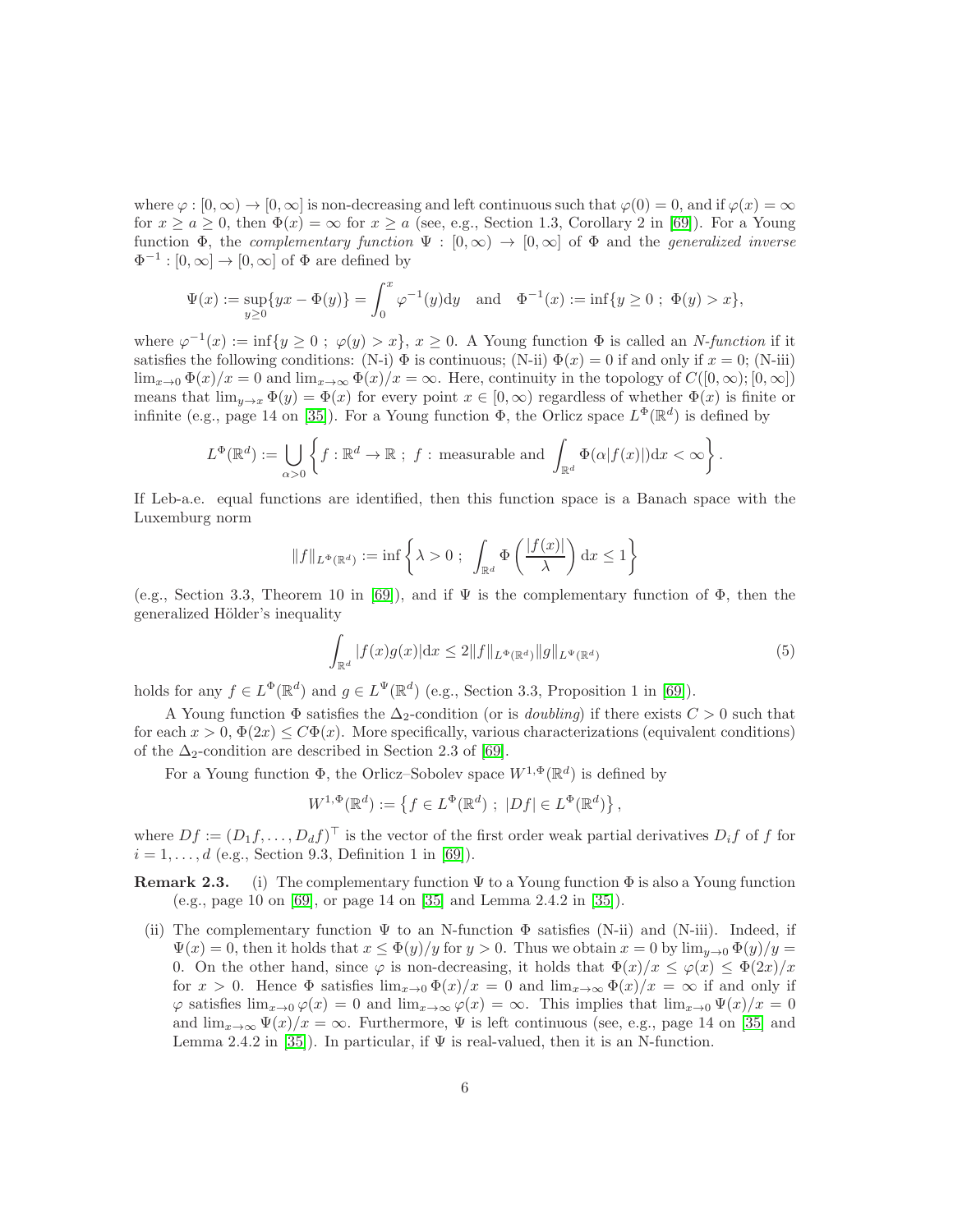- (iii) In general, the complementary function  $\Psi$  to a Young function  $\Phi$  does not always satisfy the  $\Delta_2$ -condition even if  $\Phi$  satisfies the  $\Delta_2$ -condition (e.g.,  $\Phi(x) = \int_0^x \log(1+y) dy = (1 +$  $x) \log(1 + x) - x, x \in [0, \infty)$ .
- (iv) Let  $\Phi$  be a Young function. Then the following inclusion relations hold  $W^{1,\Phi}(\mathbb{R}^d) \subset W^{1,1}_{\text{loc}}(\mathbb{R}^d) \subset \mathbb{R}$  $BV_{\text{loc}}(\mathbb{R}^d)$ . Indeed, the first relation is shown as follows: Let  $f \in W^{1,\Phi}(\mathbb{R}^d)$  and V be a compact subset of  $\mathbb{R}^d$ . By the definition of  $L^{\Phi}(\mathbb{R}^d)$ , there exists  $\alpha > 0$  such that  $\int_{\mathbb{R}^d} \Phi(\alpha|Df(x)|) dx <$  $\infty$ . Note that if  $\Phi^{-1}(x) = \infty$ , then for any  $y \geq 0$ ,  $\Phi(y) \leq x$ , and thus by taking  $y \to \infty$ , we conclude  $x = \infty$ . Therefore, we have  $\Phi^{-1}(f_V \Phi(\alpha|Df(x)))dx < \infty$ . By using Jensen's inequality, we obtain

$$
\int_{V} |Df(x)| dx = \frac{\text{Leb}(V)}{\alpha} \int_{V} \alpha |Df(x)| dx \le \frac{\text{Leb}(V)}{\alpha} \Phi^{-1} \left( \Phi \left( \int_{V} \alpha |Df(x)| dx \right) \right)
$$
  

$$
\le \frac{\text{Leb}(V)}{\alpha} \Phi^{-1} \left( \int_{V} \Phi(\alpha |Df(x)|) dx \right) < \infty,
$$

which implies  $f \in W^{1,1}_{loc}(\mathbb{R}^d)$ .

- (v) If a Young function  $\Phi$  satisfies the  $\Delta_2$ -condition, then the Orlicz space  $L^{\Phi}(\mathbb{R}^d)$  coincides with the set of all functions f which satisfy  $\int_{\mathbb{R}^d} \Phi(|f(x)|) dx < \infty$ .
- **Example 2.4.** (i) Let  $p \in (1,\infty)$  and  $\Phi(x) := x^p/p$ ,  $x \in [0,\infty)$ . Then  $\Phi$  is an N-functions and satisfies the  $\Delta_2$ -condition. Moreover, the Orlicz space  $L^{\Phi}(\mathbb{R}^d)$  coincides with the classical Lebesgue space  $L^p(\mathbb{R}^d)$ .
- (ii) Let  $p > 1$  and  $\alpha > 0$ , or  $p > 1-\alpha$  and  $-1 \leq \alpha < 0$ . Then the function  $\Phi(x) := x^p (\log(e+x))^{\alpha}$ ,  $x \in [0,\infty)$  is an N-function. Moreover,  $\Phi$  and its complementary function  $\Psi$  satisfy the  $\Delta_2$ condition. Note that the Orlicz–Sobolev spaces with such  $\Phi$  are used and studied in [\[1,](#page-28-4) [41\]](#page-30-13). We only check that  $\Phi$  and  $\Psi$  satisfy the  $\Delta_2$ -condition. Let  $x > 0$ . Since  $\log(e + x) \leq$  $log(e + 2x) \leq 2 log(e + x)$ , we obtain  $\Phi(2x) \leq 2^p max\{1, 2^{\alpha}\}\Phi(x)$ . On the other hand, if  $p > 1$  and  $\alpha > 0$ , we obtain for any  $y \geq 0$ ,

$$
y(2x) - \Phi(y) \le 2yx - y^p \left\{ \log \left( e + \frac{y}{2^{\frac{1}{p-1}}} \right) \right\}^{\alpha} = 2^{\frac{p}{p-1}} \left\{ \frac{y}{2^{\frac{1}{p-1}}} x - \Phi \left( \frac{y}{2^{\frac{1}{p-1}}} \right) \right\}.
$$

Thus  $\Psi(2x) \leq 2^{\frac{p}{p-1}} \Psi(x)$ . If  $p > 1 - \alpha$  and  $-1 \leq \alpha < 0$ , since the function  $y \mapsto \log(e + y)$  is concave, we obtain for any  $y \geq 0$ ,

$$
y(2x) - \Phi(y) \le 2yx - 2^{\frac{\alpha}{\alpha+p-1}}y^p \left\{ \log \left( e + \frac{y}{2^{\frac{1}{\alpha+p-1}}} \right) \right\}^{\alpha} = 2^{\frac{\alpha+p}{\alpha+p-1}} \left\{ \frac{y}{2^{\frac{1}{\alpha+p-1}}} x - \Phi\left( \frac{y}{2^{\frac{1}{\alpha+p-1}}} \right) \right\}.
$$

Thus  $\Psi(2x) \leq 2^{\frac{\alpha+p}{\alpha+p-1}} \Psi(x)$ .

(iii) Let  $\Phi$  be a Young function which satisfies the condition (N-iii) and let  $f \in L^1(\mathbb{R}^d)$  be a continuous and strictly positive function with  $\lim_{|x|\to\infty} f(x) = 0$ , then  $f \in L^{\Phi}(\mathbb{R}^d)$ . Indeed, for any  $\alpha > 0$ , there exists  $K > 0$  such that  $C_{\alpha} := \sup_{|x| > K} \frac{\Phi(\alpha f(x))}{\alpha f(x)} < \infty$ . Thus since  $\Phi$  is non-decreasing and f is bounded on  $B(0; K)$ , we obtain  $\int_{\mathbb{R}^d} \Phi(\alpha|f(x)|) dx \le$ Leb $(B(0; K))\Phi(\alpha \sup_{x \in B(0; K)} |f(x)|) + \alpha C_{\alpha} ||f||_{L^{1}(\mathbb{R}^{d})} < \infty.$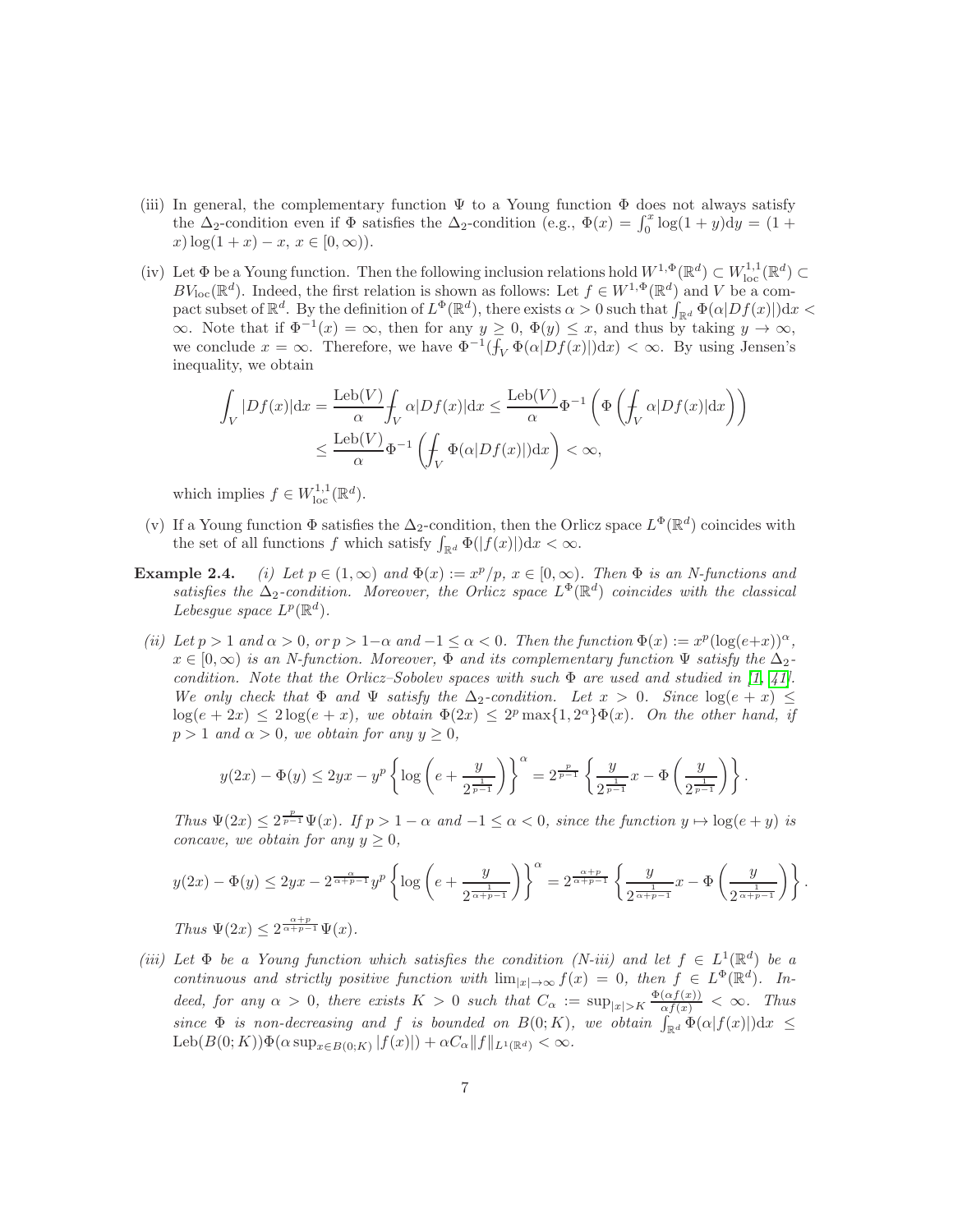#### Sobolev spaces with variable exponents

We next recall the definition of the Sobolev space  $W^{1,p(\cdot)}(\mathbb{R}^d)$  with a variable exponent p. This function space is defined as one of generalized Orlicz spaces (also known as Musielak–Orlicz spaces) by the modular  $f \mapsto \int_{\mathbb{R}^d} |f(x)|^{p(x)} dx$ . For more detail, we refer to [\[17\]](#page-29-4).

A measurable function  $p : \mathbb{R}^d \to [1, \infty]$  is called a variable exponent on  $\mathbb{R}^d$ , and denoted by  $p \in \mathcal{P}(\mathbb{R}^d)$ . We define

$$
p^- := \underset{x \in \mathbb{R}^d}{\text{ess inf }} p(x)
$$
 and  $p^+ := \underset{x \in \mathbb{R}^d}{\text{ess sup }} p(x)$ .

The Lebesgue space  $L^{p(\cdot)}(\mathbb{R}^d)$  with a variable exponent  $p \in \mathcal{P}(\mathbb{R}^d)$  is defined by

$$
L^{p(\cdot)}(\mathbb{R}^d) := \bigcup_{\alpha>0} \left\{ f : \mathbb{R}^d \to \mathbb{R} \; ; \; f : \text{measurable and } \int_{\mathbb{R}^d} |\alpha f(x)|^{p(x)} dx < \infty \right\}
$$

If Leb-a.e. equal functions are identified, then this function space is a Banach space with respect to the norm

$$
||f||_{L^{p(\cdot)}(\mathbb{R}^d)} := \inf \left\{ \lambda > 0 \; ; \; \int_{\mathbb{R}^d} \left| \frac{f(x)}{\lambda} \right|^{p(x)} dx \le 1 \right\}
$$

(e.g., Theorem 3.2.7 in [\[17\]](#page-29-4)). Let  $p, q, s \in \mathcal{P}(\mathbb{R}^d)$  and assume that

$$
\frac{1}{s(x)} = \frac{1}{p(x)} + \frac{1}{q(x)},
$$
 Leb-a.e.  $x \in \mathbb{R}^d$ .

Then for any  $f \in L^{p(\cdot)}(\mathbb{R}^d)$  and  $g \in L^{q(\cdot)}(\mathbb{R}^d)$ , the generalized Hölder's inequality

$$
||fg||_{L^{s(\cdot)}(\mathbb{R}^d)} \le 2||f||_{L^{p(\cdot)}(\mathbb{R}^d)}||g||_{L^{q(\cdot)}(\mathbb{R}^d)}
$$
(6)

holds (see, Lemma 3.2.20 in [\[17\]](#page-29-4)). In the case  $s = p = q = \infty$ , we use the convention  $1/\infty = 0$ .

We say a function  $f: \mathbb{R}^d \to \mathbb{R}$  is locally log-Hölder continuous on  $\mathbb{R}^d$  if there exists  $C > 0$ such that for any  $x, y \in \mathbb{R}^d$ ,

<span id="page-7-1"></span>
$$
|f(x) - f(y)| \le \frac{C}{\log(e + 1/|x - y|)}.
$$

More specifically, various characterizations (equivalent conditions) of the locally log-Hölder conti-nuity are described in Lemma 4.1.6 of [\[17\]](#page-29-4). We say that  $f : \mathbb{R}^d \to \mathbb{R}$  satisfies the log-Hölder decay condition if there exist  $f_{\infty} \in \mathbb{R}$  and  $C > 0$  such that for any  $x \in \mathbb{R}^d$ ,

<span id="page-7-0"></span>
$$
|f(x) - f_{\infty}| \le \frac{C}{\log(e + |x|)}.\tag{7}
$$

We say that  $f : \mathbb{R}^d \to \mathbb{R}$  is globally log-Hölder continuous on  $\mathbb{R}^d$  if it is locally log-Hölder continuous on  $\mathbb{R}^d$  and satisfies the log-Hölder decay condition. If  $f : \mathbb{R}^d \to \mathbb{R}$  is globally log-Hölder continuous on  $\mathbb{R}^d$ , then the constant  $f_{\infty}$  in [\(7\)](#page-7-0) is unique and f is bounded (e.g., page 100 on [\[17\]](#page-29-4)). We define

 $\mathcal{P}^{\log}(\mathbb{R}^d) := \{ p \in \mathcal{P}(\mathbb{R}^d) \; ; \; 1/p \text{ is globally log-Hölder continuous} \}$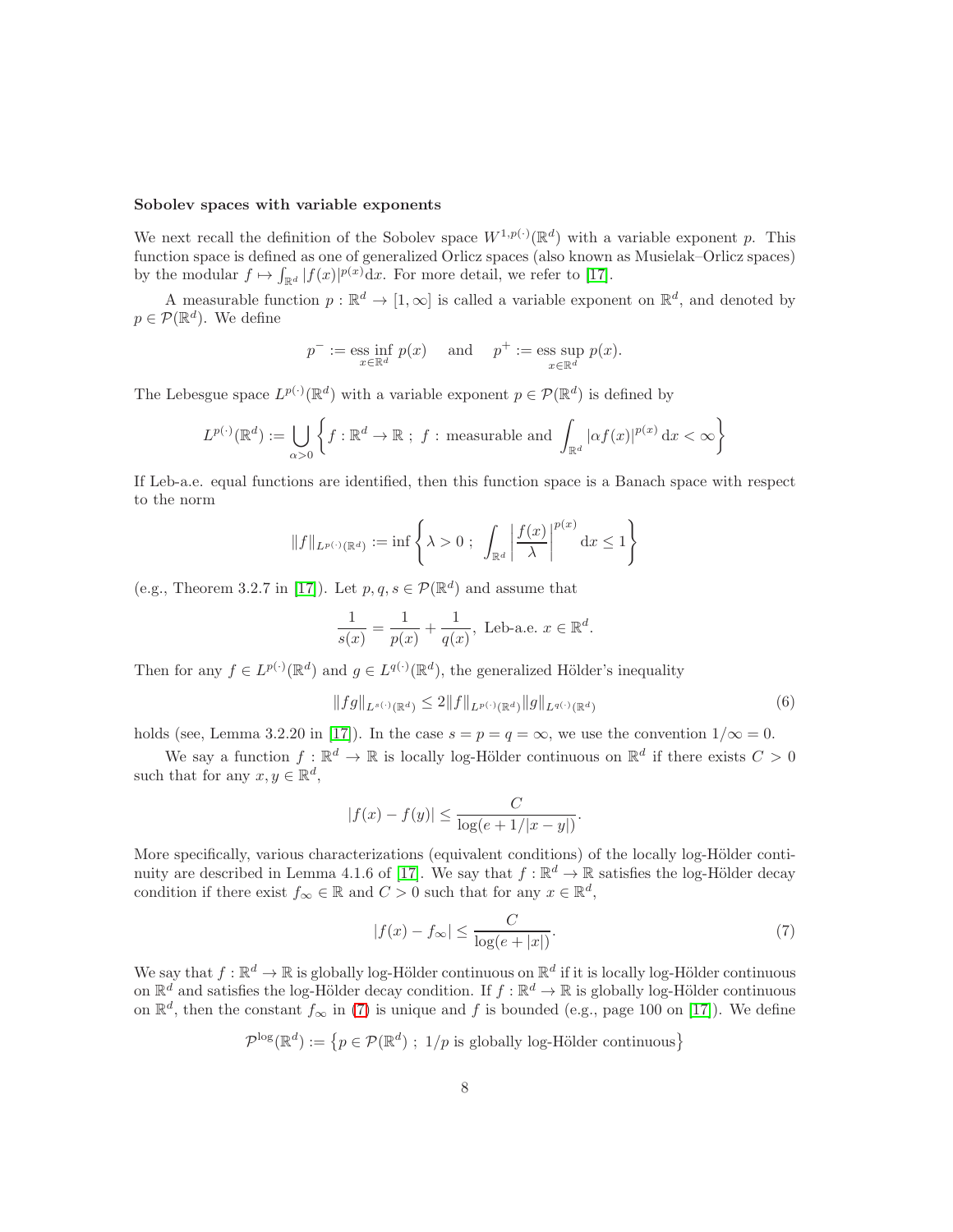and define  $p_{\infty}$  by  $1/p_{\infty} := \lim_{|x| \to \infty} 1/p(x)$ . As usual we use the convention  $1/\infty := 0$ .

The Sobolev space  $W^{1,p(\cdot)}(\mathbb{R}^d)$  with a variable exponent  $p \in \mathcal{P}(\mathbb{R}^d)$  is defined by

$$
W^{1,p(\cdot)}(\mathbb{R}^d) := \left\{ f \in L^{p(\cdot)}(\mathbb{R}^d) ; \ |Df| \in L^{p(\cdot)}(\mathbb{R}^d) \right\},\
$$

where  $Df := (D_1f, \ldots, D_df)^{\perp}$  is the vector of the first order weak partial derivatives  $D_i f$  of f for  $i = 1, \ldots, d$  (see, e.g., Definition 8.1.2 in [\[17\]](#page-29-4)).

- **Remark 2.5.** (i) For  $p \in \mathcal{P}^{\log}(\mathbb{R}^d)$ , although  $1/p$  is bounded, p is not always bounded (e.g., page 101 on [\[17\]](#page-29-4)).
- (ii)  $p \in \mathcal{P}^{\log}(\mathbb{R}^d)$  if and only if  $p^* := p/(p-1) \in \mathcal{P}^{\log}(\mathbb{R}^d)$ , and then  $(p_\infty)^* = (p^*)_\infty$  (e.g., page 101 on [\[17\]](#page-29-4)).
- (iii) For  $p \in \mathcal{P}(\mathbb{R}^d)$  with  $p^+ < \infty$ ,  $p \in \mathcal{P}^{\log}(\mathbb{R}^d)$  if and only if p is globally log-Hölder continuous. This is due to the fact that  $p \mapsto 1/p$  is a bilipschitz mapping from  $[p^-, p^+]$  to  $[1/p^+, 1/p^-]$ (e.g., Remark 4.1.5 in [\[17\]](#page-29-4)).
- (iv) Note that the following inclusion relations hold  $W^{1,p(\cdot)}(\mathbb{R}^d) \subset W^{1,p^-}_{loc}(\mathbb{R}^d) \subset W^{1,1}_{loc}(\mathbb{R}^d)$ . Indeed, the first relation is shown by using the generalized Hölder's inequality  $(6)$ .

Example 2.6. Let  $d = 1$  and

$$
p(x) := \max\left\{1 - e^{3-|x|}, \min\left\{\frac{6}{5}, \max\left\{\frac{1}{2}, \frac{3}{2} - x^2\right\}\right\}\right\} + 1, \quad x \in \mathbb{R}.
$$

Then  $p \in \mathcal{P}^{\log}(\mathbb{R})$  and  $1 < p^- < p^+ < \infty$  (e.g., Example 1.3 in [\[62\]](#page-32-7), or Example 9.1.15 and Example 9.1.16 in [\[84\]](#page-33-2)).

#### Fractional Sobolev spaces

We finally recall the definition of the fractional Sobolev space  $W^{s,p}(\mathbb{R}^d)$ . For more detail, we refer to [\[16\]](#page-29-5).

Let  $s \in (0,1)$  be a fractional exponent and  $p \in [1,\infty)$ . The fractional Sobolev space  $W^{s,p}(\mathbb{R}^d)$ is defined by

$$
W^{s,p}(\mathbb{R}^d) := \left\{ f \in L^p(\mathbb{R}^d) \; ; \; \int_{\mathbb{R}^d} \int_{\mathbb{R}^d} \left( \frac{|f(x) - f(y)|}{|x - y|^{d/p + s}} \right)^p dxdy < \infty \right\}.
$$

In the literature, the fractional Sobolev space is also called the Aronszajn, Gagliardo or Slobodeckij space.

For  $s \in (0,1)$  and  $p \in [1,\infty)$  and  $f \in W^{s,p}(\mathbb{R}^d)$ , we define the operator  $G_{s,p}$  by

$$
G_{s,p}f(x) := \left(\int_{\mathbb{R}^d} \left(\frac{|f(x) - f(y)|}{|x - y|^{d/p + s}}\right)^p dy\right)^{1/p}, \ x \in \mathbb{R}^d.
$$

Then  $G_{s,p} f \in L^p(\mathbb{R}^d)$ .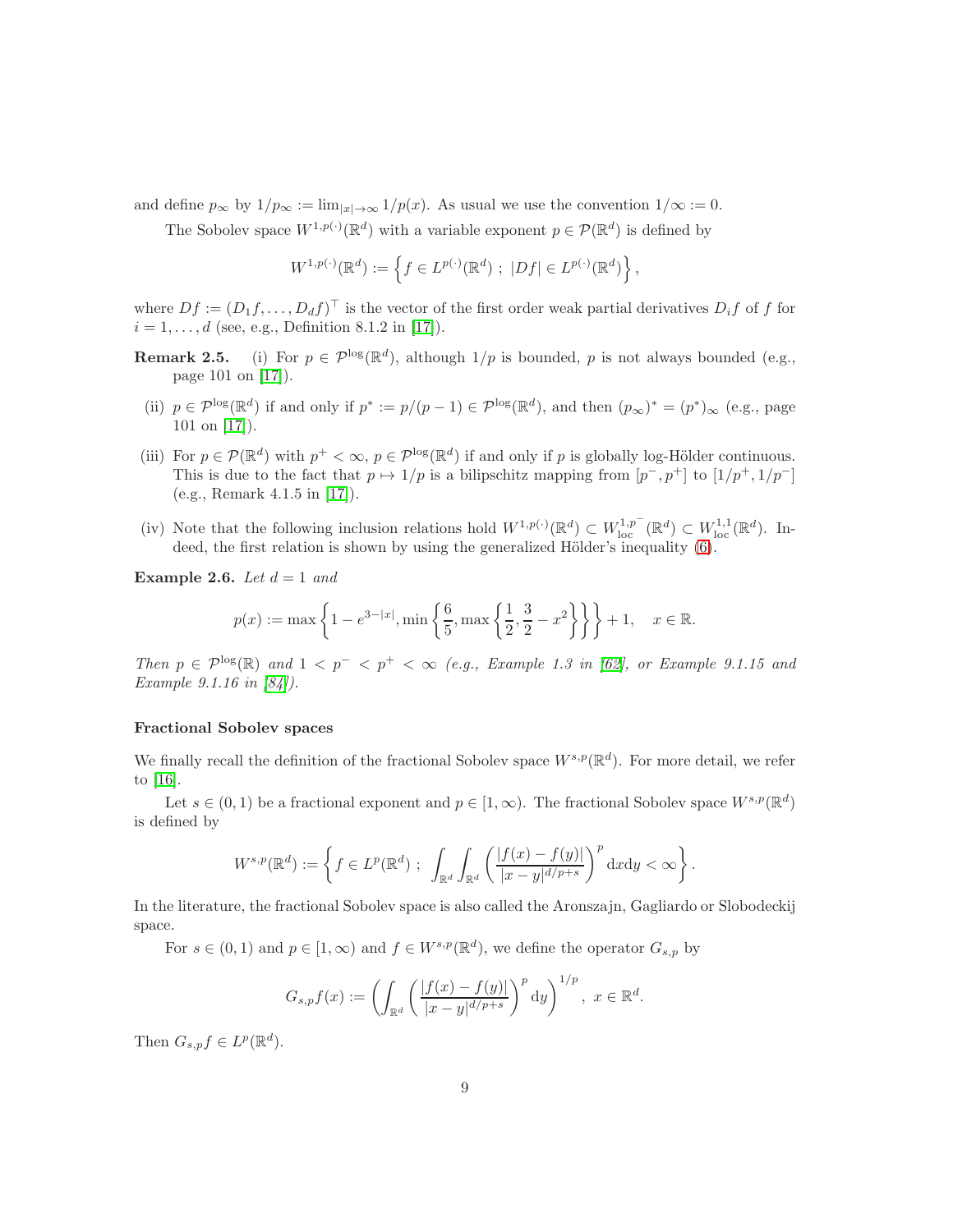#### 2.2 Hardy–Littlewood maximal function and estimates

In this subsection, we recall the definition of the Hardy–Littlewood maximal function and their estimates on function spaces defined in Section [2.1,](#page-3-0) which are well-known in the fields of real analysis and harmonic analysis.

Let  $\nu$  be a locally finite vector valued measure on  $\mathbb{R}^d$ . The Hardy-Littlewood maximal operator M for  $\nu$  is defined by

$$
M\nu(x):=\sup_{s>0}\!\int_{B(x;s)}{\rm d}|\nu|(z),\quad \int_{B(x;s)}{\rm d}|\nu|(z):=\frac{|\nu|(B(x;s))}{\text{Leb}(B(x;s))},
$$

where  $|\nu|$  is the total variation of  $\nu$ . For  $R > 0$ , we define the restricted Hardy–Littlewood maximal function  $M_R \nu$  by

$$
M_R\nu(x) := \sup_{0 < s \le R} \int_{B(x;s)} \mathrm{d}|\nu|(z), \ x \in \mathbb{R}^d.
$$

If  $\nu(\mathrm{d}x) = f(x)\mathrm{d}x$ , then we write  $Mf(x)$  and  $M_Rf(x)$ , respectively.

The following lemma is well-known as the Hardy–Littlewood maximal weak and strong type estimates.

**Lemma 2.7.** (i) Weak type estimate (e.g., Chapter III, Section 4.1, (a) in [\[74\]](#page-32-8)). There exists  $A_1 > 0$  such that for any finite and vector valued signed measure measure  $\nu$  on  $\mathbb{R}^d$  and  $\lambda > 0$ ,

Leb 
$$
(\{x \in \mathbb{R}^d : M\nu(x) > \lambda\}) \le A_1 |\nu| (\mathbb{R}^d) \lambda^{-1}.
$$

(ii) Strong type estimate (e.g., Chapter I, Section 1.3, Theorem 1 (c) in [\[74\]](#page-32-8)). For any  $p \in (1,\infty)$ , there exists  $A_p > 0$  such that for any  $f \in L^p(\mathbb{R}^d)$ ,

$$
||Mf||_{L^p(\mathbb{R}^d)} \le A_p ||f||_{L^p(\mathbb{R}^d)}.
$$

- Remark 2.8. (i) The estimate in Lemma 2.7 (i) can be shown by the same way as the proof of Theorem 1 (b) in Chapter I, Section 1.3 of [\[74\]](#page-32-8) as an application of Vitali's covering lemma (e.g., Chapter I, Section 1.6, Lemma in [\[74\]](#page-32-8)), and the constant  $A_1$  can be chosen as  $A_1 = 5^d$ .
	- (ii) The Hardy–Littlewood maximal operator is used to prove the flow property of ordinary differential equations (ODEs) and stochastic differential equations (SDEs) with Sobolev coefficients. In particular, by using this maximal operator, Crippa and De Lellis [\[14\]](#page-29-6) proved the existence of a unique regular Lagrangian flow for ODEs with a local Sobolev coefficient, and Zhang [\[85\]](#page-33-3) (also see, [\[86\]](#page-33-4)) studied the stochastic homeomorphism flows property for SDEs with local Sobolev coefficients.

The following lemma shows that the  $\Delta_2$ -condition is equivalent to the Hardy–Littlewood maximal strong type estimate on the Orlicz space.

<span id="page-9-0"></span>**Lemma 2.9** (Theorem 2.1 in [\[24\]](#page-29-7)). Let  $\Phi$  be an N-function and  $\Psi$  be its complementary function. Then  $\Psi$  satisfies the  $\Delta_2$ -condition if and only if there exists  $A_{\Phi} > 0$  such that for any  $f \in L^{\Phi}(\mathbb{R}^d)$ ,

$$
||Mf||_{L^{\Phi}(\mathbb{R}^d)} \leq A_{\Phi}||f||_{L^{\Phi}(\mathbb{R}^d)}.
$$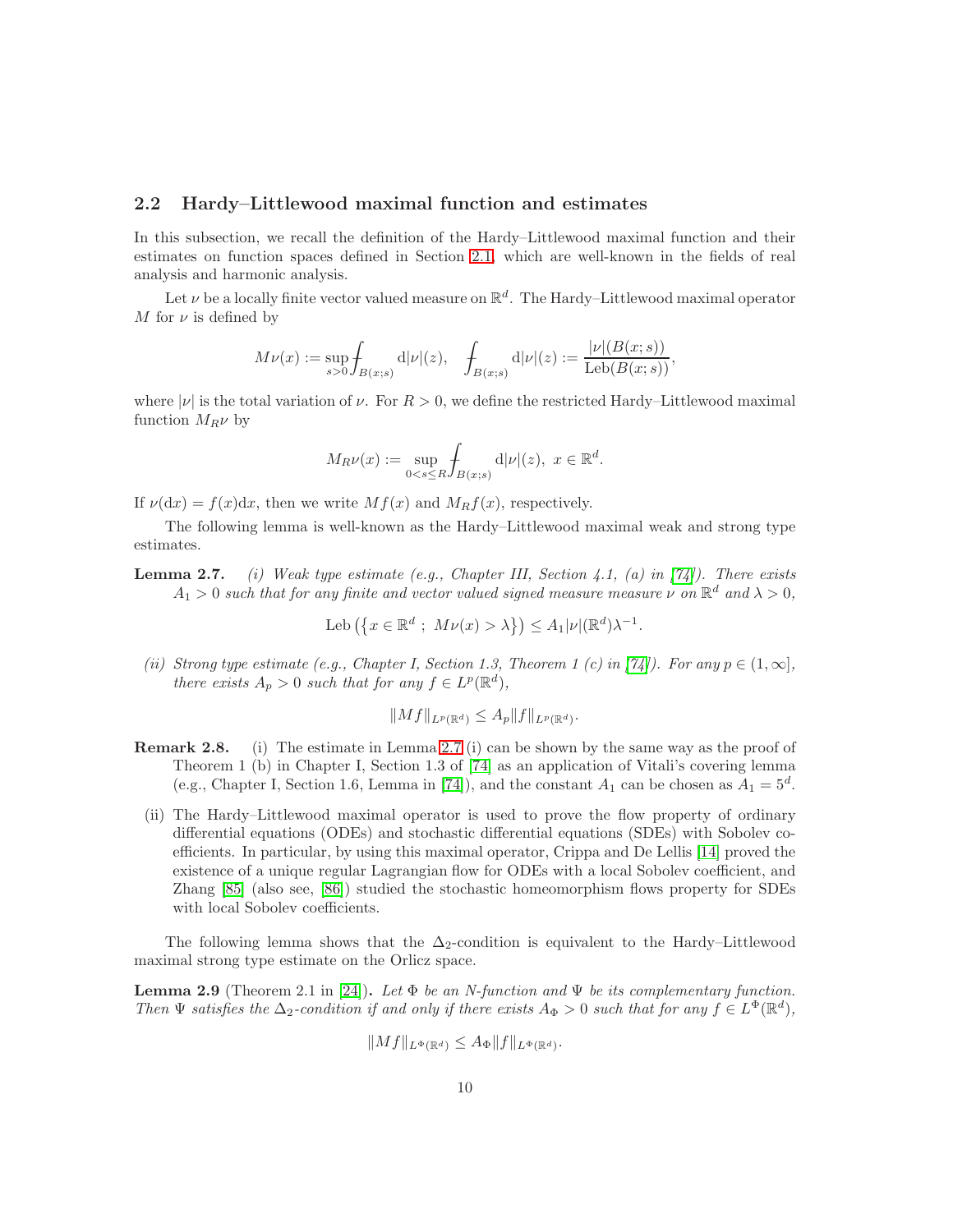The following lemma shows that the Hardy–Littlewood maximal strong type estimate holds on the Sobolev space  $W^{1,p(\cdot)}(\mathbb{R}^d)$  with a variable exponents  $p \in \mathcal{P}^{\log}(\mathbb{R}^d)$ .

<span id="page-10-2"></span>**Lemma 2.10** (e.g., Theorem 4.3.8 in [\[17\]](#page-29-4)). Let  $p \in \mathcal{P}^{\log}(\mathbb{R}^d)$  with  $1 < p^-$ . Then there exists  $A_{p(\cdot)} > 0$  such that for any  $f \in L^{p(\cdot)}(\mathbb{R}^d)$ ,

<span id="page-10-1"></span>
$$
||Mf||_{L^{p(\cdot)}(\mathbb{R}^d)} \leq A_{p(\cdot)}||f||_{L^{p(\cdot)}(\mathbb{R}^d)}.
$$

#### 2.3 Main results

In this subsection, we state our main results of this article as multi-dimensional versions of Avikainen's estimate. We use notations  $1/\infty := 0$  and  $1/0 := \infty$  for convenience.

We first consider the case of bounded variation in  $\mathbb{R}^d$ .

<span id="page-10-0"></span>**Theorem 2.11.** Let  $X, \hat{X} : \Omega \to \mathbb{R}^d$  be random variables which admit density functions  $p_X$  and  $p_{\hat{X}}$ with respect to Lebesgue measure, respectively, and let  $r \in (1,\infty]$ . Suppose that  $p_X, p_{\widehat{X}} \in L^{\infty}(\mathbb{R}^d)$ . Then for any  $f \in BV(\mathbb{R}^d) \cap L^r(\mathbb{R}^d, p_X) \cap L^r(\mathbb{R}^d, p_{\hat{X}}), p \in (0, \infty)$  and  $q \in [1, r)$ , it holds that

$$
\mathbb{E}\left[\left|f(X) - f(\widehat{X})\right|^q\right] \le C_{BV}(p,q,r)\mathbb{E}\left[\left|X - \widehat{X}\right|^p\right]^{\frac{1-q/r}{p+1}},\tag{8}
$$

where the constant  $C_{BV}(p,q,r)$  is defined by

$$
C_{BV}(p,q,r)
$$
\n
$$
:=\begin{cases}\n(2||f||_{\infty})^{q-1} (2^{p+1} K_0^p ||f||_{\infty} \\
+ A_1 \{ ||p_X||_{\infty} + ||p_{\hat{X}}||_{\infty} \} \int_{\mathbb{R}^d} |Df| \big), & \text{if } r = \infty, \\
2^{q-1} (2^{p+1} K_0^p + A_1 \{ ||p_X||_{\infty} + ||p_{\hat{X}}||_{\infty} \} \int_{\mathbb{R}^d} |Df| \big) \\
+ (||f||_{L^r(\mathbb{R}^d, p_X)} + ||f||_{L^r(\mathbb{R}^d, p_{\hat{X}})})^r, & \text{if } r \in (1, \infty), \mathbb{E}[|X - \hat{X}|^p] \ge 1, \\
(||f||_{L^r(\mathbb{R}^d, p_X)} + ||f||_{L^r(\mathbb{R}^d, p_{\hat{X}})})^q, & \text{if } r \in (1, \infty), \mathbb{E}[|X - \hat{X}|^p] \ge 1.\n\end{cases}
$$

Here,  $K_0$  and  $A_1$  are the constants of the pointwise estimate [\(9\)](#page-11-1) in Lemma [2.13](#page-11-0) and of the Hardy– Littlewood maximal weak type estimate in Lemma 2.7 (i), respectively.

- Remark 2.12. (i) In Theorem [2.11,](#page-10-0) we need the existence of bounded density functions for both X and  $\hat{X}$  in order to use the poinwise estimate [\(9\)](#page-11-1) in Lemma [2.13.](#page-11-0)
	- (ii) For the one-dimensional case, Theorem [2.11](#page-10-0) with  $r = \infty$  requires the stronger assumption (i.e., the existence of bounded density functions for both X and  $\hat{X}$ ) than the result of Avikainen [\[4\]](#page-28-0). Since the constant  $C_{BV}(p,q,\infty)$  depends on  $||f||_{\infty}$  and  $K_0$ , it might be difficult to compare the constants in the upper bound of [\(2\)](#page-1-1) and [\(8\)](#page-10-1) in general.
- (iii) By using the same way as the proof of Theorem 2.4 (ii) in  $[4]$ , we can prove that in the estimate [\(8\)](#page-10-1) for  $r = \infty$ , the power  $1/(p+1)$  is optimal, that is, there exist  $f \in BV(\mathbb{R}^d) \cap L^{\infty}(\mathbb{R}^d)$  and random variables X and  $\hat{X}$  with the bounded density functions such that both sides in [\(8\)](#page-10-1) coincide for some constant  $C_{BV}(p,q,\infty)$ .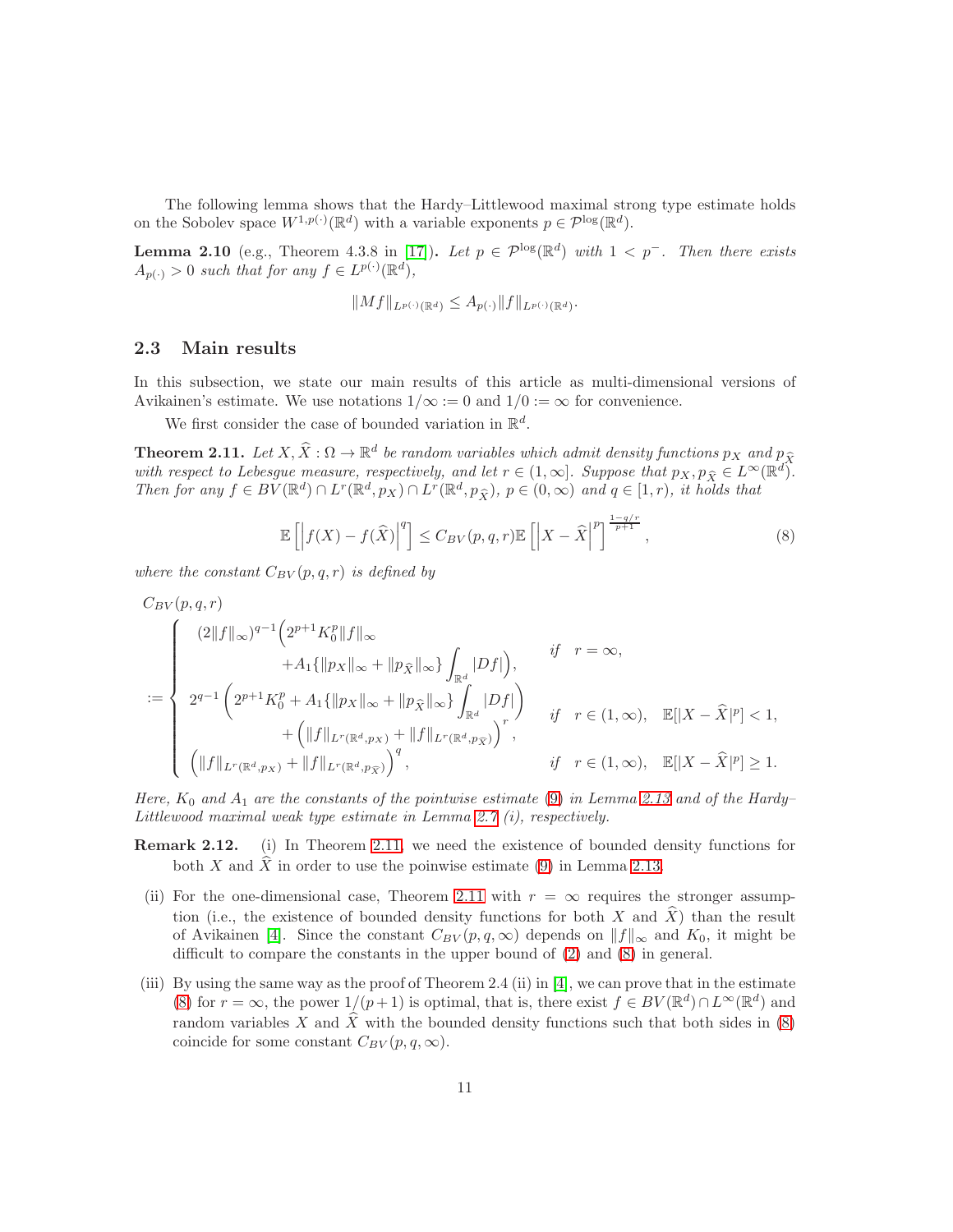(iv) In the case of  $r \in (1,\infty)$  and  $\mathbb{E}[|X-\hat{X}|^p] \geq 1$ , the power of the right hand side of the estimate [\(8\)](#page-10-1) does not necessarily have to be  $\frac{1-q/r}{p+1}$  and can be chosen arbitrarily. Indeed, for any  $\alpha \geq 0$ , since  $\mathbb{E}[|X - \widehat{X}|^p]^{\alpha} \geq 1$ , we obtain

$$
\mathbb{E}\left[\left|f(X) - f(\widehat{X})\right|^q\right] \leq \left(\|f\|_{L^r(\mathbb{R}^d, p_X)} + \|f\|_{L^r(\mathbb{R}^d, p_{\widehat{X}})}\right)^q
$$
  

$$
\leq \left(\|f\|_{L^r(\mathbb{R}^d, p_X)} + \|f\|_{L^r(\mathbb{R}^d, p_{\widehat{X}})}\right)^q \mathbb{E}\left[\left|X - \widehat{X}\right|^p\right]^\alpha.
$$

(v) If  $r \in (1,\infty)$ , then the constant  $C_{BV}(p,q,r)$  depends on both densities  $p_X$  and  $p_{\hat{X}}$  or expectations  $\mathbb{E}[|f(X)|^r]$  and  $\mathbb{E}[|f(\widehat{X})|^r]$ . However, in the application to the multilevel Monte Carlo method in Section [3,](#page-22-0) it might be possible to improve these dependence by using the Gaussian upper bound (see, [\(38\)](#page-23-0), [\(39\)](#page-23-1) and Remark 3.7 (ii)).

Before proving Theorem [2.11,](#page-10-0) we give a pointwise estimate for functions of locally bounded variation in  $\mathbb{R}^d$ , which plays a crucial role in our arguments.

<span id="page-11-0"></span>**Lemma 2.13.** Let  $f \in BV_{loc}(\mathbb{R}^d)$ . Then there exist a constant  $K_0 > 0$  and a Lebesgue null set  $N \in \mathscr{B}(\mathbb{R}^d)$  such that for all  $x, y \in \mathbb{R}^d \setminus N$ ,

<span id="page-11-1"></span>
$$
|f(x) - f(y)| \le K_0 |x - y| \left\{ M_{2|x - y|}(Df)(x) + M_{2|x - y|}(Df)(y) \right\},\tag{9}
$$

**Remark 2.14.** (i) Note that Theorem 3 in [\[55\]](#page-31-5) shows that functions in  $BV(\mathbb{R}^d)$  can be characterized by the estimate [\(9\)](#page-11-1).

(ii) In Theorem [2.11,](#page-10-0) we need to assume boundedness for the density functions of both random variables X and  $\hat{X}$ , which is a stronger assumption than in the one-dimensional case (see, Theorem 2.4(i) in [\[4\]](#page-28-0)). Here, if a "nonsymmetric" version  $|f(x) - f(y)| \leq K_0 |x - y|$  $y|M_{2|x-y|}(Df)(x)$ , Leb-a.e.  $x, y \in \mathbb{R}^d$  of the pointwise estimate is correct, then we can remove the boundedness of the density function of either X or  $\hat{X}$  in Theorem [2.11.](#page-10-0)

The estimate [\(9\)](#page-11-1) is basically known in the field of harmonic analysis. For the convenience of readers, we will give a proof below.

*Proof of Lemma [2.13.](#page-11-0)* The proof is based on Theorem 3.2 in [\[34\]](#page-30-14). We first note that if  $d \geq 2$ , by using Jensen's inequality and Poincaré's inequality for functions of locally bounded variation (see, e.g., Theorem 5.10 (ii) in [\[20\]](#page-29-3)), there exists a constant  $C_0 > 0$  such that for any  $x \in \mathbb{R}^d$  and  $r > 0$ ,

<span id="page-11-2"></span>
$$
\int_{B(x;r)} |f(z) - (f)_{x,r}| dz \le \left( \int_{B(x;r)} |f(z) - (f)_{x,r}|^{\frac{d}{d-1}} dz \right)^{\frac{d-1}{d}}
$$
\n
$$
\le \frac{C_0}{\text{Leb}(U(x;r))^{\frac{d-1}{d}}} \int_{U(x;r)} |Df|
$$
\n
$$
\le C_d r M_r (Df)(x), \tag{10}
$$

where  $(f)_{x,r} := \int_{B(x;r)} f(z) dz$  and  $C_d := C_0 \sqrt{\pi} \Gamma(d/2+1)^{-1/d}$ . If  $d = 1$ , there exists  $\{f_k\}_{k \in \mathbb{N}} \subset$  $C^1(U(x; r); \mathbb{R})$  such that  $f_k \to f$  in  $L^1(U(x; r))$  and  $\int_{U(x; r)} |f'_k(z)| \mathrm{d}z \to \int_{U(x; r)} |Df|$  as  $k \to \infty$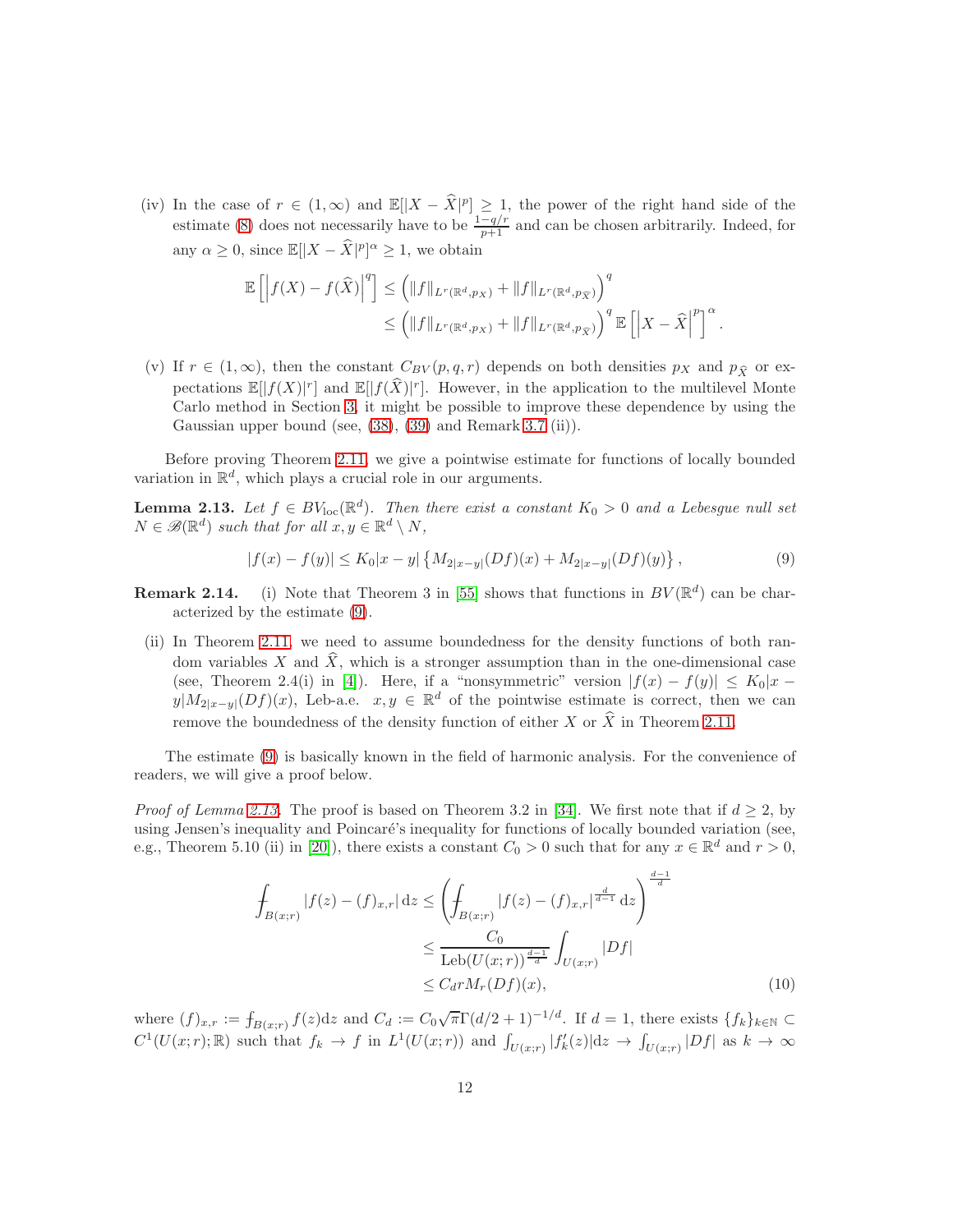(e.g., Theorem 5.3 in [\[20\]](#page-29-3) or Theorem 1.17 in [\[28\]](#page-30-11)). Then by using Fatou's lemma and Lemma 4.1 in [\[20\]](#page-29-3) with  $p = 1$ , there exists  $C_1 > 0$  such that

$$
\int_{B(x;r)} |f(z) - (f)_{x,r}| dz \le \liminf_{k \to \infty} \int_{U(x;r)} \int_{U(x;r)} |f_k(z) - f_k(y)| dy dz
$$
\n
$$
\le C_1 r \liminf_{k \to \infty} \int_{U(x;r)} \int_{U(x;r)} |f'_k(y)| dy dz
$$
\n
$$
= C_1 r \int_{U(x;r)} |Df| \le C_1 r M_r (Df)(x).
$$
\n(11)

Moreover, the Lebesgue differentiation theorem (e.g., Theorem 1.32 in [\[20\]](#page-29-3)) shows that there exists a Lebesgue null set  $N \in \mathscr{B}(\mathbb{R}^d)$  such that for any  $x \in \mathbb{R}^d \setminus N$ ,

<span id="page-12-1"></span><span id="page-12-0"></span>
$$
\lim_{r \to 0} (f)_{x,r} = f(x). \tag{12}
$$

Let  $x, y \in \mathbb{R}^d \setminus N$  be fixed and set  $r_i := 2^{-i}|x - y|$  for  $i \in \mathbb{N} \cup \{0\}$ . Then by using [\(12\)](#page-12-0), we obtain

$$
|f(x) - (f)_{x,r_0}| \le \sum_{i=0}^{\infty} |(f)_{x,r_{i+1}} - (f)_{x,r_i}|
$$
  

$$
\le \sum_{i=0}^{\infty} \int_{B(x;r_{i+1})} |f(z) - (f)_{x,r_i}| dz
$$
  

$$
\le 2^d \sum_{i=0}^{\infty} \int_{B(x;r_i)} |f(z) - (f)_{x,r_i}| dz.
$$

Therefore, it follows from [\(10\)](#page-11-2) or [\(11\)](#page-12-1) that

$$
|f(x) - (f)_{x, r_0}| \le 2^{d+1} C_d |x - y| M_{|x - y|}(Df)(x).
$$
 (13)

By the same way, we have

$$
|f(y) - (f)_{y,r_0}| \le 2^{d+1} C_d |x - y| M_{|x-y|}(Df)(y). \tag{14}
$$

<span id="page-12-4"></span><span id="page-12-3"></span><span id="page-12-2"></span> $\Box$ 

On the other hand, it holds from [\(10\)](#page-11-2) or [\(11\)](#page-12-1) that

$$
|(f)_{x,r_0} - (f)_{y,r_0}| \le |(f)_{x,r_0} - (f)_{x,2r_0}| + |(f)_{x,2r_0} - (f)_{y,r_0}|
$$
  
\n
$$
\le \int_{B(x;r_0)} |f(z) - (f)_{x,2r_0}| dz + \int_{B(y;r_0)} |(f)_{x,2r_0} - f(z)| dz
$$
  
\n
$$
\le 2^{d+1} \int_{B(x;2r_0)} |f(z) - (f)_{x,2r_0}| dz
$$
  
\n
$$
\le 2^{d+2} C_d |x - y| M_{2|x-y|} (Df)(x).
$$
 (15)

By combining [\(13\)](#page-12-2), [\(14\)](#page-12-3) and [\(15\)](#page-12-4), we conclude the proof.

By using the Hardy–Littlewood maximal weak type estimate in Lemma 2.7 (i) and the pointwise estimate [\(9\)](#page-11-1) in Lemma [2.13,](#page-11-0) we first prove the estimate [\(8\)](#page-10-1) for indicator functions  $\mathbf{1}_E \in BV(\mathbb{R}^d)$ , which is a multi-dimensional version of Lemma 3.4 in [\[4\]](#page-28-0) and Proposition 5.3 in [\[27\]](#page-29-2).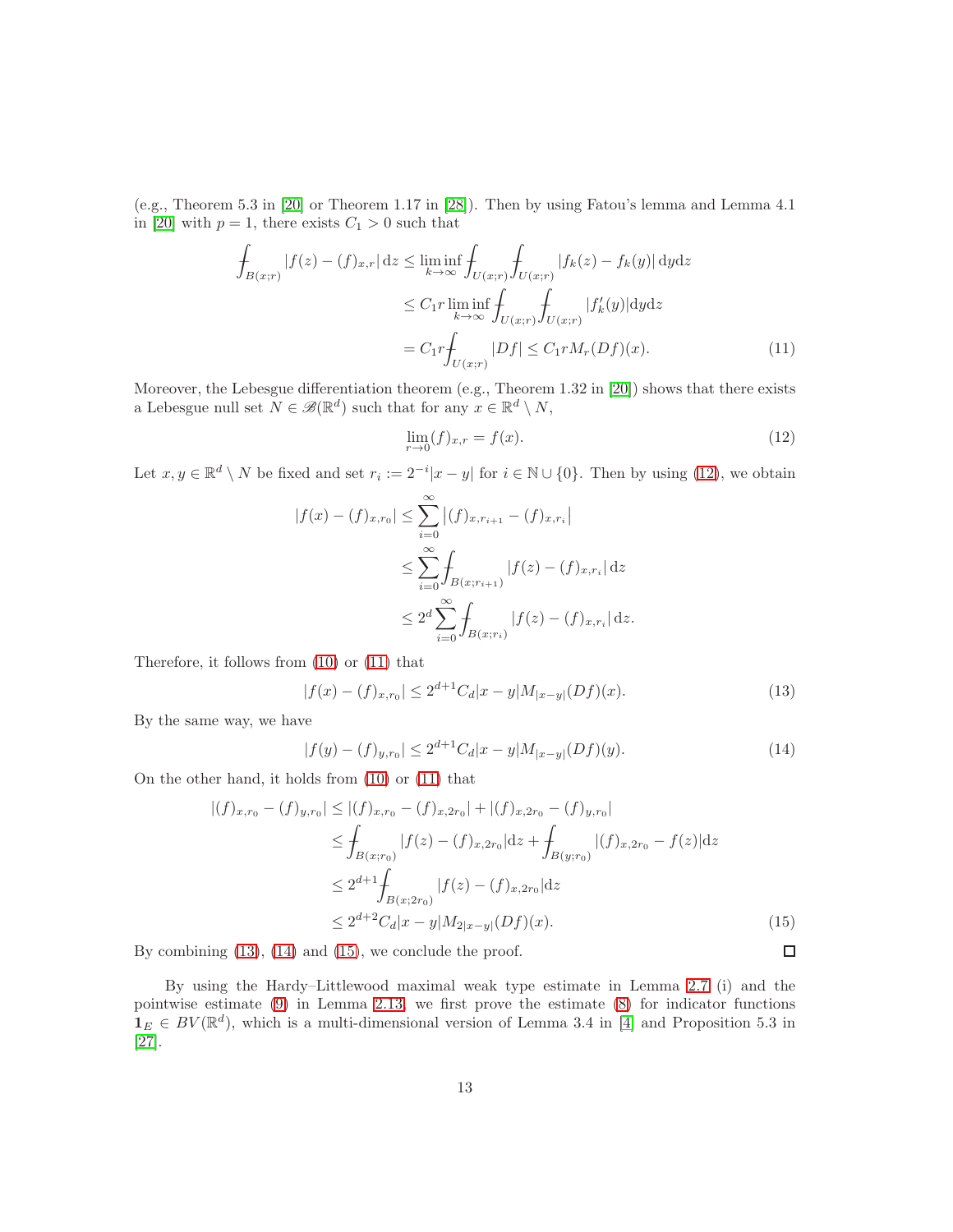<span id="page-13-4"></span>**Lemma 2.15.** Let  $X, \hat{X} : \Omega \to \mathbb{R}^d$  be random variables which admit density functions  $p_X$  and  $p_{\hat{X}}$  with respect to Lebesgue measure, respectively. Suppose that  $p_X, p_{\hat{X}} \in L^{\infty}(\mathbb{R}^d)$ . Then for any  $\overrightarrow{E} \in \mathscr{B}(\mathbb{R}^d)$  with  $\mathbf{1}_E \in BV(\mathbb{R}^d)$  and  $p, q \in (0, \infty)$ , it holds that

$$
\mathbb{E}\left[\left|\mathbf{1}_E(X) - \mathbf{1}_E(\widehat{X})\right|^q\right] \le \left((2K_0)^p + A_1\{\|p_X\|_{\infty} + \|p_{\widehat{X}}\|_{\infty}\}\int_{\mathbb{R}^d} |D\mathbf{1}_E|\right)\mathbb{E}\left[\left|X - \widehat{X}\right|^p\right]^{\frac{1}{p+1}}.\tag{16}
$$

*Proof.* If  $\mathbb{E}[|X - \hat{X}|^p] = 0$  then  $X = \hat{X}$  almost surely, and thus the statement is obvious.

We assume  $\mathbb{E}[|X - \hat{X}|^p] > 0$ . For  $\lambda > 0$ , we define the event  $\Omega(D\mathbf{1}_E, \lambda) \in \mathscr{F}$  by

$$
\Omega(D\mathbf{1}_E,\lambda) := \{M(D\mathbf{1}_E)(X) > \lambda\} \cup \left\{M(D\mathbf{1}_E)(\widehat{X}) > \lambda\right\}.
$$

We first remark that for any  $x, y \in \mathbb{R}^d$ , it holds that

<span id="page-13-3"></span><span id="page-13-2"></span>
$$
|\mathbf{1}_E(x) - \mathbf{1}_E(y)|^q = |\mathbf{1}_E(x) - \mathbf{1}_E(y)|^p.
$$
 (17)

By using this trick, we obtain

$$
\mathbb{E}\left[\left|\mathbf{1}_E(X)-\mathbf{1}_E(\widehat{X})\right|^q\right] = \mathbb{E}\left[\left|\mathbf{1}_E(X)-\mathbf{1}_E(\widehat{X})\right|^p\mathbf{1}_{\Omega(D\mathbf{1}_E,\lambda)}\right] + \mathbb{E}\left[\left|\mathbf{1}_E(X)-\mathbf{1}_E(\widehat{X})\right|^p\mathbf{1}_{\Omega(D\mathbf{1}_E,\lambda)^c}\right].
$$

On the event  $\Omega(D\mathbf{1}_E, \lambda)$ , since X and  $\widehat{X}$  have bounded density functions, by using Lemma 2.7 (i), we have

$$
\mathbb{E}\left[\left|\mathbf{1}_E(X) - \mathbf{1}_E(\hat{X})\right|^p \mathbf{1}_{\Omega(D\mathbf{1}_E,\lambda)}\right] \le \mathbb{P}(M(D\mathbf{1}_E)(X) > \lambda) + \mathbb{P}(M(D\mathbf{1}_E)(\hat{X}) > \lambda)
$$
  

$$
\le A_1 \{ \|p_X\|_{\infty} + \|p_{\hat{X}}\|_{\infty} \} \int_{\mathbb{R}^d} |D\mathbf{1}_E|\lambda^{-1}.
$$
 (18)

Let  $N \in \mathscr{B}(\mathbb{R}^d)$  be the Lebesgue null set provided by Lemma [2.13](#page-11-0) for  $f = 1_E$ . On the event  $\Omega(D\mathbf{1}_E, \lambda)^c$ , since X and X have density functions, by Lemma [2.13,](#page-11-0) we obtain

$$
\mathbb{E}\left[\left|\mathbf{1}_E(X) - \mathbf{1}_E(\widehat{X})\right|^p \mathbf{1}_{\Omega(D\mathbf{1}_E,\lambda)^c}\right] = \mathbb{E}\left[\left|\mathbf{1}_E(X) - \mathbf{1}_E(\widehat{X})\right|^p \mathbf{1}_{\Omega(D\mathbf{1}_E,\lambda)^c} \mathbf{1}_{\mathbb{R}^d\setminus N}(X) \mathbf{1}_{\mathbb{R}^d\setminus N}(\widehat{X})\right] \leq K_0^p \mathbb{E}\left[\left|X - \widehat{X}\right|^p \{M(D\mathbf{1}_E)(X) + M(D\mathbf{1}_E)(\widehat{X})\}^p \mathbf{1}_{\Omega(D\mathbf{1}_E,\lambda)^c}\right] \leq (2K_0)^p \lambda^p \mathbb{E}\left[\left|X - \widehat{X}\right|^p\right].
$$
\n(19)

Hence, by  $(18)$  and  $(19)$ , we have

$$
\mathbb{E}\left[\left|\mathbf{1}_E(X)-\mathbf{1}_E(\widehat{X})\right|^q\right] \leq A_1 \{\|p_X\|_{\infty}+\|p_{\widehat{X}}\|_{\infty}\}\int_{\mathbb{R}^d} |D\mathbf{1}_E|\lambda^{-1}+(2K_0)^p\lambda^p\mathbb{E}\left[\left|X-\widehat{X}\right|^p\right].
$$

Now we choose  $\lambda := \mathbb{E}[|X - \widehat{X}|^p]^{-R} > 0$  for some  $R > 0$ . Then we obtain

$$
\mathbb{E}\left[\left|\mathbf{1}_E(X) - \mathbf{1}_E(\widehat{X})\right|^q\right] \le A_1 \{\|p_X\|_{\infty} + \|p_{\widehat{X}}\|_{\infty}\} \int_{\mathbb{R}^d} |D\mathbf{1}_E|\mathbb{E}\left[\left|X - \widehat{X}\right|^p\right]^R + (2K_0)^p \mathbb{E}\left[\left|X - \widehat{X}\right|^p\right]^{1-pR}
$$

<span id="page-13-1"></span><span id="page-13-0"></span>.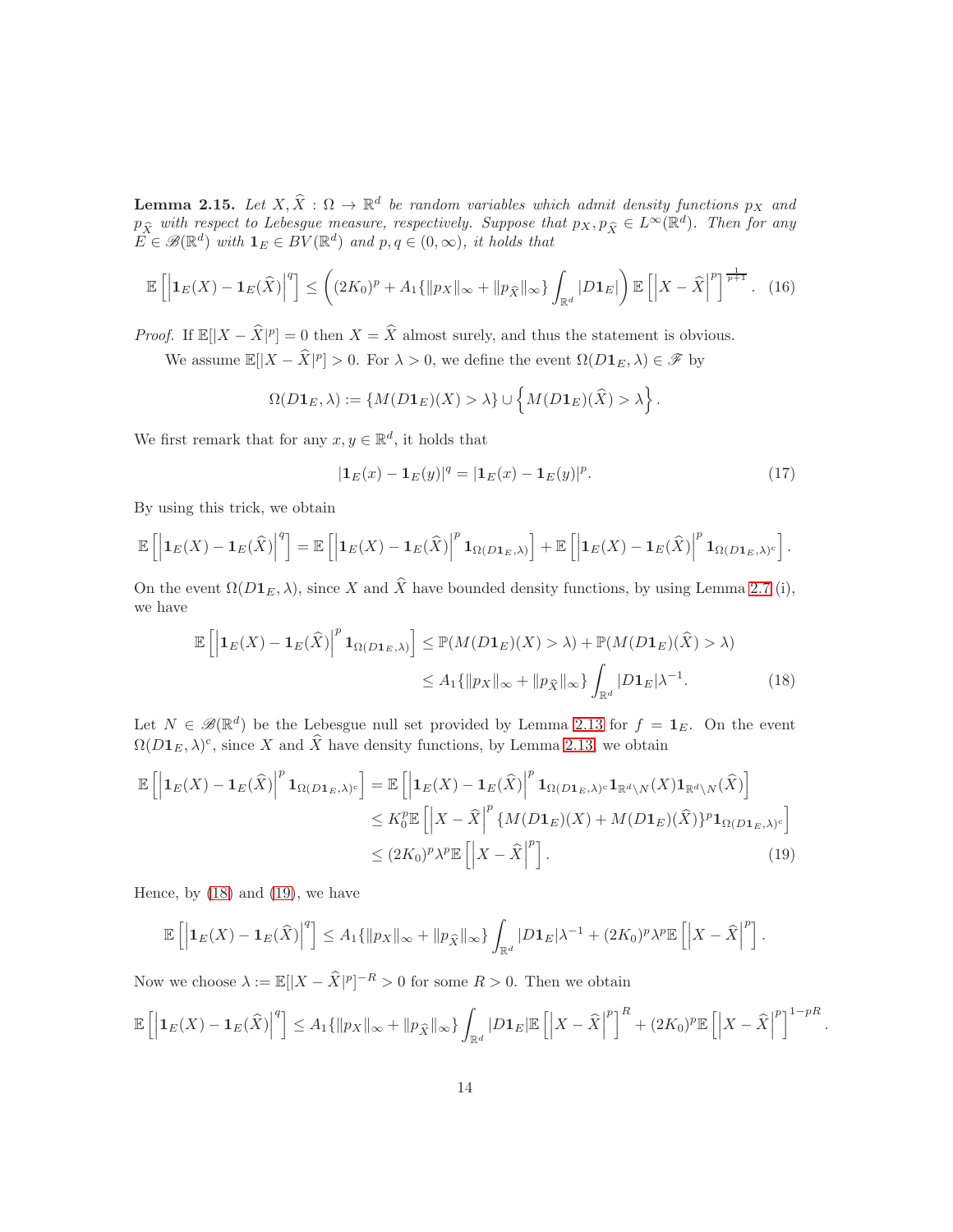By choosing R as  $R = 1 - pR$ , that is,  $R = \frac{1}{p+1}$ , then we have

$$
\mathbb{E}\left[\left|\mathbf{1}_E(X)-\mathbf{1}_E(\widehat{X})\right|^q\right] \leq \left(A_1\{\|p_X\|_{\infty}+\|p_{\widehat{X}}\|_{\infty}\}\int_{\mathbb{R}^d}|D\mathbf{1}_E|+(2K_0)^p\right)\mathbb{E}\left[\left|X-\widehat{X}\right|^p\right]^{\frac{1}{p+1}},
$$

 $\Box$ 

which concludes the statement.

**Remark 2.16.** Note that the equation [\(17\)](#page-13-2) is the key trick for replacing the power q in the left hand side of Avikainen's estimates  $(8)$  and  $(16)$  by p in the right hand side.

By using Lemma [2.15](#page-13-4) with the coarea formula for functions of bounded variation, we now prove Theorem [2.11](#page-10-0) for general functions  $f \in BV(\mathbb{R}^d)$ .

*Proof of Theorem [2.11.](#page-10-0)* For  $\lambda > 0$ , we define the event  $\Omega(f, \lambda) \in \mathscr{F}$  by

$$
\Omega(f,\lambda) := \{|f(X)| > \lambda\} \cup \{|f(\widehat{X})| > \lambda\}.
$$

For  $t \in \mathbb{R}$ , we define  $E_t := \{x \in \mathbb{R}^d : f(x) > t\}$ . Then for any  $x, y \in \mathbb{R}^d$ , it holds that

$$
|f(x) - f(y)| = \int_{f(x) \wedge f(y)}^{f(x) \vee f(y)} |\mathbf{1}_{E_t}(x) - \mathbf{1}_{E_t}(y)| \, \mathrm{d}t.
$$

Hence, since  $q \in [1,\infty)$ , by using Jensen's inequality, it holds that

$$
\mathbb{E}\left[\left|f(X) - f(\widehat{X})\right|^q \mathbf{1}_{\Omega(f,\lambda)^c}\right] \leq (2\lambda)^{q-1} \int_{-\lambda}^{\lambda} \mathbb{E}\left[\left|\mathbf{1}_{E_t}(X) - \mathbf{1}_{E_t}(\widehat{X})\right|^q\right] dt.
$$

It follows from Theorem 5.9 (i) in [\[20\]](#page-29-3) that  $\mathbf{1}_{E_t} \in BV(\mathbb{R}^d)$  for Leb-a.e.  $t \in \mathbb{R}$ . Note that by the coarea formula for functions of bounded variation (see, e.g., Theorem 5.9 (ii) in [\[20\]](#page-29-3)), it holds that

<span id="page-14-0"></span>
$$
\int_{\mathbb{R}} \mathrm{d} t \int_{\mathbb{R}^d} |D \mathbf{1}_{E_t}| = \int_{\mathbb{R}^d} |Df|.
$$

Therefore, by using Lemma [2.15](#page-13-4) with  $E = E_t$ , we obtain

$$
\mathbb{E}\left[\left|f(X) - f(\widehat{X})\right|^q \mathbf{1}_{\Omega(f,\lambda)^c}\right]
$$
\n
$$
\leq (2\lambda)^{q-1} \int_{-\lambda}^{\lambda} \left( (2K_0)^p + A_1 \{ \|p_X\|_{\infty} + \|p_{\widehat{X}}\|_{\infty} \} \int_{\mathbb{R}^d} |D \mathbf{1}_{E_t}|\right) \mathrm{d} t \mathbb{E}\left[\left|X - \widehat{X}\right|^p\right]^\frac{1}{p+1}
$$
\n
$$
\leq (2\lambda)^{q-1} \left( 2^{p+1} K_0^p \lambda + A_1 \{ \|p_X\|_{\infty} + \|p_{\widehat{X}}\|_{\infty} \} \int_{\mathbb{R}^d} |Df|\right) \mathbb{E}\left[\left|X - \widehat{X}\right|^p\right]^\frac{1}{p+1}.\tag{20}
$$

If  $r = \infty$  (i.e., f is essentially bounded with respect to Lebesgue measure), then since X and  $\widehat{X}$ have density functions, by choosing  $\lambda := ||f||_{\infty}$ , it holds that  $\mathbb{P}(\Omega(f, \lambda)^c) = 1$ . Thus the estimate [\(20\)](#page-14-0) implies that the estimate [\(8\)](#page-10-1) in the case of  $r = \infty$  holds.

We next show the estimate [\(8\)](#page-10-1) in the case of  $r \in (1,\infty)$  and  $\mathbb{E}[|X-\hat{X}|^p] < 1$ . On the event  $\Omega(f, \lambda)$ , by using Hölder's inequality with  $\frac{1}{r/q} + \frac{1}{r/(r-q)} = 1$ , we obtain

$$
\mathbb{E}\left[\left|f(X) - f(\widehat{X})\right|^q \mathbf{1}_{\Omega(f,\lambda)}\right] \leq \left(\|f\|_{L^r(\mathbb{R}^d,p_X)} + \|f\|_{L^r(\mathbb{R}^d,p_{\widehat{X}})}\right)^q \mathbb{P}(\Omega(f,\lambda))^{1-\frac{q}{r}}
$$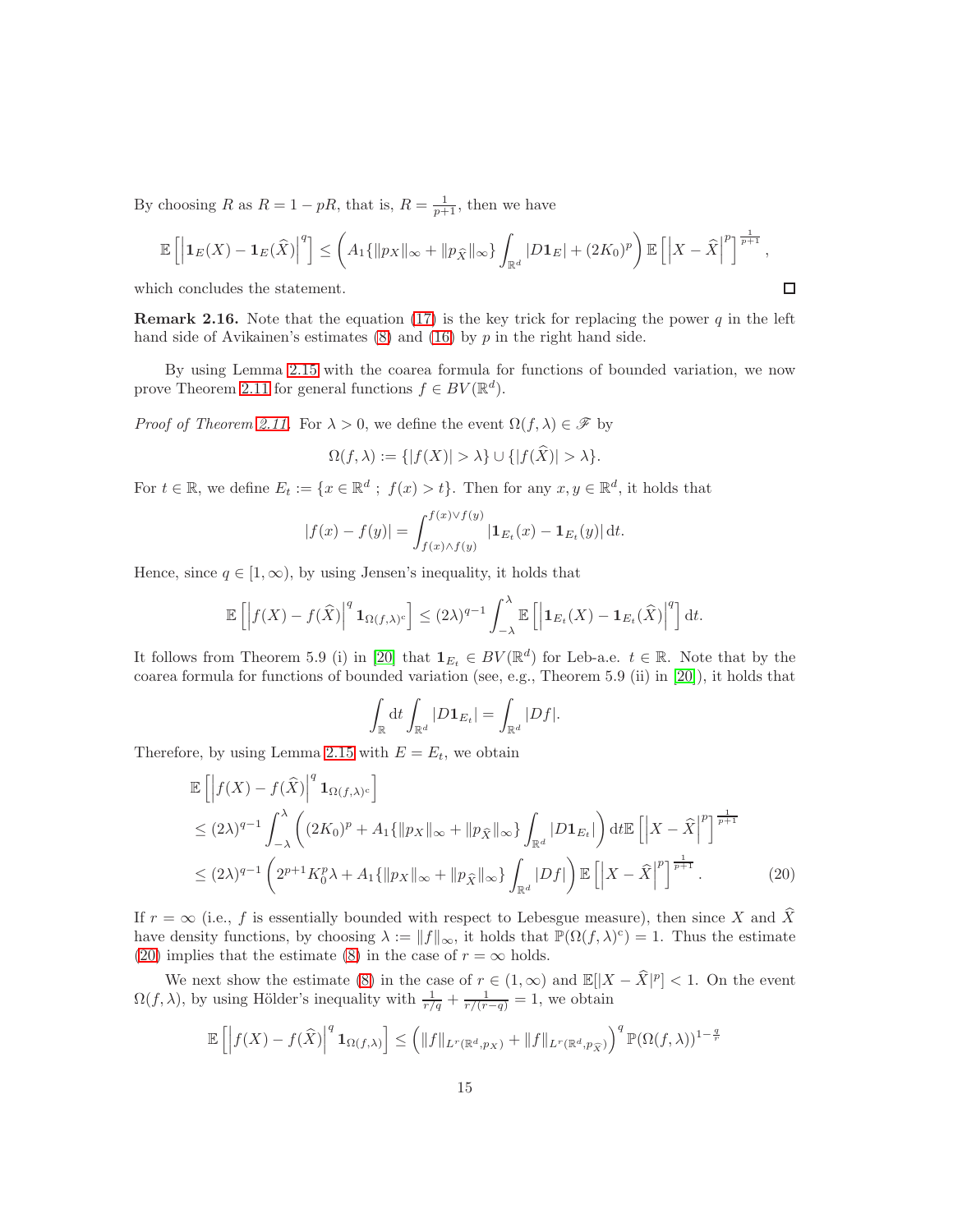<span id="page-15-1"></span>
$$
\leq \left(\|f\|_{L^r(\mathbb{R}^d, p_X)} + \|f\|_{L^r(\mathbb{R}^d, p_{\widehat{X}})}\right)^r \lambda^{-(r-q)}.\tag{21}
$$

We choose  $\lambda := (\mathbb{E}[|X - \hat{X}|^p]^{\frac{1}{p+1}})^{-1/r} > 1$ . Then by [\(20\)](#page-14-0) and [\(21\)](#page-15-1), we have

$$
\mathbb{E}\left[\left|f(X) - f(\widehat{X})\right|^q\right] \le 2^{q-1}\lambda^q \left(2^{p+1}K_0^p + A_1\{\|p_X\|_{\infty} + \|p_{\widehat{X}}\|_{\infty}\}\int_{\mathbb{R}^d} |Df|\right) \mathbb{E}\left[\left|X - \widehat{X}\right|^p\right]^{\frac{1}{p+1}} + \left(\|f\|_{L^r(\mathbb{R}^d, p_X)} + \|f\|_{L^r(\mathbb{R}^d, p_{\widehat{X}})}\right)^r \lambda^{-(r-q)}
$$
  

$$
= C_{BV}(p, q, r) \mathbb{E}\left[\left|X - \widehat{X}\right|^p\right]^{\frac{1-q/r}{p+1}},
$$

which concludes the estimate [\(8\)](#page-10-1) in the case of  $r \in (1,\infty)$  and  $\mathbb{E}[|X-\hat{X}|^p] < 1$ . In the case of  $r \in (1,\infty)$  and  $\mathbb{E}[|X - \widehat{X}|^p] \ge 1$ , it is already shown in Remark 2.12 (iv).  $\Box$ 

#### Orlicz–Sobolev spaces and Sobolev spaces with variable exponents

For a function f in  $BV_{\text{loc}}(\mathbb{R}^d)$  or  $W^{1,1}_{\text{loc}}(\mathbb{R}^d)$ ,  $\int_{\mathbb{R}^d} |Df|$  might not be finite, and thus it is difficult to estimate the probability  $\mathbb{P}(M(Df)(X) > \lambda)$ . Therefore, we now consider Avikainen's estimates for several subspaces of  $W^{1,1}_{loc}(\mathbb{R}^d)$ .

We first consider the case of the Orlicz–Sobolev space.

<span id="page-15-0"></span>**Theorem 2.17.** Let  $\Phi$  be an N-function and  $\Psi$  be its complementary function. Suppose that  $\Psi$ satisfies the  $\Delta_2$ -condition. Let  $X, \hat{X} : \Omega \to \mathbb{R}^d$  be random variables which admit density functions  $p_X$  and  $p_{\widehat{X}}$  with respect to Lebesgue measure, respectively, and let  $r \in (1, \infty]$ . Suppose that  $p_X, p_{\widehat{X}} \in$  $L^{\infty}(\mathbb{R}^d)$  or  $p_X, p_{\widehat{X}} \in L^{\Psi}(\mathbb{R}^d)$ . Then for any  $f \in W^{1,\Phi}(\mathbb{R}^d) \cap L^r(\mathbb{R}^d, p_X) \cap L^r(\mathbb{R}^d, p_{\widehat{X}})$  and  $q \in (0,r)$ , it holds that

<span id="page-15-2"></span>
$$
\mathbb{E}\left[\left|f(X) - f(\widehat{X})\right|^q\right] \n\leq \begin{cases}\nC_{W^{1,\Phi}}(q,r,\infty) \inf_{\lambda>0} \left\{\lambda^{-(1-\frac{q}{r})} + (\Phi^{-1}(\lambda))^q \mathbb{E}\left[\left|X-\widehat{X}\right|^q\right]\right\}, & \text{if } p_X, p_{\widehat{X}} \in L^{\infty}(\mathbb{R}^d), \\
C_{W^{1,\Phi}}(q,r,\Psi) \mathbb{E}\left[\left|X-\widehat{X}\right|^q\right]^{\frac{1-q/r}{q+1-q/r}}, & \text{if } p_X, p_{\widehat{X}} \in L^{\Psi}(\mathbb{R}^d),\n\end{cases} (22)
$$

where the constants  $C_{W^{1,\Phi}}(q,r,\infty)$  and  $C_{W^{1,\Phi}}(q,r,\Psi)$  are defined by

$$
C_{W^{1,\Phi}}(q,r,\infty)
$$
  
\n
$$
:= \max \left\{ \left( \frac{2K_0}{\alpha} \right)^q, \left( \|f\|_{L^r(\mathbb{R}^d,p_X)} + \|f\|_{L^r(\mathbb{R}^d,p_{\bar{X}})} \right)^q (A_1\{ \|p_X\|_{\infty} + \|p_{\hat{X}}\|_{\infty} \} \|\Phi(\alpha|Df|) \|_{L^1(\mathbb{R}^d)} )^{1-\frac{q}{r}} \right\},\,
$$
  
\n
$$
C_{W^{1,\Phi}}(q,r,\Psi)
$$
  
\n
$$
:= (2K_0)^q + \left( \|f\|_{L^r(\mathbb{R}^d,p_X)} + \|f\|_{L^r(\mathbb{R}^d,p_{\bar{X}})} \right)^q (2A_{\Phi}\{ \|p_X\|_{L^{\Psi}(\mathbb{R}^d)} + \|p_{\hat{X}}\|_{L^{\Psi}(\mathbb{R}^d)} \} \| |Df| \|_{L^{\Phi}(\mathbb{R}^d)} )^{1-\frac{q}{r}}.
$$

Here,  $K_0$ ,  $A_1$  and  $A_{\Phi}$  are the constants of the pointwise estimate [\(9\)](#page-11-1) in Lemma [2.13,](#page-11-0) of the Hardy– Littlewood maximal weak and strong type estimates in Lemma 2.7 (i) and Lemma [2.9,](#page-9-0) respectively, and  $\alpha$  is any positive constant such that  $\|\Phi(\alpha|Df))\|_{L^1(\mathbb{R}^d)} < \infty$ .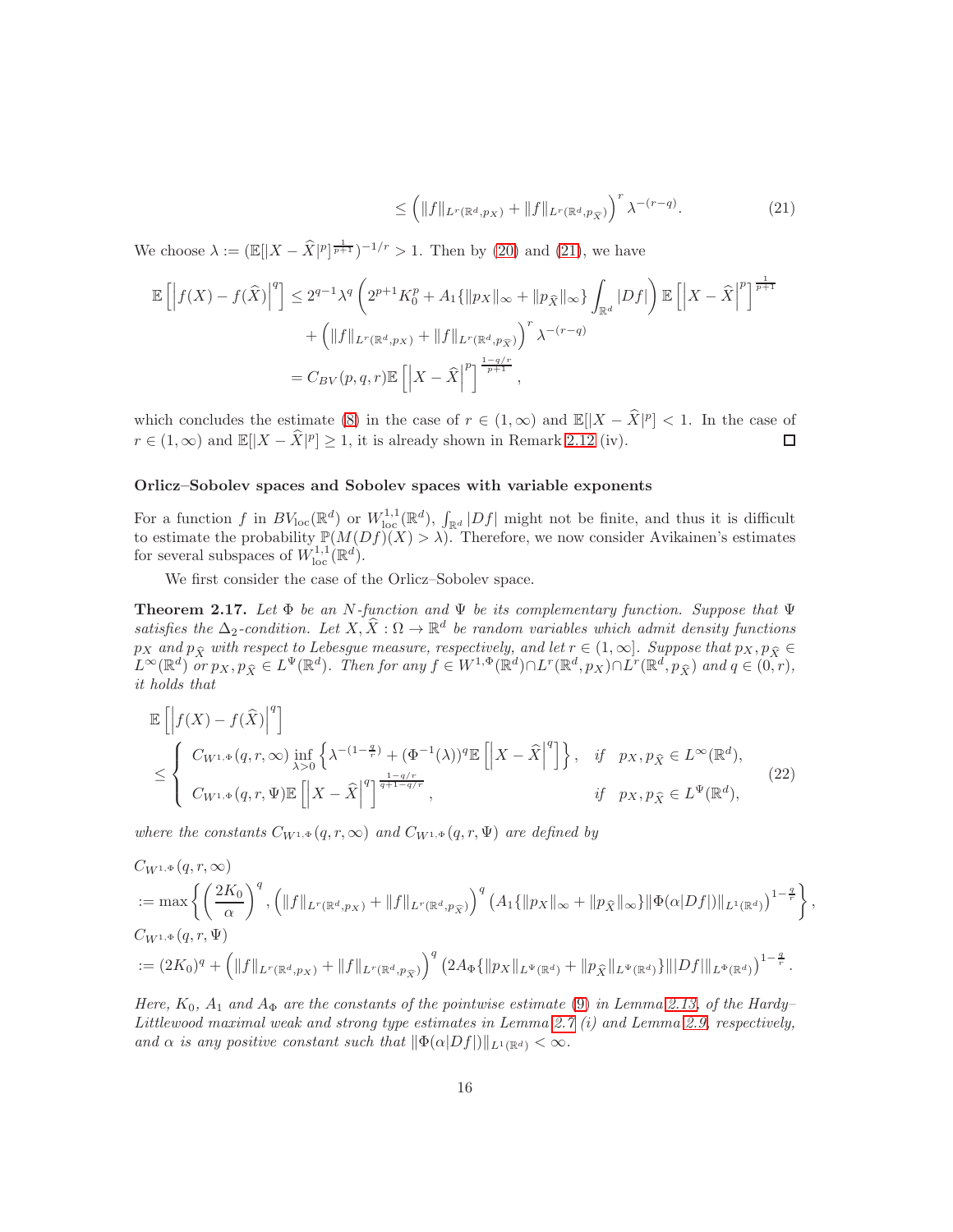- Remark 2.18. (i) In the right hand side of the estimates [\(22\)](#page-15-2), the power inside of the expectation is q not  $p \in (0, \infty)$  unlike the case of  $BV(\mathbb{R}^d)$  (see, Theorem [2.11\)](#page-10-0). The reason is that we do not know the indicator function  $\mathbf{1}_{E_t}$ ,  $E_t := \{x \in \mathbb{R}^d : f(x) > t\}$  belongs to  $BV(\mathbb{R}^d)$ or  $W^{1,\Phi}(\mathbb{R}^d)$ , and thus we cannot apply the trick [\(17\)](#page-13-2) for replacing the power q by p.
	- (ii) Let  $\Phi$  be a Young function. Since  $W^{1,\Phi}(\mathbb{R}^d) \subset BV_{\text{loc}}(\mathbb{R}^d)$  (see, Remark 2.3 (iv)), the point-wise estimates in Lemma [2.13](#page-11-0) and Remark 2.14 hold for  $f \in W^{1,\Phi}(\mathbb{R}^d)$ . Moreover, by using Jensen's inequality for the convex function  $\Phi$ , for Leb-a.e.  $x, y \in \mathbb{R}^d$ ,

$$
|f(x) - f(y)| \le K_1 |x - y| \left\{ \Phi^{-1}(M_{2|x - y|}(\Phi(|Df|))(x)) + \Phi^{-1}(M_{2|x - y|}(\Phi(|Df|))(y)) \right\}.
$$
 (23)

Theorem 1.2 in [\[81\]](#page-33-1) shows that functions  $f \in W^{1,\Phi}(\mathbb{R}^d)$  can be characterized by the estimate [\(23\)](#page-16-0).

(iii) If  $r \in (1,\infty)$ , then the constants  $C_{W^{1,\Phi}}(q,r,\infty)$  and  $C_{W^{1,\Phi}}(q,r,\Psi)$  depend on both densities  $p_X$  and  $p_{\hat{X}}$  or expectations  $\mathbb{E}[|f(X)|^r]$  and  $\mathbb{E}[|f(\hat{X})|^r]$  (see, Remark 2.12 (v)).

As a conclusion of Theorem [2.11](#page-10-0) and Theorem [2.17](#page-15-0) noting Example 2.4 (i), we obtain the following estimates for the Sobolev space  $W^{1,p}(\mathbb{R}^d)$  for  $p \in [1,\infty)$ .

**Corollary 2.19.** Let  $X, \hat{X} : \Omega \to \mathbb{R}^d$  be random variables which admit density functions  $p_X$  and  $p_{\hat{X}}$  with respect to Lebesgue measure, respectively, and let  $r \in (1,\infty]$ ,  $p \in [1,\infty)$  and  $p^* := p/(p-1)$ . Suppose that  $p_X, p_{\hat{X}} \in L^{\infty}(\mathbb{R}^d)$  or  $p_X, p_{\hat{X}} \in L^{p^*}(\mathbb{R}^d)$ . Then for any  $f \in W^{1,p}(\mathbb{R}^d) \cap L^r(\mathbb{R}^d, p_X)$  $L^r(\mathbb{R}^d, p_{\widehat{X}})$  and  $q \in (0,r)$ , there exist  $C_{W^{1,p}}(q,r,\infty) > 0$  and  $C_{W^{1,p}}(q,r,p^*) > 0$  such that

$$
\mathbb{E}\left[\left|f(X) - f(\widehat{X})\right|^q\right] \leq \left\{\begin{array}{ll} C_{W^{1,p}}(q,r,\infty) \mathbb{E}\left[\left|X - \widehat{X}\right|^q\right]^{\frac{p(1-q/r)}{q+p(1-q/r)}}, & \text{if} & p_X, p_{\widehat{X}} \in L^\infty(\mathbb{R}^d), \\ C_{W^{1,p}}(q,r,p^*) \mathbb{E}\left[\left|X - \widehat{X}\right|^q\right]^{\frac{1-q/r}{q+1-q/r}}, & \text{if} & p_X, p_{\widehat{X}} \in L^{p^*}(\mathbb{R}^d). \end{array}\right.
$$

*Proof.* It is sufficient to consider  $p_X, p_{\hat{X}} \in L^{\infty}(\mathbb{R}^d)$ . Let  $\Phi(x) := x^p/p$ ,  $x \in [0, \infty)$ . Then the Orlicz–Sobolev space  $W^{1,\Phi}(\mathbb{R}^d)$  coincides with the classical Sobolev space  $W^{1,p}(\mathbb{R}^d)$  (see, Example 2.4 (i)). Since  $\Phi^{-1}(x) = p^{1/p} x^{1/p}$ , the infimum of the right hand side of [\(22\)](#page-15-2) is bounded from above by

$$
\lambda^{-(1-\frac{q}{r})}+(p\lambda)^{q/p}\mathbb{E}\left[\left|X-\widehat{X}\right|^{q}\right]
$$

for any  $\lambda > 0$ . By choosing  $\lambda := \mathbb{E}[|X - \widehat{X}|^q]^{-\frac{1}{1+q/p-q/r}}$ , we conclude the statement.

<span id="page-16-0"></span> $\Box$ 

**Remark 2.20.** Let  $f \in W^{1,p}(\mathbb{R}^d)$  with  $d < p < \infty$ . Then by using Morrey's inequality (see, Theorem 4.10 in [\[20\]](#page-29-3)) and Lebesgue differentiation theorem (see, Theorem 1.32 in [\[20\]](#page-29-3)) there exists a  $(1 - d/p)$ -Hölder continuous function  $f^*$  such that  $f = f^*$ , Leb-a.e. Hence from Jensen's inequality, we have

$$
\mathbb{E}\left[\left|f(X) - f(\widehat{X})\right|^q\right] \leq \|f^*\|_{1-d/p}^q \mathbb{E}\left[\left|X - \widehat{X}\right|^q\right]^{1-\frac{d}{p}},
$$

where  $||f^*||_{\alpha} := \sup_{x\neq y} \frac{|f^*(x)-f^*(y)|}{|x-y|^{\alpha}}$  for  $\alpha \in (0,1]$ . On the other hand, if  $\mathbb{E}[|X-\hat{X}|^q] < 1$  and  $q \in (0, d/(p-d))$  i.e.,  $1 - d/p < 1/(q+1)$ , then Corollary 2.19 with  $p_X \in L^{p^*}(\mathbb{R}^d)$  and  $r = \infty$  is sharper than the above.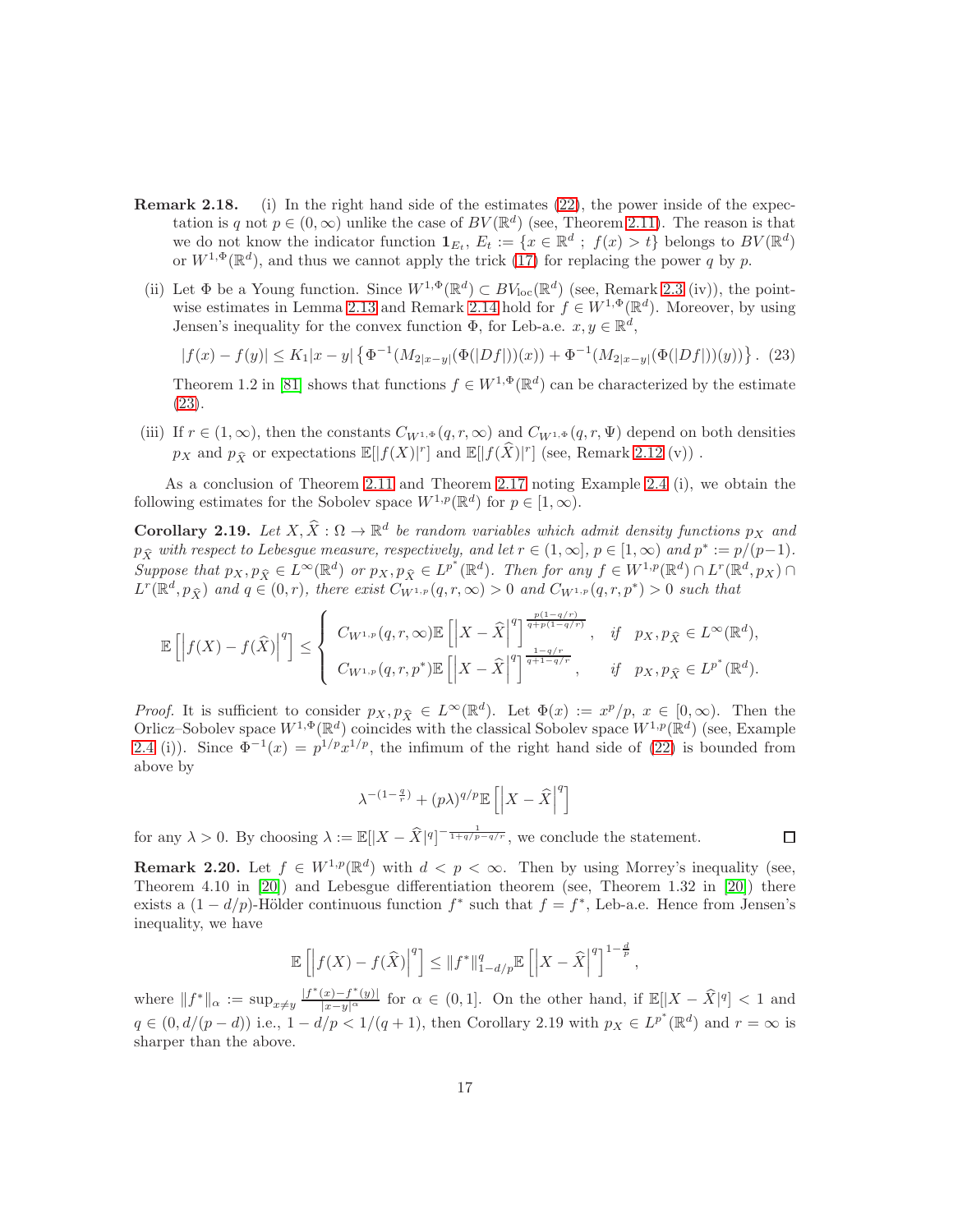Proof of Theorem [2.17.](#page-15-0) We first assume that  $p_X, p_{\hat{X}} \in L^{\infty}(\mathbb{R}^d)$ . Since  $|Df| \in L^{\Phi}(\mathbb{R}^d)$ , there exists  $\alpha > 0$  such that  $\|\Phi(\alpha|Df|)\|_{L^1(\mathbb{R}^d)} < \infty$ . Then for  $\lambda > 0$ , we define the event  $\Omega(\Phi(\alpha|Df|), \lambda) \in \mathscr{F}$ by

$$
\Omega(\Phi(\alpha|Df|),\lambda) := \{ M(\Phi(\alpha|Df|))(X) > \lambda \} \cup \left\{ M(\Phi(\alpha|Df|))(\widehat{X}) > \lambda \right\}.
$$

Since X and  $\hat{X}$  have bounded density functions, by using Lemma 2.7 (i), we obtain

<span id="page-17-0"></span>
$$
\mathbb{P}(\Omega(\Phi(\alpha|Df|),\lambda)) \leq A_1 \{ ||p_X||_{\infty} + ||p_{\widehat{X}}||_{\infty} \} ||\Phi(\alpha|Df|)||_{L^1(\mathbb{R}^d)} \lambda^{-1}.
$$

Hence by using Hölder's inequality with  $\frac{1}{r/q} + \frac{1}{r/(r-q)} = 1$  in the case of  $r \in (1, \infty)$  and by using the boundedness of f in the case of  $r = \infty$ , we have

$$
\mathbb{E}\left[\left|f(X) - f(\widehat{X})\right|^q \mathbf{1}_{\Omega(\Phi(\alpha|Df|),\lambda)}\right] \leq \left(\|f\|_{L^r(\mathbb{R}^d,p_X)} + \|f\|_{L^r(\mathbb{R}^d,p_{\widehat{X}})}\right)^q \mathbb{P}(\Omega(\Phi(\alpha|Df|),\lambda))^{1-\frac{q}{r}} \leq \left(\|f\|_{L^r(\mathbb{R}^d,p_X)} + \|f\|_{L^r(\mathbb{R}^d,p_{\widehat{X}})}\right)^q \left(A_1\{\|p_X\|_{\infty} + \|p_{\widehat{X}}\|_{\infty}\}\|\Phi(\alpha|Df|)\|_{L^1(\mathbb{R}^d)}\right)^{1-\frac{q}{r}}\lambda^{-(1-\frac{q}{r})}. (24)
$$

Let  $N \in \mathcal{B}(\mathbb{R}^d)$  be the Lebesgue null set defined on Lemma [2.13.](#page-11-0) On the event  $\Omega(\Phi(\alpha|Df|),\lambda)^c$ , since  $X, \hat{X}$  have density functions and  $\Phi^{-1}$  is non-decreasing, by similar way as [\(23\)](#page-16-0) in Remark 2.18 (ii), we obtain

$$
\mathbb{E}\left[\left|f(X) - f(\widehat{X})\right|^q \mathbf{1}_{\Omega(\Phi(\alpha|Df|),\lambda)^c}\right]
$$
\n
$$
= \mathbb{E}\left[\left|f(X) - f(\widehat{X})\right|^q \mathbf{1}_{\Omega(\Phi(\alpha|Df|),\lambda)^c} \mathbf{1}_{\mathbb{R}^d \backslash N}(X) \mathbf{1}_{\mathbb{R}^d \backslash N}(\widehat{X})\right]
$$
\n
$$
\leq \left(\frac{K_0}{\alpha}\right)^q \mathbb{E}\left[\left|X - \widehat{X}\right|^q \left\{\Phi^{-1}(M(\Phi(\alpha|Df|))(X)) + \Phi^{-1}(M(\Phi(\alpha|Df|))(\widehat{X}))\right\}^q \mathbf{1}_{\Omega(\Phi(\alpha|Df|),\lambda)^c}\right]
$$
\n
$$
\leq \left(\frac{2K_0}{\alpha}\right)^q (\Phi^{-1}(\lambda))^q \mathbb{E}\left[\left|X - \widehat{X}\right|^q\right].
$$
\n(25)

Hence, by  $(24)$  and  $(25)$ , we have

$$
\mathbb{E}\left[\left|f(X) - f(\widehat{X})\right|^q\right] \leq C_{W^{1,\Phi}}(q,r,\infty)\left(\lambda^{-1+\frac{q}{r}} + (\Phi^{-1}(\lambda))^q \mathbb{E}\left[\left|X - \widehat{X}\right|^q\right]\right),
$$

which concludes the statement for  $p_X \in L^{\infty}(\mathbb{R}^d)$ .

Now we suppose  $p_X, p_{\hat{X}} \in L^{\Psi}(\mathbb{R}^d)$ . For  $\lambda > 0$ , we define the event  $\Omega(Df, \lambda) \in \mathscr{F}$  by

$$
\Omega(Df,\lambda):=\left\{M(Df)(X)>\lambda\right\}\cup \left\{M(Df)(\widehat{X})>\lambda\right\}.
$$

Since  $\Psi$  satisfies the  $\Delta_2$ -condition, it follows from Lemma [2.9](#page-9-0) that

<span id="page-17-1"></span>
$$
||M(Df)||_{L^{\Phi}(\mathbb{R}^d)} \leq A_{\Phi}|||Df|||_{L^{\Phi}(\mathbb{R}^d)}.
$$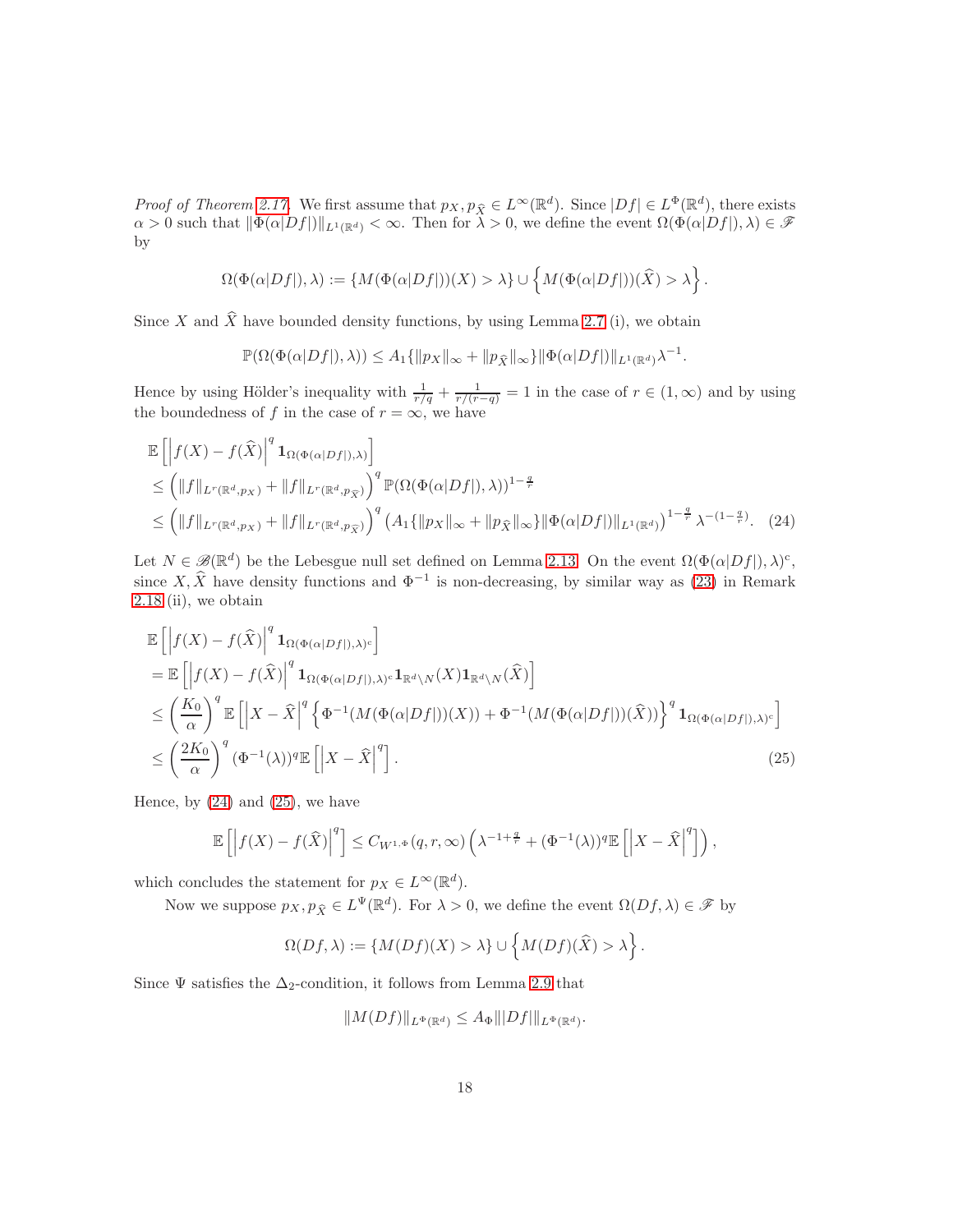Hence by using the Markov inequality and the generalized Hölder's inequality  $(5)$ , we obtain

<span id="page-18-1"></span>
$$
\mathbb{P}(\Omega(Df,\lambda)) \leq \int_{\mathbb{R}^d} M(Df)(x) \{p_X(x) + p_{\hat{X}}(x)\} dx \lambda^{-1} \n\leq 2 \|M(Df)\|_{L^{\Phi}(\mathbb{R}^d)} \{ \|p_X\|_{L^{\Psi}(\mathbb{R}^d)} + \|p_{\hat{X}}\|_{L^{\Psi}(\mathbb{R}^d)} \} \lambda^{-1} \n\leq 2A_{\Phi} \| |Df| \|_{L^{\Phi}(\mathbb{R}^d)} \{ \|p_X\|_{L^{\Psi}(\mathbb{R}^d)} + \|p_{\hat{X}}\|_{L^{\Psi}(\mathbb{R}^d)} \} \lambda^{-1}.
$$

Hence by using Hölder's inequality with  $\frac{1}{r/q} + \frac{1}{r/(r-q)} = 1$  in the case of  $r \in (1, \infty)$  and by using the boundedness of f in the case of  $r = \infty$ , we have

$$
\mathbb{E}\left[\left|f(X) - f(\widehat{X})\right|^q \mathbf{1}_{\Omega(Df,\lambda)}\right]
$$
\n
$$
\leq \left(\|f\|_{L^r(\mathbb{R}^d,p_X)} + \|f\|_{L^r(\mathbb{R}^d,p_{\widehat{X}})}\right)^q \mathbb{P}(\Omega(Df,\lambda))^{1-\frac{q}{r}},
$$
\n
$$
\leq \left(\|f\|_{L^r(\mathbb{R}^d,p_X)} + \|f\|_{L^r(\mathbb{R}^d,p_{\widehat{X}})}\right)^q \left(2A_{\Phi}\{\|p_X\|_{L^{\Psi}(\mathbb{R}^d)} + \|p_{\widehat{X}}\|_{L^{\Psi}(\mathbb{R}^d)}\}\| |Df|\|_{L^{\Phi}(\mathbb{R}^d)}\right)^{1-\frac{q}{r}} \lambda^{-(1-\frac{q}{r})}.
$$
\n(26)

On the event  $\Omega(Df, \lambda)^c$ , since X and X have density functions, by Lemma [2.13](#page-11-0) and Remark 2.3 (iv), we obtain

$$
\mathbb{E}\left[\left|f(X) - f(\widehat{X})\right|^q \mathbf{1}_{\Omega(Df,\lambda)^c}\right] = \mathbb{E}\left[\left|f(X) - f(\widehat{X})\right|^q \mathbf{1}_{\Omega(Df,\lambda)^c} \mathbf{1}_{\mathbb{R}^d \setminus N}(X) \mathbf{1}_{\mathbb{R}^d \setminus N}(\widehat{X})\right] \leq K_0^q \mathbb{E}\left[\left|X - \widehat{X}\right|^q \{M(Df)(X) + M(Df)(\widehat{X})\}^q \mathbf{1}_{\Omega(Df,\lambda)^c}\right] \leq (2K_0)^q \lambda^q \mathbb{E}\left[\left|X - \widehat{X}\right|^q\right].
$$
\n(27)

We choose  $\lambda := \mathbb{E}[|X - \widehat{X}|^q]^{-\frac{1}{q+1}}$  in the case of  $r = \infty$  and  $\lambda := \mathbb{E}[|X - \widehat{X}|^q]^{-\frac{1}{q+1-q/r}}$  in the case of  $r \in (1,\infty)$ , and then we conclude the statement from [\(26\)](#page-18-1) and [\(27\)](#page-18-2).  $\Box$ 

We next consider the case of the Sobolev space with a variable exponent.

<span id="page-18-0"></span>**Theorem 2.21.** Let  $p \in \mathcal{P}^{\log}(\mathbb{R}^d)$  with  $1 < p^-$  and  $p^*(\cdot) := p(\cdot)/(p(\cdot) - 1)$ . Let  $X, \hat{X} : \Omega \to \mathbb{R}^d$ be random variables which admit density functions  $p_X$  and  $p_{\hat{X}}$  with respect to Lebesgue measure, respectively, and let  $r \in (1,\infty]$ . Suppose that  $p_X, p_{\hat{X}} \in L^{p^*(\cdot)}(\mathbb{R}^d)$ . Then for any  $f \in W^{1,p(\cdot)}(\mathbb{R}^d) \cap L^{p^*}(\mathbb{R}^d)$ .  $L^r(\mathbb{R}^d, p_X) \cap L^r(\mathbb{R}^d, p_{\widehat{X}})$  and  $q \in (0, r)$ , it holds that

<span id="page-18-2"></span>
$$
\mathbb{E}\left[\left|f(X)-f(\widehat{X})\right|^q\right] \leq C_{W^{1,p(\cdot)}}(q,r,p^*(\cdot))\mathbb{E}\left[\left|X-\widehat{X}\right|^q\right]^{\frac{1-q/r}{q+1-q/r}},
$$

where the constant  $C_{W^{1,p(\cdot)}}(q,r,p^*(\cdot))$  is defined by

$$
C_{W^{1,p(\cdot)}}(q,r,p^*(\cdot))
$$
  
 :=  $(2K_0)^q + (||f||_{L^r(\mathbb{R}^d,p_X)} + ||f||_{L^r(\mathbb{R}^d,p_{\bar{X}})})^q (2A_{\Phi}\{||p_X||_{L^{p^*(\cdot)}(\mathbb{R}^d)} + ||p_{\hat{X}}||_{L^{p^*(\cdot)}(\mathbb{R}^d)}\}||Df||_{L^{p(\cdot)}(\mathbb{R}^d)})^{1-\frac{q}{r}}.$ 

Here,  $K_0$  and  $A_{p(·)}$  are the constants of the pointwise estimate [\(9\)](#page-11-1) in Lemma [2.13](#page-11-0) and of the Hardy–Littlewood maximal strong estimate in Lemma [2.10,](#page-10-2) respectively.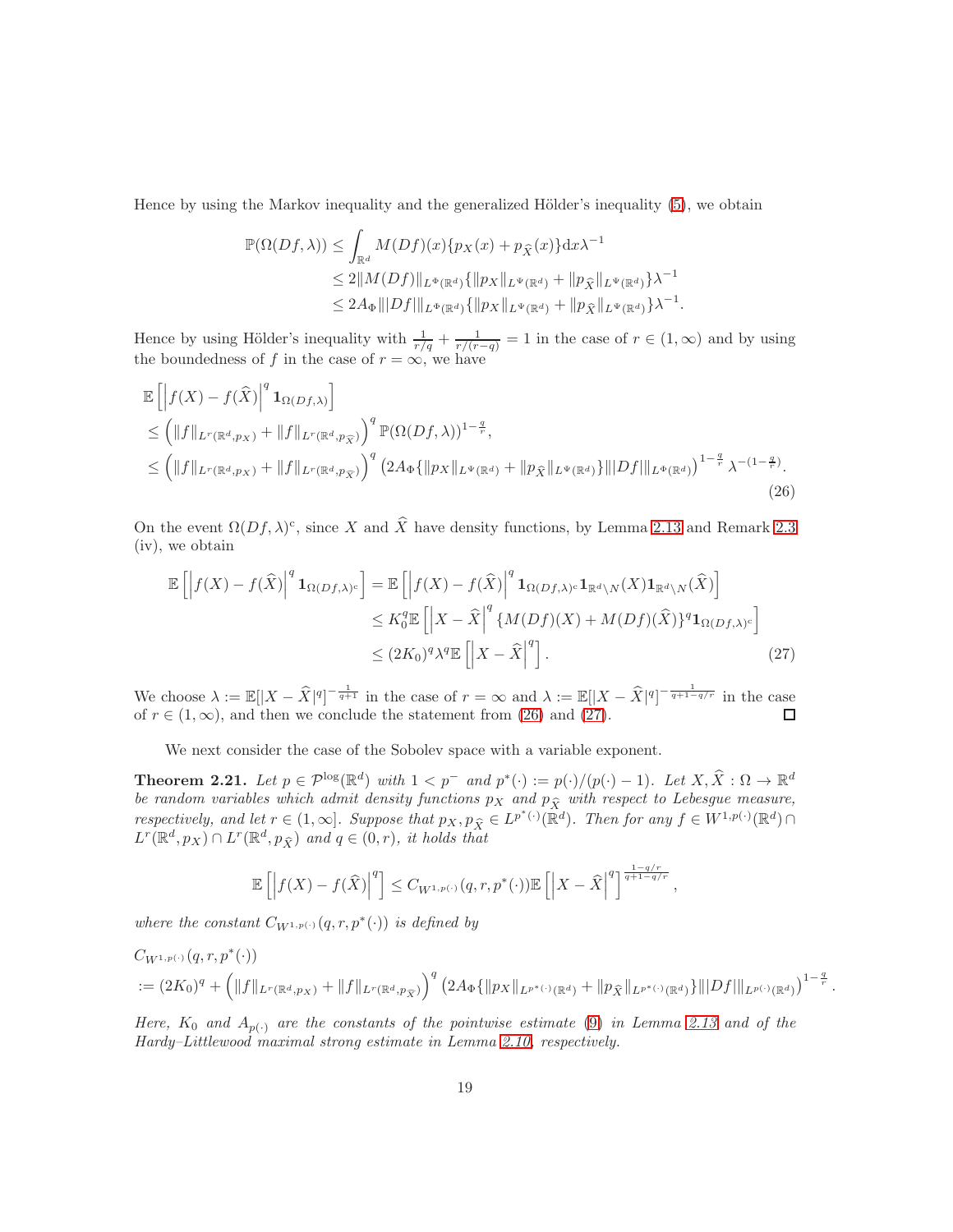Proof. We can use the Hardy–Littlewood maximal strong type estimate in Lemma [2.10](#page-10-2) since  $p \in \mathcal{P}^{\log}(\mathbb{R}^d)$ . Moreover, it holds that  $W^{1,p(\cdot)}(\mathbb{R}^d) \subset BV_{\text{loc}}(\mathbb{R}^d)$  (see, Remark 2.3 (iv) and Remark 2.5 (iv)). Therefore, by the same way as the proof of Theorem [2.17,](#page-15-0) we can prove the statement by using the generalized Hölder's inequality [\(6\)](#page-7-1) for  $M(Df) \in L^{p(\cdot)}(\mathbb{R}^d)$  and  $p_X, p_{\hat{X}} \in L^{p^*(\cdot)}(\mathbb{R}^d)$ , and thus it will be omitted. □

**Remark 2.22.** For the Sobolev space with a variable exponent  $p$ , it is difficult to obtain Avikainen's estimate in the case of  $p_X, p_{\hat{X}} \in L^{\infty}(\mathbb{R}^d)$ . The reason is that since the variable exponent p is not constant, we cannot use Jensen's inequality in the same way as the estimate [\(25\)](#page-17-1).

#### Fractional Sobolev spaces

We finally consider Avikainen's estimates for fractional Sobolev spaces.

<span id="page-19-0"></span>**Theorem 2.23.** Let  $s \in (0,1)$ ,  $p \in [1,\infty)$  and  $p^* := p/(p-1)$ . Let  $X, \hat{X}: \Omega \to \mathbb{R}^d$  be random variables which admit the density functions  $p_X$  and  $p_{\hat{X}}$  with respect to Lebesgue measure, respectively, and let  $r \in (1,\infty]$ . Suppose that  $p_X, p_{\hat{X}} \in L^{\infty}(\mathbb{R}^d)$  or  $p_X, p_{\hat{X}} \in L^{p^*}(\mathbb{R}^d)$ . Then for any  $f \in W^{s,p}(\mathbb{R}^d) \cap L^r(\mathbb{R}^d, p_X) \cap L^r(\mathbb{R}^d, p_{\hat{X}})$  and  $q \in (0, r)$ , it holds that

$$
\mathbb{E}\left[\left|f(X) - f(\widehat{X})\right|^q\right] \leq \left\{\begin{array}{ll} C_{W^{s,p}}(q,r,\infty) \mathbb{E}\left[\left|X - \widehat{X}\right|^{qs}\right]^{\frac{p(1-q/r)}{q+p(1-q/r)}}, & \text{if} & p_X, p_{\widehat{X}} \in L^\infty(\mathbb{R}^d),\\ C_{W^{s,p}}(q,r,p^*) \mathbb{E}\left[\left|X - \widehat{X}\right|^{qs}\right]^{\frac{1-q/r}{q+1-q/r}}, & \text{if} & p_X, p_{\widehat{X}} \in L^{p^*}(\mathbb{R}^d),\end{array}\right.
$$

where

$$
C_{W^{s,p}}(q,r,\infty)
$$
  
\n
$$
:= (2K_0(s,p))^q + \left( ||f||_{L^r(\mathbb{R}^d,p_X)} + ||f||_{L^r(\mathbb{R}^d,p_{\tilde{X}})} \right)^q \left( A_1 \{ ||p_X||_{\infty} + ||p_{\hat{X}}||_{\infty} \} |||G_{s,p}f|^p||_{L^1(\mathbb{R}^d)} \right)^{1-\frac{q}{r}},
$$
  
\n
$$
C_{W^{s,p}}(q,r,p^*)
$$
  
\n
$$
:= (2K_0(s,p))^q + \left( ||f||_{L^r(\mathbb{R}^d,p_X)} + ||f||_{L^r(\mathbb{R}^d,p_{\tilde{X}})} \right)^q \left( A_p \{ ||p_X||_{L^{p^*}(\mathbb{R}^d)} + ||p_{\hat{X}}||_{L^{p^*}(\mathbb{R}^d)} \} ||G_{s,p}f||_{L^p(\mathbb{R}^d)} \right)^{1-\frac{q}{r}}
$$

<span id="page-19-1"></span>.

Here,  $K_0(s, p)$ ,  $A_1$  and  $A_p$  are the constants of pontwise estimate [\(28\)](#page-19-1) in Lemma [2.24](#page-19-2) and of the Hardy–Littlewood maximal weak and strong type estimates in Lemma 2.7 (i) and (ii), respectively.

Before proving Theorem [2.23,](#page-19-0) we give a pointwise estimate for functions in  $W^{s,p}(\mathbb{R}^d)$ , which plays a crucial role in our argument.

<span id="page-19-2"></span>**Lemma 2.24.** Let  $s \in (0,1)$ ,  $p \in [1,\infty)$  and  $f \in W^{s,p}(\mathbb{R}^d)$ . Then there exist a constant  $K_0(s,p)$ 0 and a Lebesgue null set  $N \in \mathscr{B}(\mathbb{R}^d)$  such that for all  $x, y \in \mathbb{R}^d \setminus N$ ,

$$
|f(x) - f(y)| \le K_0(s, p)|x - y|^s \left\{ M_{2|x - y|}(G_{s, p}f)(x) + M_{2|x - y|}(G_{s, p}f)(y) \right\}.
$$
 (28)

**Remark 2.25.** Note that Yang [\[83\]](#page-33-5) introduced Hajlasz–Sobolev space  $W^{s,p}(X)$  on a metric measure space X of homogeneous type by using the pointwise estimate similar to  $(28)$  (see, Definition 1.4 in [\[83\]](#page-33-5)).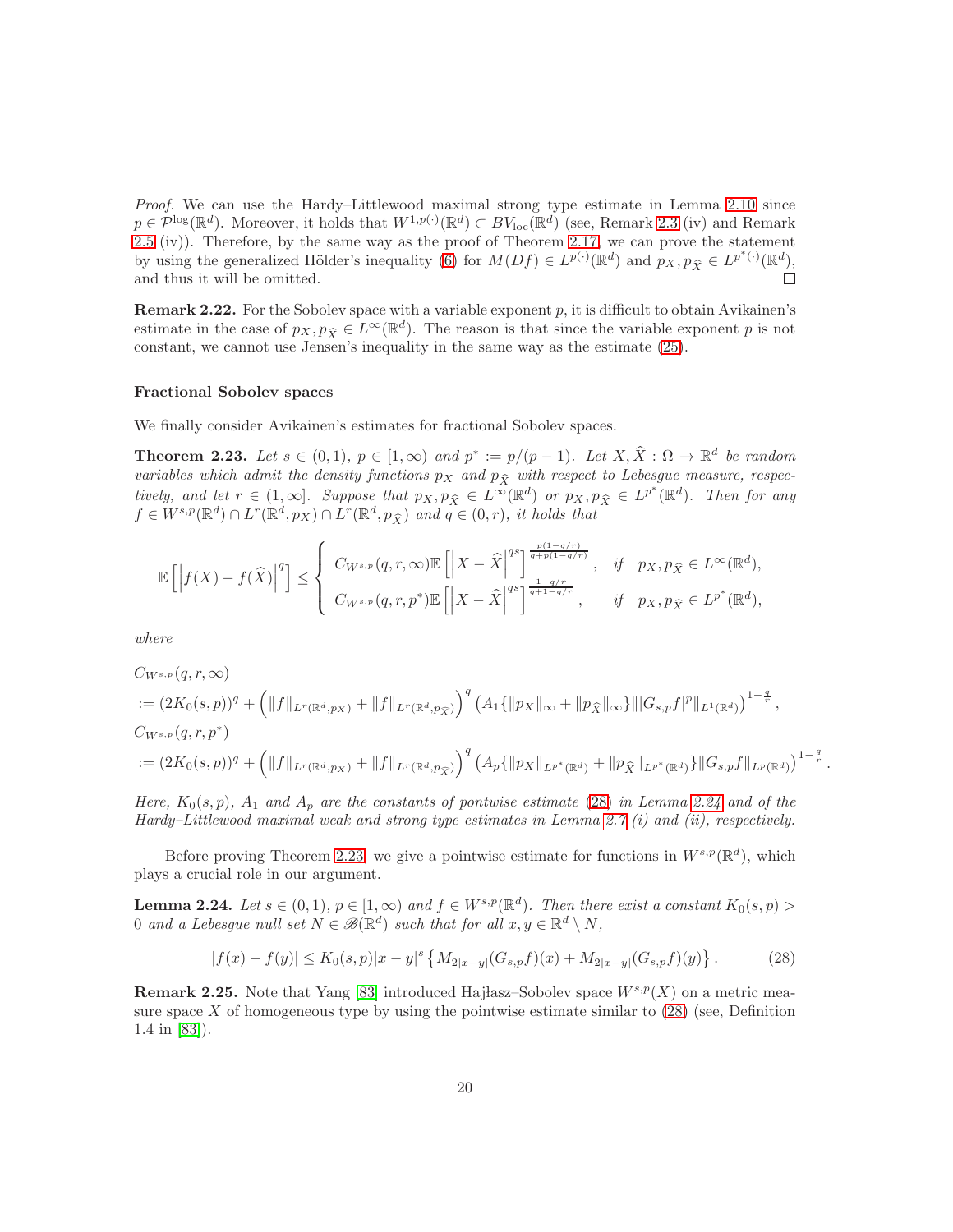Proof of Lemma [2.24.](#page-19-2) The proof is similar to Lemma [2.13.](#page-11-0) By using Jensen's inequality, for any  $x \in \mathbb{R}^d$  and  $r > 0$ ,

$$
\int_{B(x;r)} |f(z) - (f)_{x,r}| dz \le \int_{B(x;r)} \left( \int_{B(x;r)} |f(z) - f(y)|^p dy \right)^{1/p} dz
$$
\n
$$
\le (2r)^{(d+sp)/p} \int_{B(x;r)} \left( \int_{B(x;r)} \frac{|f(z) - f(y)|^p}{|z - y|^{d+sp}} dy \right)^{1/p} dz
$$
\n
$$
\le C_0(s,p)r^s \int_{B(x;r)} G_{s,p}f(z)dz
$$
\n
$$
\le C_0(s,p)r^s M_r(G_{s,p}f)(x), \tag{29}
$$

where  $C_0(s, p) := 2^{(d+sp)/p} \left( \frac{\Gamma(d/2+1)}{\pi^{d/2}} \right)^{1/p}$ . Let  $N \in \mathcal{B}(\mathbb{R}^d)$  be the Lebesgue null set defined on [\(12\)](#page-12-0). Then, by the same way as the proof of Lemma [2.13,](#page-11-0) for fixed  $x, y \in \mathbb{R}^d \setminus N$  and  $r_i := 2^{-i}|x - y|$ , for  $i \in \mathbb{N} \cup \{0\}$ , we obtain

$$
|f(x) - (f)_{x,r_0}| \le 2^d \sum_{i=0}^{\infty} \int_{B(x;r_i)} |f(z) - (f)_{x,r_i}| dz
$$
  

$$
\le 2^d C_0(s, p) M_{|x-y|}(G_{s,p}f)(x) \sum_{i=0}^{\infty} r_i^s
$$
  

$$
= \frac{2^{s+d}}{2^s - 1} C_0(s, p) M_{|x-y|}(G_{s,p}f)(x) |x - y|^s.
$$
 (30)

By the same way, we have

$$
|f(y) - (f)_{y,r_0}| \le \frac{2^{s+d}}{2^s - 1} C_0(s, p) M_{|x-y|} (G_{s,p} f)(y) |x - y|^s.
$$
 (31)

On the other hand, by the same way as proof of Lemma [2.13,](#page-11-0) it holds from [\(29\)](#page-20-0) that

$$
\begin{aligned} |(f)_{x,r_0} - (f)_{y,r_0}| &\le 2^{d+1} \int_{B(x;2r_0)} |f(z) - (f)_{x,2r_0}| \, \mathrm{d}z \\ &\le 2^{s+d+1} C_0(s,p) |x-y|^s M_{2|x-y|}(G_{s,p}f)(x). \end{aligned} \tag{32}
$$

By combining [\(30\)](#page-20-1), [\(31\)](#page-20-2) and [\(32\)](#page-20-3), we conclude the proof.

Proof of Theorem [2.23.](#page-19-0) We first assume  $p_X, p_{\hat{X}} \in L^{\infty}(\mathbb{R}^d)$ . For  $\lambda > 0$ , we define the event  $\Omega(|G_{s,p}f|^p, \lambda) \in \mathscr{F}$  by

$$
\Omega(|G_{s,p}f|^p,\lambda):=\{M(|G_{s,p}f|^p)(X)>\lambda\}\cup\left\{M(|G_{s,p}f|^p)(\widehat{X})>\lambda\right\}.
$$

Since  $|G_{s,p}f|^p \in L^1(\mathbb{R}^d)$ , by using Lemma 2.7 (i), we obtain

 $\mathbb{P}(\Omega(|G_{s,p}f|^p, \lambda)) \leq A_1 \{ ||p_X||_{\infty} + ||p_{\hat{X}}||_{\infty} \} |||G_{s,p}f|^p||_{L^1(\mathbb{R}^d)} \lambda^{-1}.$ 

<span id="page-20-3"></span><span id="page-20-2"></span><span id="page-20-1"></span><span id="page-20-0"></span> $\Box$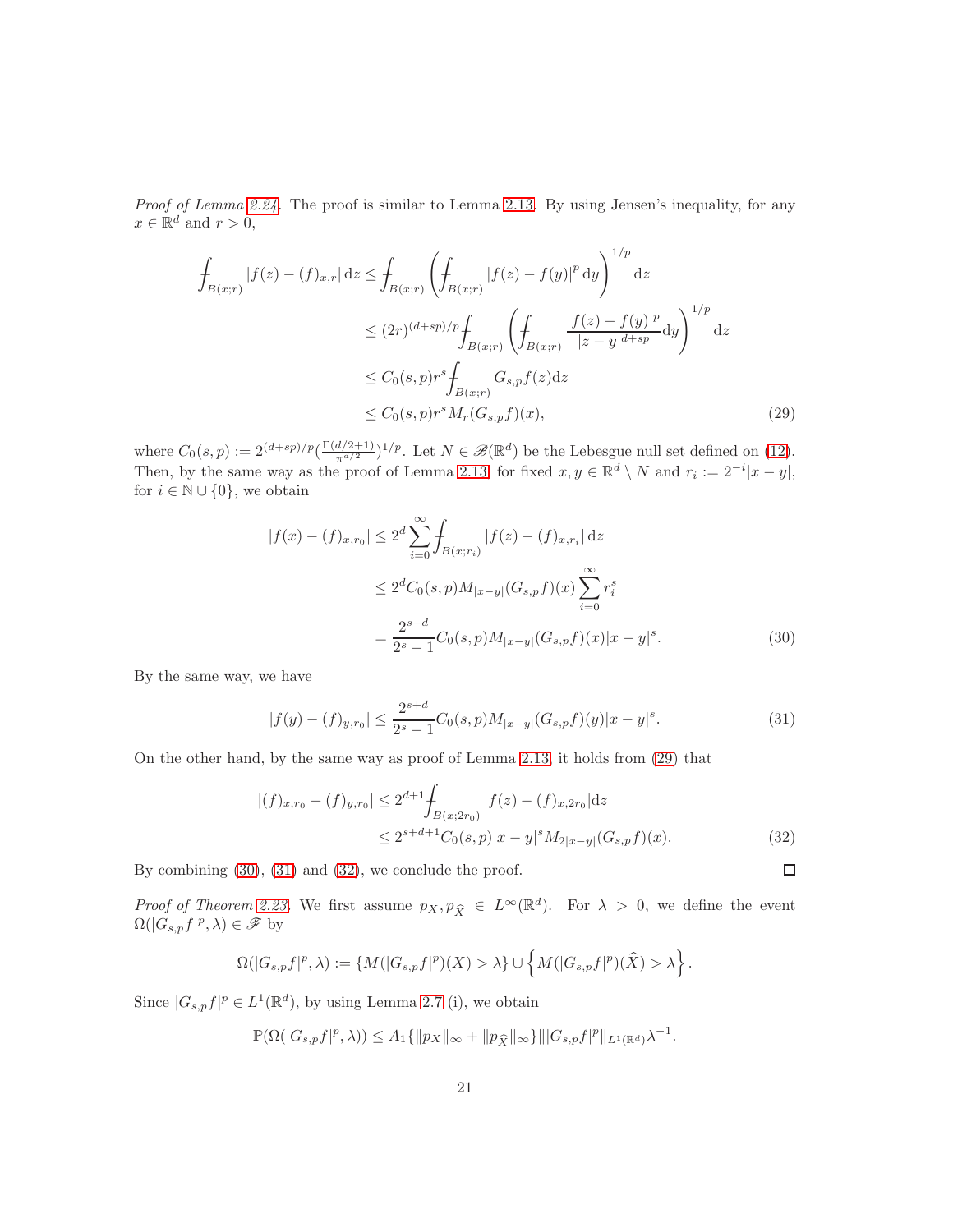Hence by using Hölder's inequality with  $\frac{1}{r/q} + \frac{1}{r/(r-q)} = 1$  in the case of  $r \in (1, \infty)$  and by using the boundedness of f in the case of  $r = \infty$ , we have

$$
\mathbb{E}\left[\left|f(X) - f(\hat{X})\right|^q \mathbf{1}_{\Omega(|G_{s,p}|^p,\lambda)}\right] \leq \left(\|f\|_{L^r(\mathbb{R}^d,p_X)} + \|f\|_{L^r(\mathbb{R}^d,p_{\hat{X}})}\right)^q \mathbb{P}(\Omega(|G_{s,p}f|^p,\lambda))^{1-\frac{q}{r}} \leq \left(\|f\|_{L^r(\mathbb{R}^d,p_X)} + \|f\|_{L^r(\mathbb{R}^d,p_{\hat{X}})}\right)^q \left(A_1\{\|p_X\|_{\infty} + \|p_{\hat{X}}\|_{\infty}\}\| |G_{s,p}f|^p\|_{L^1(\mathbb{R}^d)}\right)^{1-\frac{q}{r}}\lambda^{-(1-\frac{q}{r})}. \tag{33}
$$

Let  $N \in \mathscr{B}(\mathbb{R}^d)$  be the Lebesgue null set defined on Lemma [2.24.](#page-19-2) On the event  $\Omega(|G_{s,p}f|^p, \lambda)^c$ , since  $X$  and  $X$  have density functions, by Lemma [2.24](#page-19-2) and using Jensen's inequality, we obtain

$$
\mathbb{E}\left[\left|f(X) - f(\widehat{X})\right|^q \mathbf{1}_{\Omega(|G_{s,p}f|^p,\lambda)^c}\right] = \mathbb{E}\left[\left|f(X) - f(\widehat{X})\right|^q \mathbf{1}_{\Omega(|G_{s,p}f|^p,\lambda)^c} \mathbf{1}_{\mathbb{R}^d \backslash N}(X) \mathbf{1}_{\mathbb{R}^d \backslash N}(\widehat{X})\right]
$$
\n
$$
\leq K_0(s,p)^q \mathbb{E}\left[\left|X - \widehat{X}\right|^{qs} \left\{M(G_{s,p}f)(X) + M(G_{s,p}f)(\widehat{X})\right\}^q \mathbf{1}_{\Omega(|G_{s,p}f|^p,\lambda)^c}\right]
$$
\n
$$
\leq K_0(s,p)^q \mathbb{E}\left[\left|X - \widehat{X}\right|^{qs} \left\{M(|G_{s,p}f|^p)(X)^{\frac{1}{p}} + M(|G_{s,p}f|^p)(\widehat{X})^{\frac{1}{p}}\right\}^q \mathbf{1}_{\Omega(|G_{s,p}f|^p,\lambda)^c}\right]
$$
\n
$$
\leq (2K_0(s,p))^q \lambda^{\frac{q}{p}} \mathbb{E}\left[\left|X - \widehat{X}\right|^{qs}\right].
$$
\n(34)

By choosing  $\lambda := \mathbb{E}[|X - \widehat{X}|^{qs}]^{-\frac{1}{q/p+1-q/r}}$ , we conclude the statement for  $p_X \in L^{\infty}(\mathbb{R}^d)$  from [\(33\)](#page-21-0) and [\(34\)](#page-21-1).

Now we suppose  $p_X, p_{\hat{X}} \in L^{p^*}(\mathbb{R}^d)$ . For  $\lambda > 0$ , we define the event  $\Omega(G_{s,p}f, \lambda) \in \mathscr{F}$  by

<span id="page-21-1"></span><span id="page-21-0"></span>
$$
\Omega(G_{s,p}f,\lambda) := \{ M(G_{s,p}f)(X) > \lambda \} \cup \left\{ M(G_{s,p}f)(\widehat{X}) > \lambda \right\}.
$$

By using the Markov inequality, Hölder's inequality and Lemma 2.7 (ii), we obtain

$$
\mathbb{P}(\Omega(G_{s,p}f,\lambda)) \leq \int_{\mathbb{R}^d} M(G_{s,p}f)(x) \{p_X(x) + p_{\widehat{X}}(x)\} dx \lambda^{-1}
$$
  
\n
$$
\leq {\|p_X\|_{L^{p^*}(\mathbb{R}^d)} + \|p_{\widehat{X}}\|_{L^{p^*}(\mathbb{R}^d)}}\|M(G_{s,p}f)\|_{L^p(\mathbb{R}^d)}\lambda^{-1}
$$
  
\n
$$
\leq A_p {\|p_X\|_{L^{p^*}(\mathbb{R}^d)} + \|p_{\widehat{X}}\|_{L^{p^*}(\mathbb{R}^d)}}\|G_{s,p}f\|_{L^p(\mathbb{R}^d)}\lambda^{-1}.
$$

Hence by using Hölder's inequality with  $\frac{1}{r/q} + \frac{1}{r/(r-q)} = 1$  in the case of  $r \in (1, \infty)$  and by using the boundedness of f in the case of  $r = \infty$ , we have

$$
\mathbb{E}\left[\left|f(X) - f(\widehat{X})\right|^q \mathbf{1}_{\Omega(G_{s,p}f,\lambda)}\right] \leq \left(\|f\|_{L^r(\mathbb{R}^d,p_X)} + \|f\|_{L^r(\mathbb{R}^d,p_{\widehat{X}})}\right)^q \mathbb{P}(\Omega(G_{s,p}f,\lambda))^{1-\frac{q}{r}} \leq \left(\|f\|_{L^r(\mathbb{R}^d,p_X)} + \|f\|_{L^r(\mathbb{R}^d,p_{\widehat{X}})}\right)^q \left(A_p\{\|p_X\|_{L^{p^*}(\mathbb{R}^d)} + \|p_{\widehat{X}}\|_{L^{p^*}(\mathbb{R}^d)}\}\|G_{s,p}f\|_{L^p(\mathbb{R}^d)}\right)^{1-\frac{q}{r}} \lambda^{-(1-\frac{q}{r})}. \tag{35}
$$

On the event  $\Omega(G_{s,p}f,\lambda)^c$ , since X and  $\widehat{X}$  have density functions, by Lemma [2.24,](#page-19-2) we obtain

<span id="page-21-2"></span>
$$
\mathbb{E}\left[\left|f(X) - f(\widehat{X})\right|^q \mathbf{1}_{\Omega(G_{s,p}f,\lambda)^c}\right]
$$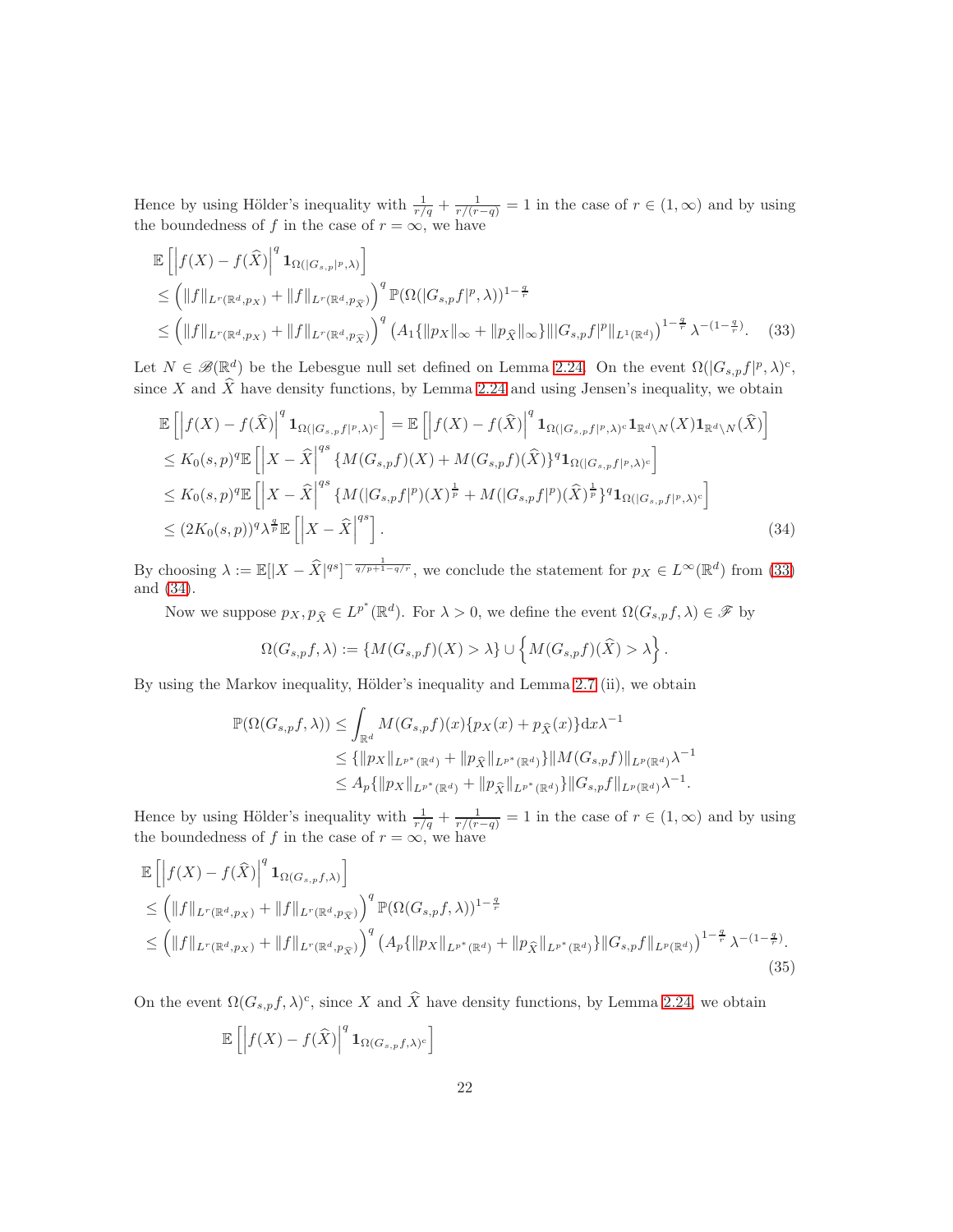<span id="page-22-1"></span>
$$
= \mathbb{E}\left[\left|f(X) - f(\widehat{X})\right|^q \mathbf{1}_{\Omega(G_{s,p}f,\lambda)^c} \mathbf{1}_{\mathbb{R}^d \setminus N}(X) \mathbf{1}_{\mathbb{R}^d \setminus N}(\widehat{X})\right] \leq K_0(s,p)^q \mathbb{E}\left[\left|X - \widehat{X}\right|^{qs} \{M(G_{s,p}f)(X) + M(G_{s,p}f)(\widehat{X})\}^q \mathbf{1}_{\Omega(G_{s,p}f,\lambda)^c}\right] \leq (2K_0(s,p))^q \lambda^q \mathbb{E}\left[\left|X - \widehat{X}\right|^{qs}\right].
$$
\n(36)

By choosing  $\lambda := \mathbb{E}[|X - \widehat{X}|^{qs}]^{-\frac{1}{q+1-q/r}}$ , we conclude the statement for  $p_X \in L^{p^*}(\mathbb{R}^d)$  from [\(35\)](#page-21-2) and [\(36\)](#page-22-1). П

# <span id="page-22-0"></span>3 Applications

In this section, we apply Avikanen's estimates proved in Section [2](#page-3-1) to numerical analysis on irregular functionals of a solution to stochastic differential equations (SDEs) based on the multilevel Monte Carlo method.

## 3.1 Upper bound and integrability of density functions

In order to apply Avikanen's estimates proved in Section [2,](#page-3-1) we need an appropriate upper bound or integrability of density functions. In this subsection, we give some examples of random variables with a bounded or integrable density function, which are studied in various ways.

We first give the well-known fact as a conclusion of Lévy's inversion formula.

**Example 3.1.** Let  $X : \Omega \to \mathbb{R}^d$  be a random variable. If the characteristic function  $\varphi_X(\xi) :=$  $\mathbb{E}[e^{\sqrt{-1}\langle\xi,X\rangle_{\mathbb{R}^d}}]$  belongs to  $L^1(\mathbb{R}^d)$ , then by using Lévy's inversion formula, X admits a continuous density function  $p<sub>x</sub>$  of the form

<span id="page-22-2"></span>
$$
p_X(x) = \frac{1}{(2\pi)^d} \int_{\mathbb{R}^d} e^{-\sqrt{-1} \langle x, \xi \rangle_{\mathbb{R}^d}} \varphi_X(\xi) d\xi
$$

(see, e.g., Proposition 2.5 in [\[71\]](#page-32-9) or Theorem 16.6 in [\[82\]](#page-33-0)), and thus X has a bounded density function.

Next, we recall the Gaussian two-sided bound for density functions of solutions to SDEs driven by a Brownian motion.

<span id="page-22-3"></span>Example 3.2. Let  $B = (B(t))_{t \in [0,T]}$  be a d-dimensional standard Brownian motion, and let  $X = (X(t))_{t \in [0,T]}$  be a solution to the following d-dimensional Markovian SDE of the form

$$
dX(t) = b(t, X(t))dt + \sigma(t, X(t))dB(t), \ X(0) = x \in \mathbb{R}^d, \ t \in [0, T],
$$
\n(37)

and let  $X^{(n)} = (X^{(n)}(t))_{t \in [0,T]}$  be the Euler-Maruyama scheme for SDE [\(37\)](#page-22-2) with time step  $T/n$ , which is defined by

$$
dX^{(n)}(t) = b(\eta_n(t), X^{(n)}(\eta_n(t)))dt + \sigma(\eta_n(t), X^{(n)}(\eta_n(t)))dB(t), X^{(n)}(0) = X(0), t \in [0, T],
$$

where  $\eta_n(s) := kT/n$  if  $s \in [kT/n, (k+1)T/n)$ , the drift coefficient  $b : [0, T] \times \mathbb{R}^d \to \mathbb{R}^d$  and the diffusion matrix  $\sigma : [0, T] \times \mathbb{R}^d \to \mathbb{R}^{d \times d}$  are measurable functions. Suppose that b is bounded and  $\sigma$  satisfies the following two conditions.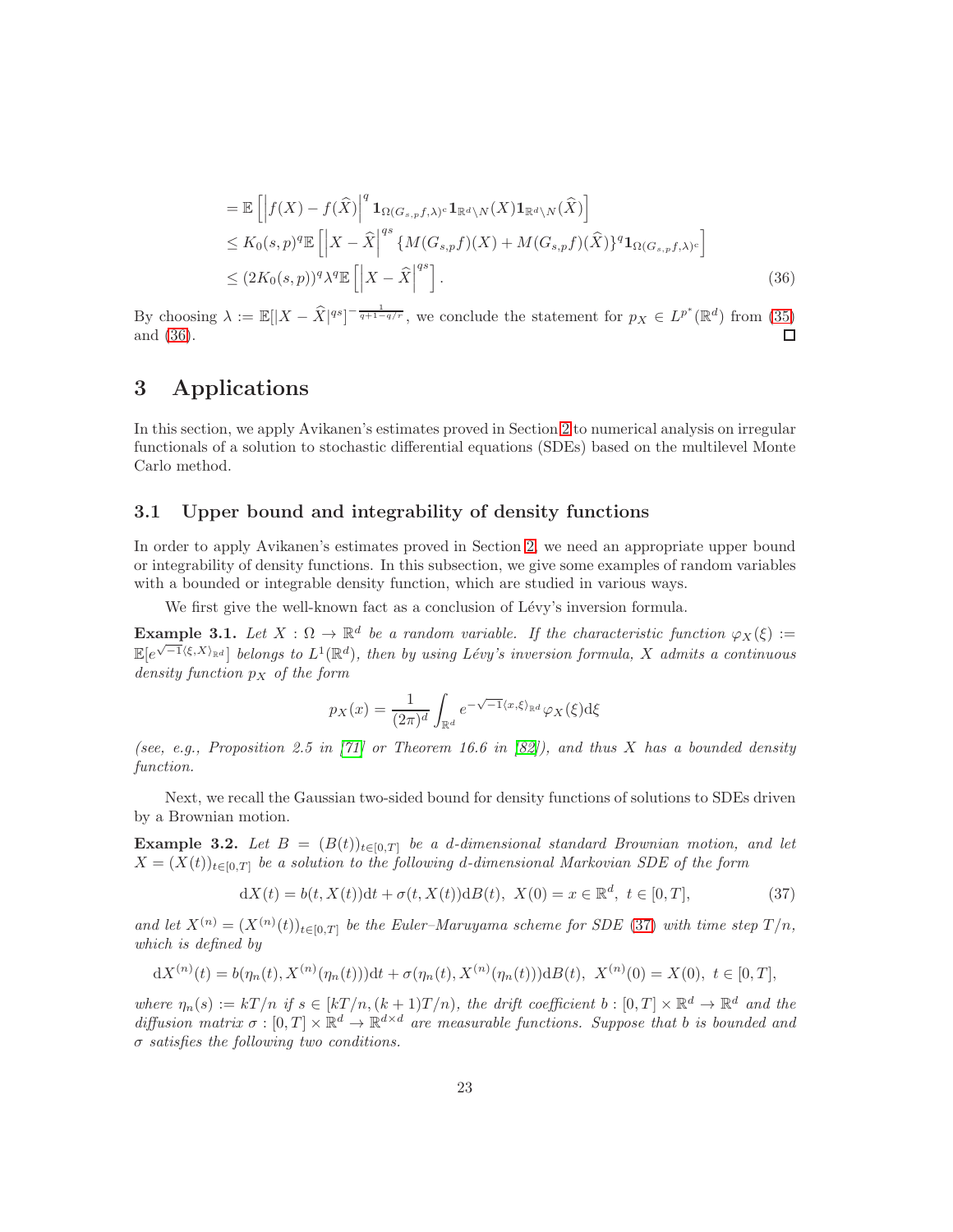(i)  $a := \sigma \sigma^{\top}$  is  $\alpha$ -Hölder continuous in space and  $\alpha/2$ -Hölder continuous in time for some  $\alpha \in (0,1]$ , that is,

$$
\|a\|_{\alpha} := \sup_{t \in [0,T], x \neq y} \frac{|a(t,x) - a(t,y)|}{|x - y|^{\alpha}} + \sup_{x \in \mathbb{R}^d, t \neq s} \frac{|a(t,x) - a(s,x)|}{|t - s|^{\alpha/2}} < \infty.
$$

(ii) The diffusion coefficient  $\sigma$  is bounded and uniformly elliptic, that is, there exist  $\underline{a}, \overline{a} > 0$  such that for any  $(t, x, \xi) \in [0, T] \times \mathbb{R}^d \times \mathbb{R}^d$ ,  $\underline{a} |\xi|^2 \leq \langle a(t, x)\xi, \xi \rangle_{\mathbb{R}^d} \leq \overline{a} |\xi|^2$ .

Then there exists a weak solution of SDE [\(37\)](#page-22-2) and the uniqueness in law holds (see, Theorem 4.2, 5.6 in [\[75\]](#page-32-10) or Proposition 1.14 in [\[13\]](#page-29-8)), and it is well-known that for all  $t \in (0,T]$ ,  $X(t)$ admits a density function  $p_t(x, \cdot)$  with respect to Lebesgue measure (e.g. Theorem 9.1.9 in [\[76\]](#page-32-11)) which has the Gaussian two sided bound, that is, there exist  $C_{\pm} > 0$  and  $c_{\pm} > 0$  such that for any  $(t, x, y) \in (0, T] \times \mathbb{R}^d \times \mathbb{R}^d$ ,

<span id="page-23-0"></span>
$$
C_{-}g_{c_{-}t}(x,y) \le p_t(x,y) \le C_{+}g_{c_{+}t}(x,y). \tag{38}
$$

As references of this two-sided bound, we refer to Theorem 9.4.2 in [\[21\]](#page-29-9), section 4.1, 4.2 and Remark 4.1 in  $[56]$ , and  $[72]$  for time independent case (see also  $[67, 68, 77]$  $[67, 68, 77]$  $[67, 68, 77]$  for a sharp two-sided bound in the case  $\sigma \equiv I$ ). Therefore, it holds that  $p_t(x, \cdot) \in L^{\infty}(\mathbb{R}^d) \cap L^{\Psi}(\mathbb{R}^d) \cap L^{p^*(\cdot)}(\mathbb{R}^d)$  for the complementary function  $\Psi$  of an N-function  $\Phi$  (see, Remark 2.3 (ii) and Example 2.4 (iii)) and  $p^*(\cdot) := p(\cdot)/(p(\cdot) - 1)$  for  $p \in \mathcal{P}(\mathbb{R}^d)$  with  $1 < p^- \le p^+ < \infty$ . Moreover, for all  $k = 1, \ldots, n$ ,  $X^{(n)}(kT/n)$  admits a density function  $p_{kT/n}^{(n)}(x, \cdot)$  with respect to Lebesgue measure (e.g. section 2) in [\[56\]](#page-31-6)), which has the Gaussian two sided bound uniformly in n, that is, there exist  $C_{\pm} > 0$  and  $c_{\pm} > 0$  independent of n such that for any  $(k, x, y) \in \{1, ..., n\} \times \mathbb{R}^d \times \mathbb{R}^d$ ,

<span id="page-23-1"></span>
$$
C_{-}g_{c_{-}kT/n}(x,y) \le p_{kT/n}^{(n)}(x,y) \le C_{+}g_{c_{+}kT/n}(x,y)
$$
\n(39)

(see, Theorem 2.1 in  $[56]$ ).

Moreover, the same or similar bounds [\(38\)](#page-23-0) hold for SDEs with a path–dependent or an unbounded drift (see, Theorem 2.5. in  $[54]$ , Theorem 3.4 in [\[77\]](#page-32-15) and Theorem 1.2 in [\[60\]](#page-31-8)), and the Gaussian two sided bound [\(38\)](#page-23-0) holds for Brownian motions with a signed measure valued drift belonging to the Kato class  $K_{d,1}$  (see, Theorem 3.14 in [\[44\]](#page-30-15)).

It is also well-known that the Gaussian two–sided bound holds for the fundamental solution  $\Gamma(s,x;t,y)$  of parabolic equations in the divergence form  $\left(\frac{\partial}{\partial s} + \frac{1}{2} \sum_{i,j=1}^d \frac{\partial}{\partial x_i} a_{i,j}(x) \frac{\partial}{\partial x_j}\right) u(s,x) = 0$ (see, [\[3\]](#page-28-5)), and there exists a Hunt process with the transition density function  $\Gamma$  (see, Example 4.5.2, Theorem A.2.2 in [\[23\]](#page-29-10) and Theorem I 9.4 in [\[11\]](#page-29-11)).

On the other hand, Malliavin calculus can be used to study the regularity and upper bounds of density functions. Indeed, it is known that under Hörmander's and the smoothness conditions on the coefficients,  $X(t)$  admits a bounded and smooth density function (see, e.g., Theorem 6.16) in  $[73]$  and see, also  $[15, 47]$  $[15, 47]$  for the Gaussian type estimates for density functions of solutions to degenerate SDEs). We also note that the Gaussian type two sided bound holds for density functions of solutions to SDEs driven by a fractional Brownian motion (see,  $(8, 9)$ ).

The next example shows density estimates for path-dependent stochastic differential equations.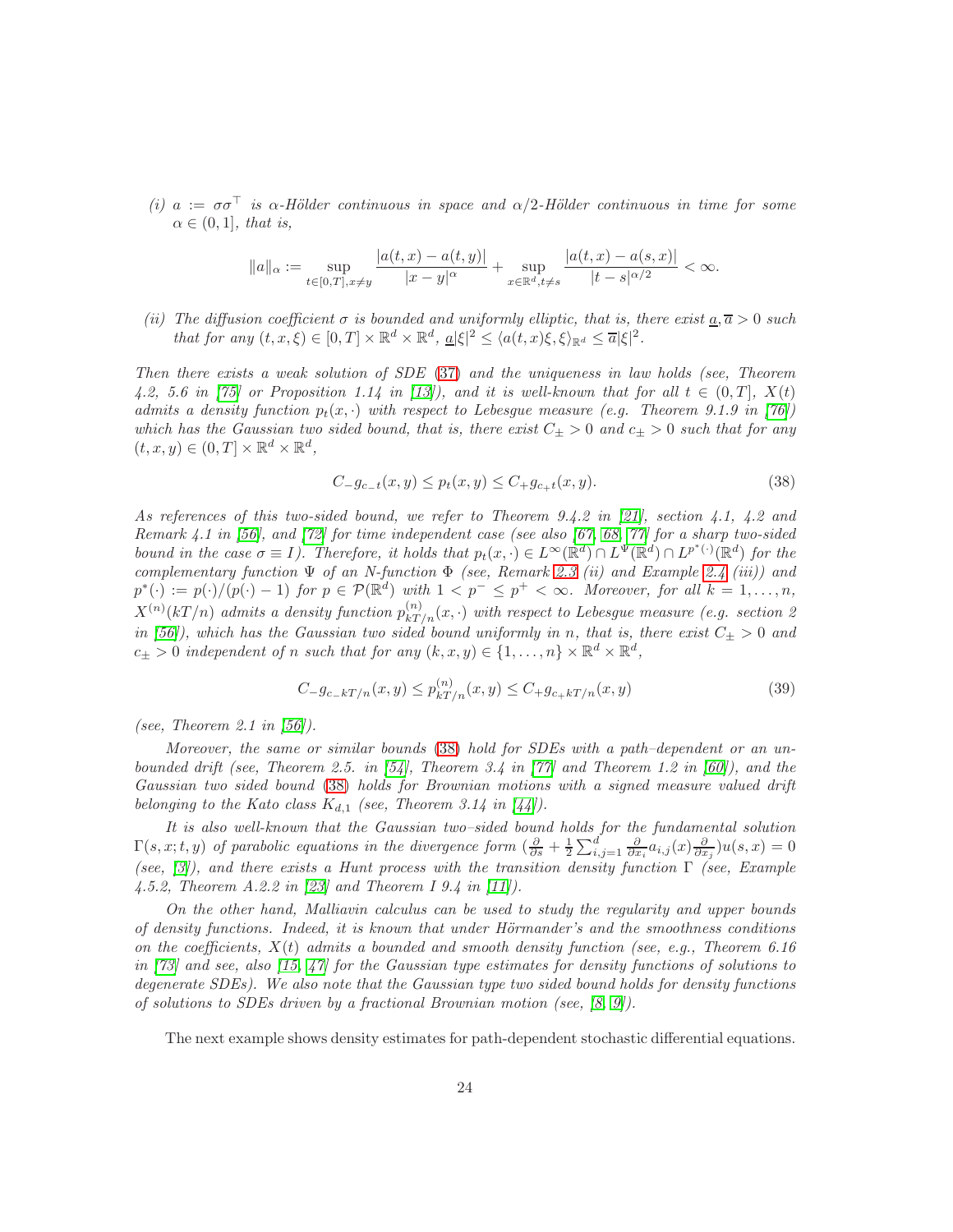Example 3.3. Let  $B = (B(t))_{t \in [0,T]}$  be a d-dimensional standard Brownian motion, and let  $X = (X(t))_{t \in [0,T]}$  be a solution to the following d-dimensional path–dependent SDE of the form

$$
dX(t) = b(t, X)dt + \sigma(t, X)dB(t), \ X(0) = x \in \mathbb{R}^d, \ t \in [0, T],
$$

where the drift coefficient  $b : [0, T] \times C([0, T]; \mathbb{R}^d) \to \mathbb{R}^d$  and the diffusion matrix  $\sigma : [0, T] \times C([0, T]; \mathbb{R}^d)$  $C([0,T];\mathbb{R}^d) \to \mathbb{R}^{d \times d}$  are measurable functions.

- (i) Suppose that the coefficients b and  $\sigma$  are continuous in time and bounded continuously Gâteaux differentiable up to order  $n+2$  in space, and  $\sigma$  is uniformly elliptic. Then, by using Malliavin calculus, it is shown that for all  $t \in (0,T]$ ,  $X(t)$  admits a density function with respect to Lebesgue measure which belongs to  $C_b^n(\mathbb{R}^d;\mathbb{R})$  (see, [\[53\]](#page-31-10)).
- (ii) Suppose that the coefficients b and  $\sigma$  are bounded,  $\sigma$  is uniformly elliptic and there exist  $\varepsilon > 0$ and  $C > 0$  such that for any  $(s, t, \omega) \in [0, T] \times [0, T] \times C([0, T]; \mathbb{R}^d)$  with  $s < t$ ,

$$
\sup_{1 \le j \le d} |\sigma_j(t, \omega) - \sigma_j(s, \omega)| \le C \left\{ \log \left( \frac{1}{\sup_{s \le u \le t} |\omega_u - \omega_s|} \right) \right\}^{-(2+\varepsilon)}
$$

<span id="page-24-0"></span>,

where  $\sigma_j := (\sigma_{1,j}, \ldots, \sigma_{d,j})^\top$ . Then, by using an interpolation method, it is shown that for all  $t \in (0,T]$ ,  $X(t)$  admits a density function  $p_t(x, \cdot)$  with respect to Lebesgue measure which belongs to  $L^{\mathbf{e}_{\log} } (\mathbb{R}^d)$ , where  $\mathbf{e}_{\log}(x) := (1+|x|) \log(1+|x|)$  (see, Theorem 3.1 in [\[5\]](#page-28-8)).

Finally, we give examples for a two sided bound of density functions of solutions to SDEs driven by a rotation invariant  $\alpha$ -stable process.

**Example 3.4.** Let  $Z = (Z(t))_{t \in [0,T]}$  be a rotation invariant  $\alpha$ -stable process in  $\mathbb{R}^d$  with  $\alpha \in (0,2)$ and  $\mathbb{E}[e^{\sqrt{-1}\langle\xi,Z(t)\rangle}] = e^{-t|\xi|^{\alpha}}, \xi \in \mathbb{R}^d$  (see Theorem 14.14 in [\[71\]](#page-32-9)), and let  $X = (X(t))_{t \in [0,T]}$  be a solution to the following d-dimensional SDE of the form

$$
dX(t) = b(X(t))dt + \sigma(X(t-))IdZ(t), \ X(0) = x \in \mathbb{R}^d, \ t \in [0, T], \tag{40}
$$

where  $b : \mathbb{R}^d \to \mathbb{R}^d$  and  $\sigma : \mathbb{R}^d \to \mathbb{R}$  are bounded measurable functions. Suppose that the drift coefficient b is  $\gamma$ -Hölder continuous with  $\gamma \in (0,1]$ , and the jump intensity coefficient  $a := |\sigma|^{\alpha}$  is η-Hölder continuous with  $\eta \in (0, 1]$  and uniformly positive, that is, there exists  $\underline{a} > 0$  such that for any  $x \in \mathbb{R}^d$ ,  $a(x) \geq \underline{a}$ . Under the balance condition  $\alpha + \gamma > 1$ , Kulik [\[52\]](#page-31-11) proved that the existence of a unique weak solution to the equation [\(40\)](#page-24-0). Moreover, by using the parametrix method, he showed that for all  $t \in (0, T]$ ,  $X(t)$  admits a density function  $p_t(x, \cdot)$  with respect to Lebesque measure and gave its two sided bound, that is, there exist  $C_{\pm} > 0$  such that for any  $(t, x, y) \in (0, T] \times \mathbb{R}^d \times \mathbb{R}^d$ ,

$$
C_{-}\widetilde{p}_t(x,y) \leq p_t(x,y) \leq C_{+}\widetilde{p}_t(x,y),
$$

where

$$
\widetilde{p}_t(x,y):=\frac{1}{t^{d/\alpha}a(x)^{d/\alpha}}g^{(\alpha)}\left(\frac{y-v_t(x)}{t^{1/\alpha}a(x)^{1/\alpha}}\right),
$$

 $g^{(\alpha)}$  is the density function of  $Z(1)$  and  $\{v_t(x)\}_{t\in[0,T]}$  is a solution to ODE  $dv_t(x) = b(v_t(x))dt$ with  $v_0(x) = x$  (see Theorem 2.1 and Theorem 2.2 in [\[52\]](#page-31-11)). Note that if  $\gamma < 1$ , then such a solution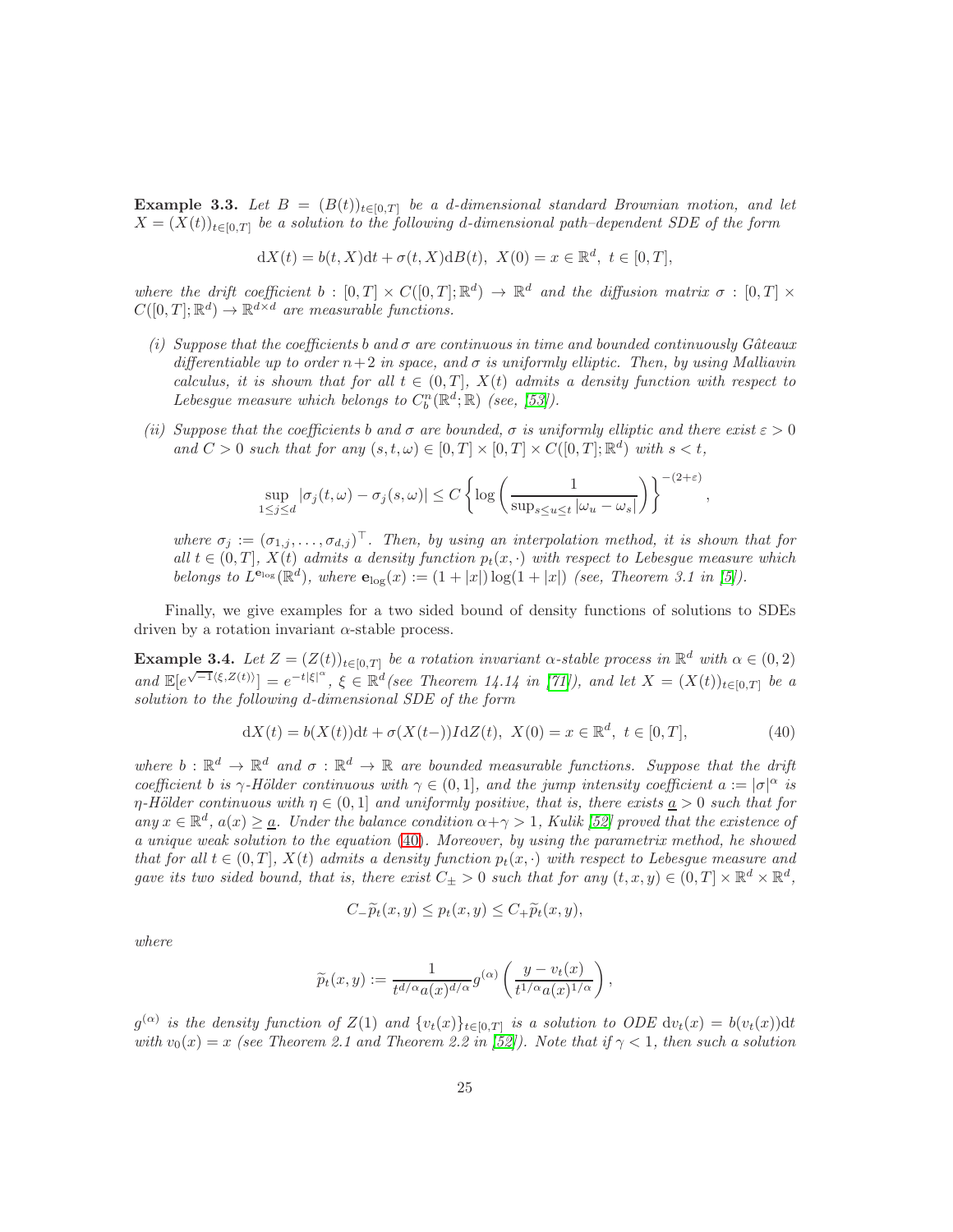of ODE may fail to be uniqueness, and if  $\alpha + \gamma < 1$ , then a solution of SDE [\(40\)](#page-24-0) may fail to be uniqueness in law (see, Theorem 3.2 (ii) in  $[80]$ ).

Moreover, by the asymptotic behaviour of  $g^{(\alpha)}$  (see, e.g., Theorem 2.1 in [\[10\]](#page-29-13)), we have  $g^{(\alpha)}(x) \leq C \min\{1, |x|^{-d-\alpha}\}$  for some  $C > 0$ , which implies that  $p_t(x, \cdot) \in L^{\infty}(\mathbb{R}^d) \cap L^{\Psi}(\mathbb{R}^d)$  $L^{p^*(1)}(\mathbb{R}^d)$  for the complementary function  $\Psi$  of an N-function  $\Phi$  (see, Remark 2.3 (ii) and Example 2.4 (iii)) and  $p^*(\cdot) := p(\cdot)/(p(\cdot) - 1)$  for  $p \in \mathcal{P}(\mathbb{R}^d)$  with  $1 \leq p^- \leq p^+ < \infty$ , (see, also  $[42, 46, 50]$  $[42, 46, 50]$  $[42, 46, 50]$  for upper bounds of density functions of Lévy processes).

#### 3.2 Multilevel Monte Carlo method

In this subsection, we apply Avikainen's estimates proved in Section [2](#page-3-1) to the multilevel Monte Carlo method for solutions to SDE [\(37\)](#page-22-2). We first define the union of function spaces  $F(\mathbb{R}^d)$  by

$$
F(\mathbb{R}^d):=\Big\{BV(\mathbb{R}^d)\cup W^{1,\Phi}(\mathbb{R}^d)\cup W^{1,p(\cdot)}(\mathbb{R}^d)\cup W^{s,p}(\mathbb{R}^d)\Big\}\bigcap L^\infty(\mathbb{R}^d)
$$

for an N-function  $\Phi$  with its complementary function  $\Psi$  which satisfies the  $\Delta_2$ -condition, a variable exponent  $p(\cdot) \in \mathcal{P}^{\log}(\mathbb{R}^d)$  with  $1 < p^- \leq p^+ < \infty$  and  $(s, p) \in (0, 1] \times [1, \infty)$ .

We consider the computational complexity of the mean squared error (MSE) to estimate the expectation of  $P := f(X(T))$  for some measurable function  $f : \mathbb{R}^d \to \mathbb{R}$  with  $\mathbb{E}[|f(X(T))|] < \infty$ , by using the standard and multilevel Monte Carlo method.

We first recall the standard Monte Carlo method. Let  $X^{(h)} = (X^{(h)}(t))_{t \in [0,T]}$  be the Euler-Maruyama scheme for SDE [\(37\)](#page-22-2) with time step  $h \in (0, T)$ , which is defined by

$$
dX^{(h)}(t) = b(\eta_h(t), X^{(h)}(\eta_h(t)))dt + \sigma(\eta_h(t), X^{(h)}(\eta_h(t)))dB(t), X^{(h)}(0) = X(0), t \in [0, T],
$$

where  $\eta_h(s) := kh$  and k is the natural number such that  $s/h - 1 < k \leq s/h$ . We define  $\hat{P}^{(h)} :=$  $f(X^{(h)}(T))$ . Let  $\hat{Y}^{(h)}$  be an estimator for  $\hat{P}^{(h)}$ . For example, one may use  $\hat{Y}^{(h)}$  as the arithmetic mean, that is,

$$
\widehat{Y}^{(h)} := N^{-1} \sum_{i=1}^{N} \widehat{P}^{(h,i)},
$$

where  $\hat{P}^{(h,1)}, \ldots, \hat{P}^{(h,N)}$  are i.i.d. random variables which have the same distribution as  $\hat{P}^{(h)}$ . We suppose that the weak rate of convergence for  $X^{(h)}$  is  $\alpha > 0$ , that is, there exists  $c_0 > 0$  such that  $|\mathbb{E}[f(X(T))] - \mathbb{E}[f(X^{(h)}(T))]|\le c_0 h^{\alpha}$ . Then the mean squared error is estimated as follows:

$$
\text{MSE} := \mathbb{E}[|\widehat{Y}^{(h)} - \mathbb{E}[P]|^2] = \mathbb{E}[|\widehat{Y}^{(h)} - \mathbb{E}[\widehat{Y}^{(h)}]|^2] + \left|\mathbb{E}[\widehat{P}^{(h)}] - \mathbb{E}[P]\right|^2 \leq \text{Var}[\widehat{P}^{(h)}]N^{-1} + c_0^2 h^{2\alpha}.
$$

Assume that  $\sup_{h \in (0,T)} \text{Var}(\hat{P}^{(h)}) < \infty$ . Then, if we would like to make MSE  $\leq \varepsilon^2$  for a given  $\varepsilon > 0$ , we choose N and h to satisfy  $\sup_{h \in (0,T)} \text{Var}[\widehat{P}^{(h)}]N^{-1} \leq \varepsilon^2/2$  and  $c_0^2 h^{2\alpha} \leq \varepsilon^2/2$ . Then the computational complexity for  $\hat{Y}^{(h)}$  is estimated above by  $c_1 \varepsilon^{-(2+1/\alpha)}$  for some constant  $c_1 > 0$ .

Now we recall the multilevel Monte Carlo method. Let  $M \in \mathbb{N}$  and  $X_{\ell} = (X_{\ell}(t))_{t \in [0,T]},$  $\ell = 0, \ldots, L$  be numerical approximations to X with each time step  $h_{\ell} := T/M^{\ell}$  and define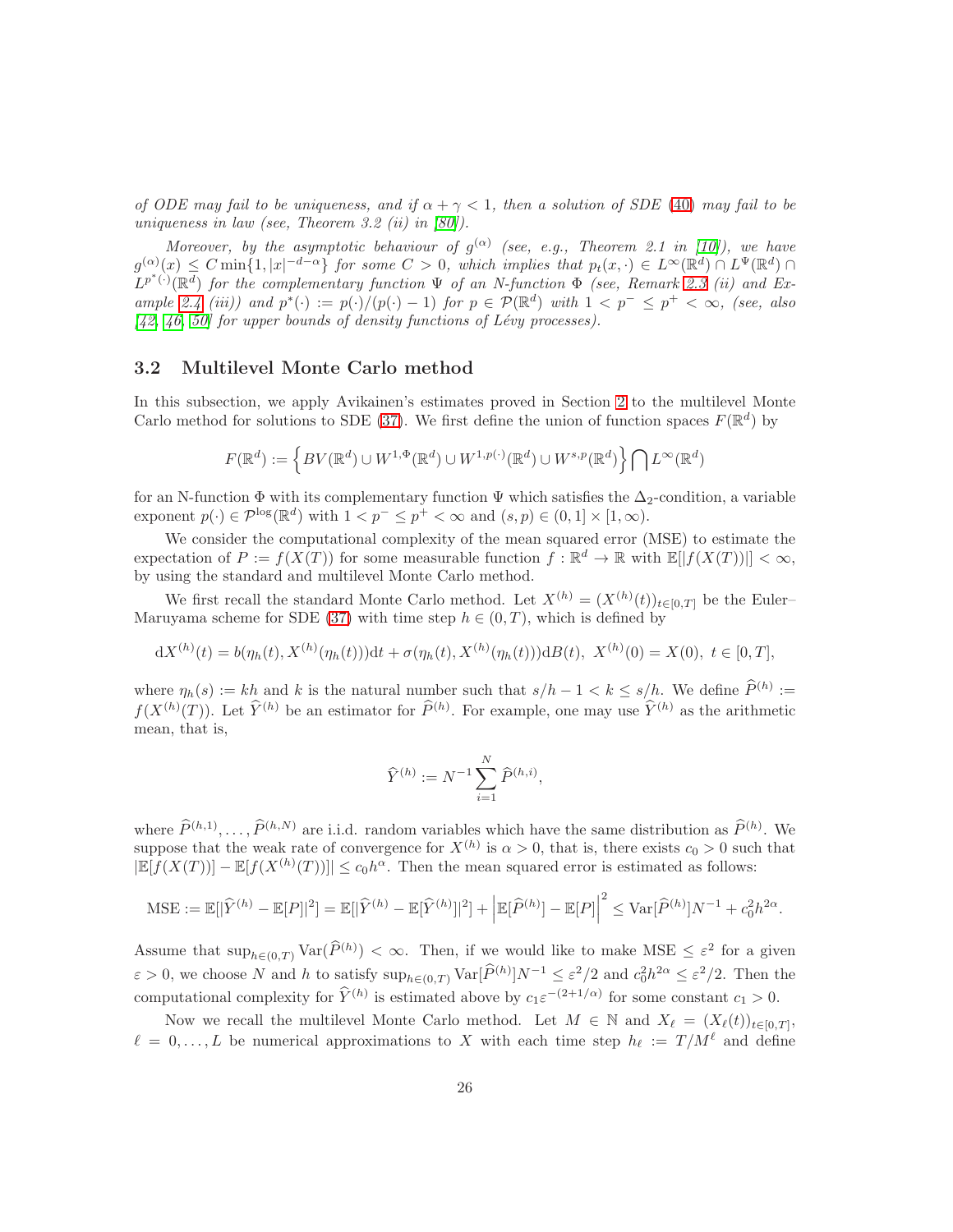$\widehat{P}_\ell := f(X_\ell(T))$ . Then it holds that

$$
\mathbb{E}[\widehat{P}_L] = \sum_{\ell=0}^L \mathbb{E}[\widehat{P}_\ell - \widehat{P}_{\ell-1}],
$$

where  $\widehat{P}_{-1} := 0$ . Let  $\widehat{Y}_{\ell}, \ell = 0, \ldots, L$  be independent estimators for each  $\mathbb{E}[\widehat{P}_{\ell} - \widehat{P}_{\ell-1}]$  and  $C_{\ell}$ ,  $\ell = 0, \ldots, L$  be their corresponding computational complexities. For example, one may use  $\hat{Y}_\ell$  as the arithmetic mean, that is,

<span id="page-26-2"></span>
$$
\widehat{Y}_{\ell} = N_{\ell}^{-1} \sum_{i=1}^{N_{\ell}} \left( \widehat{P}_{\ell}^{(\ell,i)} - \widehat{P}_{\ell-1}^{(\ell,i)} \right), \tag{41}
$$

where  $\widehat{P}_{\ell}^{(\ell,1)} - \widehat{P}_{\ell-1}^{(\ell,1)}, \ldots, \widehat{P}_{\ell}^{(\ell,N_{\ell})} - \widehat{P}_{\ell-1}^{(\ell,N_{\ell})}$  are i.i.d random variables which have the same distribution as  $\tilde{P}_{\ell} - \tilde{P}_{\ell-1}$ . Note that the random variable  $\tilde{P}_{\ell} - \tilde{P}_{\ell-1}$  is the deference between two discrete approximations with different time steps  $h_{\ell}$  and  $h_{\ell-1}$ , and the key point is that they are defined by the same Brownian motion. We define the estimator  $\hat{Y} := \sum_{\ell=0}^{L} \hat{Y}_{\ell}$  and its computational complexity  $C_{\text{MLMC}} := \sum_{\ell=0}^{L} C_{\ell}$ . Then the following complexity theorem holds for the MLMC method.

<span id="page-26-1"></span>**Theorem 3.5** (Complexity theorem, Theorem 3.1 in [\[25\]](#page-29-1), Theorem 2.1 [\[26\]](#page-29-14)). Let X be a solution to SDE [\(37\)](#page-22-2), and define  $P := f(X(T))$ . We assume that  $\{\widehat{P}_\ell\}_{\ell=0,\ldots,L}$ , independent estimators  ${\{\widehat{Y}_{\ell}\}}_{\ell=0,\ldots,L}$  and their corresponding computational complexities  ${C_{\ell}\}}_{\ell=0,\ldots,L}$  satisfy the following conditions: there exist positive constants  $c_1, c_2, c_3$  and  $\alpha, \beta$  such that  $\alpha \geq \beta/2$  and (i)  $\mathbb{E}[P]$  –  $\mathbb{E}[\widehat{P}_{\ell}] \leq c_1 h_{\ell}^{\alpha}$ ; (ii)  $\mathbb{E}[\widehat{Y}_{\ell}] = \mathbb{E}[\widehat{P}_{\ell} - \widehat{P}_{\ell-1}]$ ; (iii)  $\text{Var}[\widehat{Y}_{\ell}] \leq c_2 N_{\ell}^{-1} h_{\ell}^{\beta}$ ; (iv)  $C_{\ell} \leq c_3 N_{\ell} h_{\ell}^{-1}$ . Then for any  $\varepsilon \in (0, 1/e)$ , the mean squared error is estimated by

$$
MSE := \mathbb{E}\left[\left|\widehat{Y} - \mathbb{E}[P]\right|^2\right] \leq \varepsilon^2
$$

with the computational complexity  $C_{MLMC}$  for  $\hat{Y}$  bounded by

$$
C_{MLMC} \leq \begin{cases} c_4 \varepsilon^{-2}, & \text{if } \beta \in (1, \infty), \\ c_4 \varepsilon^{-2} (\log \varepsilon)^2, & \text{if } \beta = 1, \\ c_4 \varepsilon^{-\{2 + (1 - \beta)/\alpha\}}, & \text{if } \beta \in (0, 1) \end{cases}
$$

for some constants  $c_4 > 0$ .

Before applying Theorem [3.5](#page-26-1) to the Euler–Maruyama scheme  $X^{(n)}$  with time step  $h = T/n$ , we provide the strong rate of convergence for [\(1\)](#page-1-0) for irregular functions  $f \in F(\mathbb{R}^d)$ .

<span id="page-26-0"></span>**Theorem 3.6.** Suppose that the coefficients b and  $\sigma$  of SDE [\(37\)](#page-22-2) are bounded and Lipschitz continuous in space, and  $1/2$ -Hölder continuous in time, and  $\sigma$  is uniformly elliptic. Then for any  $f \in F(\mathbb{R}^d)$ ,  $q \in [1,\infty)$  and  $\delta \in (0,1)$ , there exist  $C_{EM}(q, \delta) > 0$  and  $C_{EM}(q) > 0$  such that

$$
\mathbb{E}\left[\left|f(X(T))-f(X^{(n)}(T))\right|^q\right] \leq \left\{\begin{array}{ll} C_{EM}(q,\delta)n^{-\frac{\delta}{2}}, & \text{if } f \in BV(\mathbb{R}^d) \cap L^{\infty}(\mathbb{R}^d), \\ C_{EM}(q)n^{-\frac{q}{2(q+1)}}, & \text{if } f \in \{W^{1,\Phi}(\mathbb{R}^d) \cup W^{1,p(\cdot)}(\mathbb{R}^d)\} \cap L^{\infty}(\mathbb{R}^d), \\ C_{EM}(q)n^{-\frac{pqs}{2(q+p)}}, & \text{if } f \in W^{s,p}(\mathbb{R}^d) \cap L^{\infty}(\mathbb{R}^d). \end{array}\right.
$$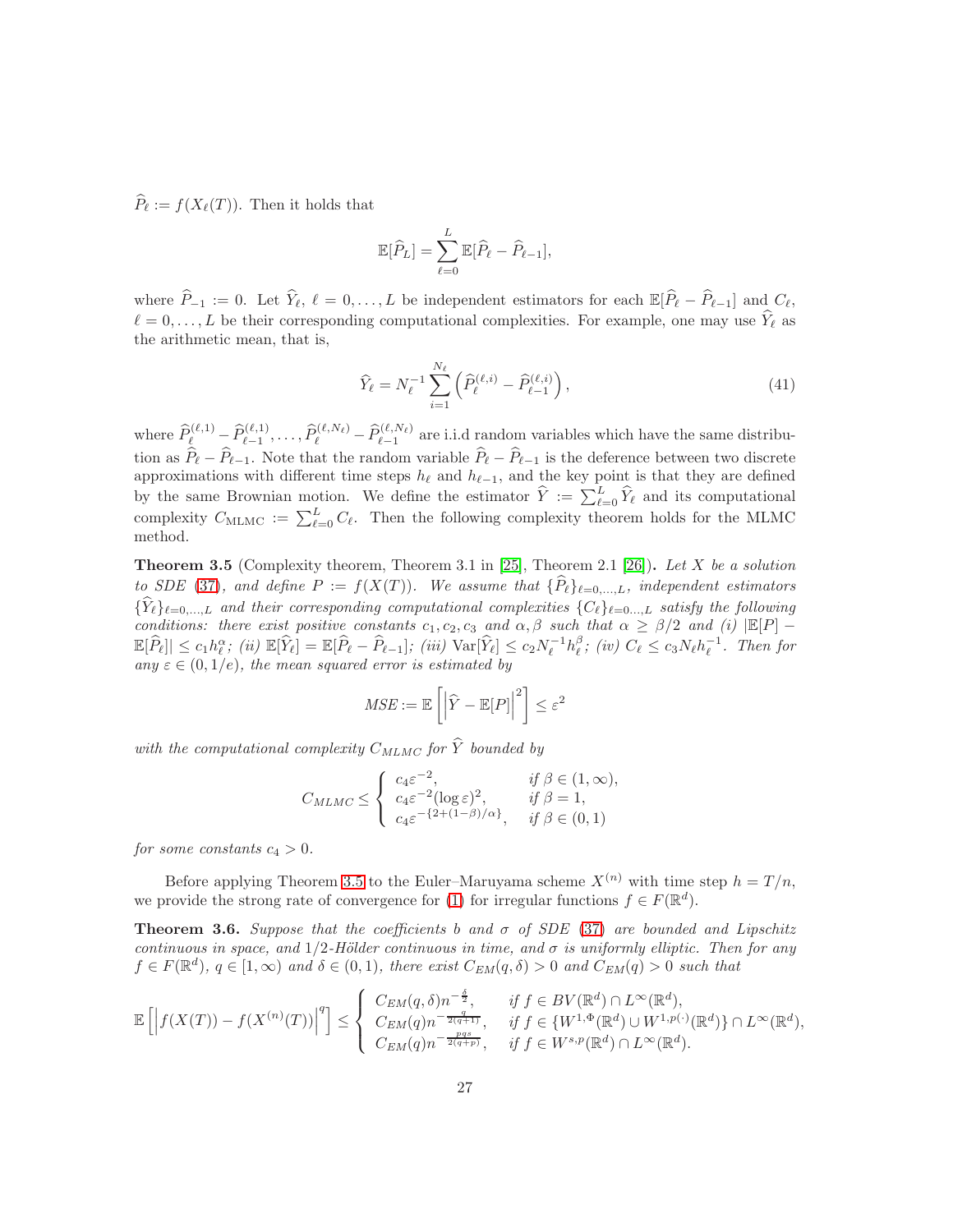Proof. We first note that under the assumptions on the coefficients, the strong rate of convergence for the Euler–Maruyama scheme is  $1/2$ , that is, for any  $p > 0$ , there exists a constant  $C_p > 0$  such that  $\mathbb{E}[|X(T) - X^{(n)}(T)|^p]^{1/p} \leq C_p n^{-1/2}$  (see, e.g. [\[45\]](#page-30-0)). It follows from Example [3.2](#page-22-3) that  $X(T)$ and  $X^{(h)}(T)$  admit density functions  $p_T(x, \cdot)$  and  $p_T^{(n)}$  $T^{(n)}(x, \cdot)$  with respect to Lebesgue measure which have the Gaussian upper bound [\(38\)](#page-23-0) and [\(39\)](#page-23-1), respectively. Hence we have  $p_T(x, \cdot), p_T^{(n)}(x, \cdot) \in$  $L^{\infty}(\mathbb{R}^d) \cap L^{\Psi}(\mathbb{R}^d) \cap L^{p^*(.)}(\mathbb{R}^d)$ . Therefore, by using Theorem [2.11,](#page-10-0) [2.17,](#page-15-0) [2.21,](#page-18-0) [2.23](#page-19-0) with  $r = \infty$ , we conclude the statement.

- Remark 3.7. (i) Recently under non-Lipschitz coefficients, the strong rate of convergence for the Euler–Maruyama scheme are widely studied (see, [\[7,](#page-28-2) [12,](#page-29-0) [31,](#page-30-3) [51,](#page-31-14) [57,](#page-31-2) [59,](#page-31-3) [61,](#page-31-4) [64,](#page-32-1) [65\]](#page-32-2)).
- (ii) If we assume  $f \in L^r(\mathbb{R}^d, p_T(x, \cdot))$  for some  $r \in (1, \infty)$ , then similar estimates of Theorem [3.6](#page-26-0) hold. Note that the constants  $C_{EM}$  may depend on  $||f||_{L^r(\mathbb{R}^d, p_T^{(n)}(x,\cdot))}$ , especially on the time step  $h = T/n$  (see also Remark 2.12 (v) and Remark 2.18 (iii)). However, by using the Gaussian upper bound [\(39\)](#page-23-1) for the density of  $X^{(n)}(T)$ , under the additional assumption  $f \in L^r(\mathbb{R}^d, g_{c+T}(x, \cdot)),$  the constants  $C_{EM}$  are uniformly bounded with respect to the time step  $h = T/n$ .

As applications of Theorem [3.5](#page-26-1) and Theorem [3.6,](#page-26-0) we have the following two examples for irregular functions  $f \in F(\mathbb{R}^d)$ .

**Example 3.8.** Let  $X_{\ell}$  be the Euler–Maruyama scheme with time step  $h_{\ell} = T/M^{\ell}$  and  $\hat{Y}_{\ell}$  be the independent estimator defined by [\(41\)](#page-26-2). Suppose the coefficients b and  $\sigma$  of SDE [\(37\)](#page-22-2) satisfy  $b \in C_b^{1,3}([0,T] \times \mathbb{R}^d; \mathbb{R}^d)$ ,  $\sigma \in C_b^{1,3}([0,T] \times \mathbb{R}^d; \mathbb{R}^{d \times d})$  and  $\partial_t \sigma \in C_b^{0,1}([0,T] \times \mathbb{R}^d; \mathbb{R}^{d \times d})$ , and  $\sigma$ is uniformly elliptic. Then it follows from Theorem 2.5 in [\[29\]](#page-30-1) that for any bounded measurable function  $f : \mathbb{R}^d \to \mathbb{R}$ , the weak rate of convergence  $\alpha$  in Theorem [3.5](#page-26-1) is one (see also, Theorem 3.5 in  $[6]$ , Corollary 22 in [\[30\]](#page-30-2), Theorem 1.1 in [\[48\]](#page-31-0) and Theorem 1 in [\[79\]](#page-32-0)). Note that

$$
\text{Var}[\widehat{Y}_{\ell}] = \mathbb{E}[|\widehat{Y}_{\ell} - \mathbb{E}[\widehat{Y}_{\ell}]|^2] = N_{\ell}^{-1} \text{Var}[\widehat{P}_{\ell} - \widehat{P}_{\ell-1}]
$$

for each  $\ell = 0, \ldots, L$ . Hence by using Theorem [3.6,](#page-26-0) for any  $f \in F(\mathbb{R}^d)$ , we have

$$
\begin{split} &\text{Var}[\hat{P}_{\ell} - \hat{P}_{\ell-1}] \leq \left| \mathbb{E}[\hat{P}_{\ell}] - \mathbb{E}[\hat{P}_{\ell-1}] \right|^{2} + 2 \mathbb{E}[|P - \hat{P}_{\ell}|^{2}] + 2 \mathbb{E}[|P - \hat{P}_{\ell-1}|^{2}] \\ &\leq c_{0}^{2} \{h_{\ell} + h_{\ell-1}\}^{2} + \left\{ \begin{array}{ll} 2C_{EM}(2, \delta) \{h_{\ell}^{\frac{\delta}{2}} + h_{\ell-1}^{\frac{\delta}{2}}\}, & \text{if } f \in BV(\mathbb{R}^{d}) \cap L^{\infty}(\mathbb{R}^{d}), \\ 2C_{EM}(2) \{h_{\ell}^{\frac{1}{8}} + h_{\ell-1}^{\frac{1}{3}}\}, & \text{if } f \in \{W^{1, \Phi}(\mathbb{R}^{d}) \cup W^{1, p(\cdot)}(\mathbb{R}^{d})\} \cap L^{\infty}(\mathbb{R}^{d}), \\ 2C_{EM}(2) \{h_{\ell}^{\frac{ps}{p+2}} + h_{\ell-1}^{\frac{ps}{p+2}}\}, & \text{if } f \in W^{s, p}(\mathbb{R}^{d}) \cap L^{\infty}(\mathbb{R}^{d}). \end{split} \right\} \end{split}
$$

Hence, for  $f \in F(\mathbb{R}^d)$ , the computational complexity  $C_{MLMC}$  for  $\hat{Y}$  is bounded from above by

$$
C_{MLMC} \leq \begin{cases} c_4 \varepsilon^{-\frac{6-\delta}{2}}, & \text{if } f \in BV(\mathbb{R}^d) \cap L^{\infty}(\mathbb{R}^d), \\ c_4 \varepsilon^{-\frac{8}{3}}, & \text{if } f \in \{W^{1,\Phi}(\mathbb{R}^d) \cup W^{1,p(\cdot)}(\mathbb{R}^d)\} \cap L^{\infty}(\mathbb{R}^d), \\ c_4 \varepsilon^{-(3-\frac{ps}{p+2})}, & \text{if } f \in W^{s,p}(\mathbb{R}^d) \cap L^{\infty}(\mathbb{R}^d). \end{cases}
$$

**Example 3.9.** Let  $X_{\ell}$  be the Euler–Maruyama scheme with time step  $h_{\ell} = T/M^{\ell}$  and  $\hat{Y}_{\ell}$  be the independent estimator defined by [\(41\)](#page-26-2). Suppose the coefficients b and  $\sigma$  of SDE [\(37\)](#page-22-2) are bounded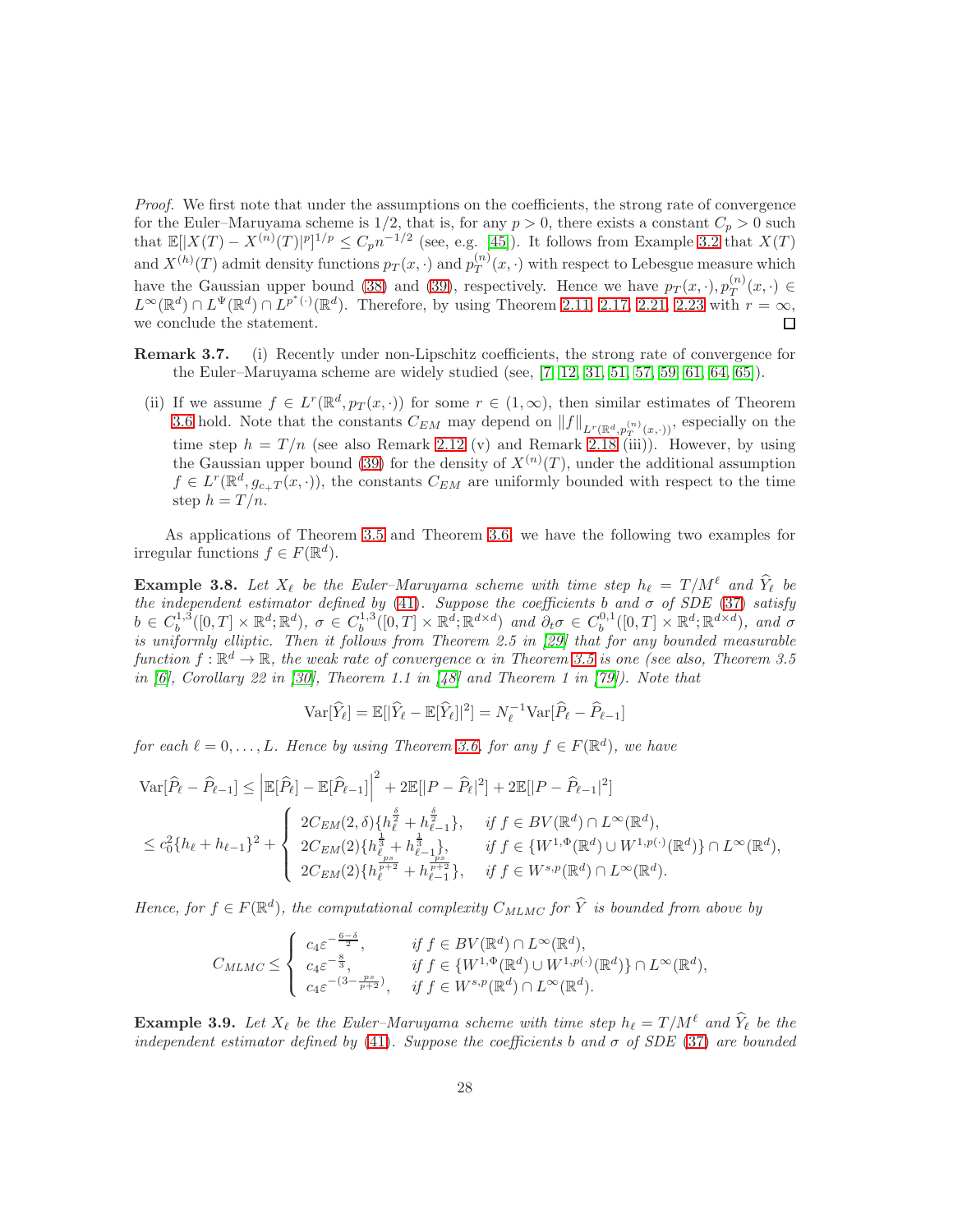and Lipschitz continuous in space, and  $1/2$ -Hölder continuous in time, and  $\sigma$  is uniformly elliptic. Then for any bounded measurable function  $f : \mathbb{R}^d \to \mathbb{R}$  and  $\delta \in (0,1)$ , the weak rate of convergence  $\alpha$  in Theorem [3.5](#page-26-1) is  $\delta/2$ , (see Theorem 1.1 in [\[49\]](#page-31-1)). Therefore, for  $f \in F(\mathbb{R}^d)$ , the computational complexity  $C_{MLMC}$  for  $\hat{Y}$  is bounded from above by

$$
C_{MLMC} \leq \begin{cases} c_4 \varepsilon^{-1-\frac{2}{\delta}}, & \text{if } f \in BV(\mathbb{R}^d) \cap L^{\infty}(\mathbb{R}^d), \\ c_4 \varepsilon^{-2-\frac{4}{3\delta}}, & \text{if } f \in \{W^{1,\Phi}(\mathbb{R}^d) \cup W^{1,p(\cdot)}(\mathbb{R}^d)\} \cap L^{\infty}(\mathbb{R}^d), \\ c_4 \varepsilon^{-2-\frac{p(1-s)+2}{\delta(p+2)}}, & \text{if } f \in W^{s,p}(\mathbb{R}^d) \cap L^{\infty}(\mathbb{R}^d). \end{cases}
$$

#### Acknowledgements

The authors would like to thank the anonymous referees for their careful readings and valuable comments. The authors deeply grateful to Professor Flavien Leger for his valuable comments. The first author was supported by JSPS KAKENHI Grant Number 19K14552. The second author was supported by Sumitomo Mitsui Banking Corporation. The third author was supported by JSPS KAKENHI Grant Number 17J05514.

# <span id="page-28-4"></span>References

- [1] Adams, D. R. and Hurri-Syrjánen, R. Vanishing exponential integrability for functions whose gradients belong to  $L^{n}(\log(e+L))^{\alpha}$ . J. Funct. Anal. **197**(1) 162-178 (2003).
- <span id="page-28-3"></span>[2] Alfonsi, A. Strong order one convergence of a drift implicit Euler scheme: Application to the CIR process. Statist. Probab. Lett. 83(2) 602–607 (2013).
- <span id="page-28-5"></span>[3] Aronson, D. G. Bounds for the fundamental solution of a parabolic equation. Bull. Amer. Math. Soc. 73 890–896 (1967).
- <span id="page-28-0"></span>[4] Avikainen, R. On irregular functionals of SDEs and the Euler scheme. Finance Stoch. 13(3) 381–401 (2009).
- <span id="page-28-8"></span>[5] Bally, V. and Caramellino, L. Convergence and regularity of probability laws by using an interpolation method. Ann. Probab. 45(2) 1110–1159 (2017).
- <span id="page-28-1"></span>[6] Bally, V. and Talay, D. The law of the Euler scheme for stochastic differential equations: I. Convergence rate of the distribution function. Probab. Theory Relat. Fields. 104 43–60 (1996).
- <span id="page-28-2"></span>[7] Bao, J., Huang, X. and Yuan, C. Convergence rate of Euler–Maruyama scheme for SDEs with Hölder-Dini continuous drifts. J. Theoret. Probab.  $32(2)$
- <span id="page-28-6"></span>[8] Baudoin, F., Nualart, E., Ouyang, C. and Tindel, S. On probability laws of solutions to differential systems driven by a fractional Brownian motion. Ann. Probab. 44(4) 2554–2590 (2016).
- <span id="page-28-7"></span>[9] Besalú, M., Kohatsu-Higa, A. and Tindel, S. *Gaussian-type lower bounds for the density of* solutions of SDEs driven by fractional Brownian motions. Ann. Probab. 44(1) 399–443 (2016).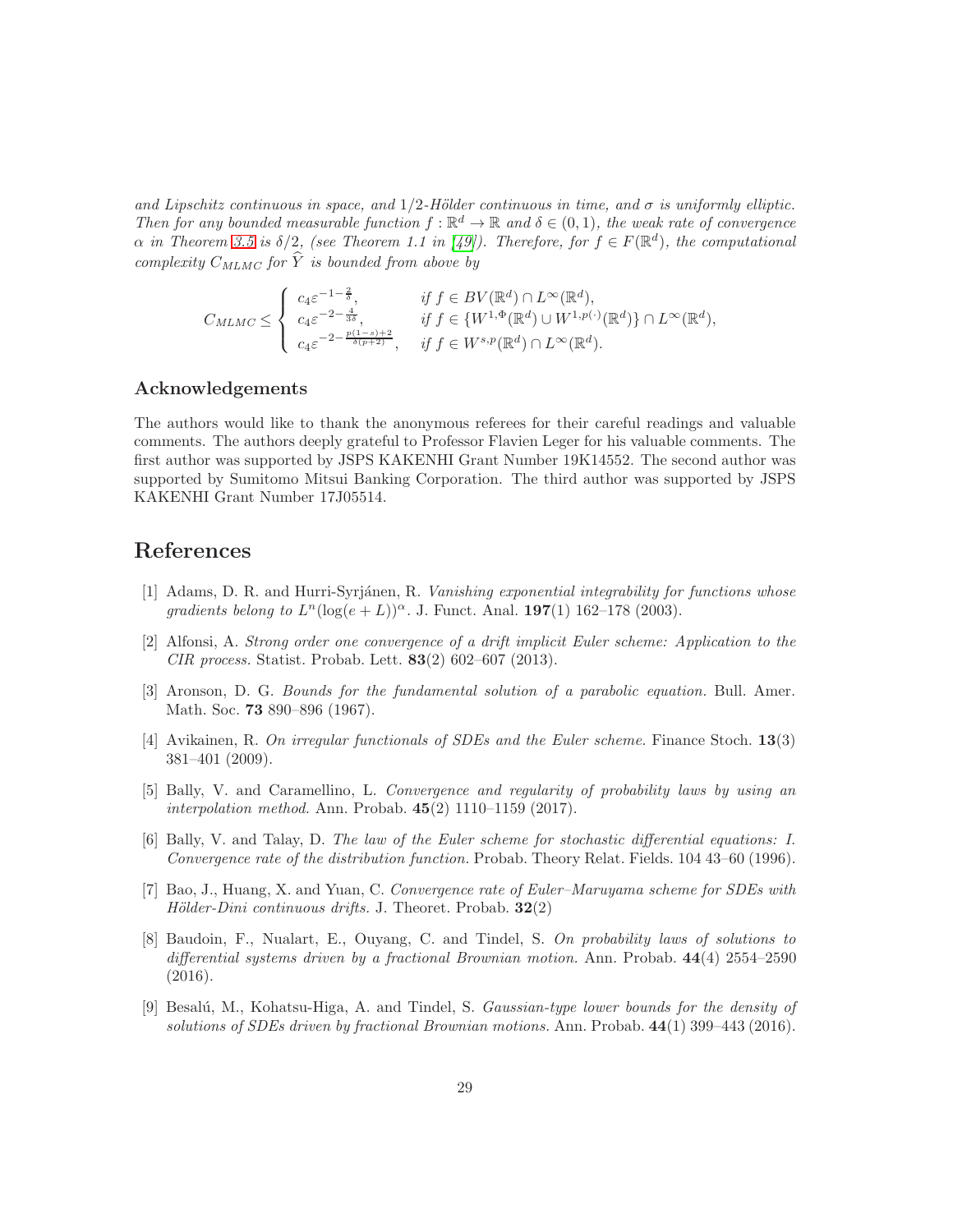- <span id="page-29-13"></span>[10] Blumenthal, R. M. and Getoor, R. K. Some theorems on stable processes. Trans. Amer. Math. Soc. 95(2) 263–273 (1960).
- <span id="page-29-11"></span><span id="page-29-0"></span>[11] Blumenthal, R. M. and Getoor, R. K. Markov processes and potential theory. Academic Press, New York (1968).
- [12] Butkovsky, O., Dareiotis, K. and Gerencsér, M. Approximation of SDEs a stochastic sewing approach. [arXiv:1909.07961v](http://arxiv.org/abs/1909.07961)1 (2019).
- <span id="page-29-8"></span>[13] Cherny, A. and Engelbert, H-J. Singular stochastic differential equations. Lecture Notes in Math. Vol. 1858. Springer (2005).
- <span id="page-29-12"></span><span id="page-29-6"></span>[14] Crippa, G. and De Lellis, C. Estimates and regularity results for the DiPerna-Lions flow. J. reine angew. Math 616 15–46. (2008).
- [15] Delarue, F. and Menozzi, S. Density estimates for a random noise propagating through a chain of differential equations. J. Funct. Anal. 259(6) 1577–1630 (2010).
- <span id="page-29-5"></span>[16] Di Nezza, E., Palatucci, G. , and Valdinoci, E. Hitchhiker's guide to the fractional Sobolev spaces. Bull. Sci. math. **136** 521–573 (2012).
- <span id="page-29-4"></span>[17] Diening, L., Harjulehto, P., Hästö, P. and Růžička, M. Lebesque and Sobolev Spaces with variable exponents. Lecture Notes in Mathematics 2017 Springer (2011).
- [18] E, W., Han, J. and Jentzen, A. Deep learning-based numerical methods for high-dimensional parabolic partial differential equations and backward stochastic differential equations. Commun. Math. Stat. 5(4) 349–380 (2017).
- [19] El Karoui, N., Peng, S. and Quenez, M. C. Backward stochastic differential equations in finance. Math. Finance. 7 1-71 (1997).
- <span id="page-29-3"></span>[20] Evans, L. C. and Gariepy, R. F. Measure theory and fine properties of functions, Revised Edition. CRC press (2015).
- <span id="page-29-9"></span>[21] Friedman, A. Partial Differential Equations of Parabolic Type. Dover Publications Inc., (1964).
- [22] Friedman, A. Stochastic differential equations and applications. Courier Corporation. Academic Press New York (1975).
- <span id="page-29-10"></span>[23] Fukushima, M., Oshima, Y. and Takeda, M. Dirichlet forms and symmetric Markov processes, second ed. Studies in Mathematics 19, De Gruyter (1994).
- <span id="page-29-7"></span>[24] Gallardo, D. Orlicz spaces for which the Hardy–Littlewood maximal operator is bounded. Publ. Mat. **32**(2) 261–266 (1988).
- <span id="page-29-14"></span><span id="page-29-1"></span>[25] Giles, M. B. Multilevel Monte Carlo path simulation. Oper. Res. 56(3) 607–617 (2008).
- <span id="page-29-2"></span>[26] Giles, M. B. Multilevel Monte Carlo methods. Acta Numerica 24 259–328 (2015).
- [27] Giles, M. B. and Xia, Y. *Multilevel Monte Carlo for exponential Lévy models.* Finance Stoch. 21(4) 995–1026 (2017).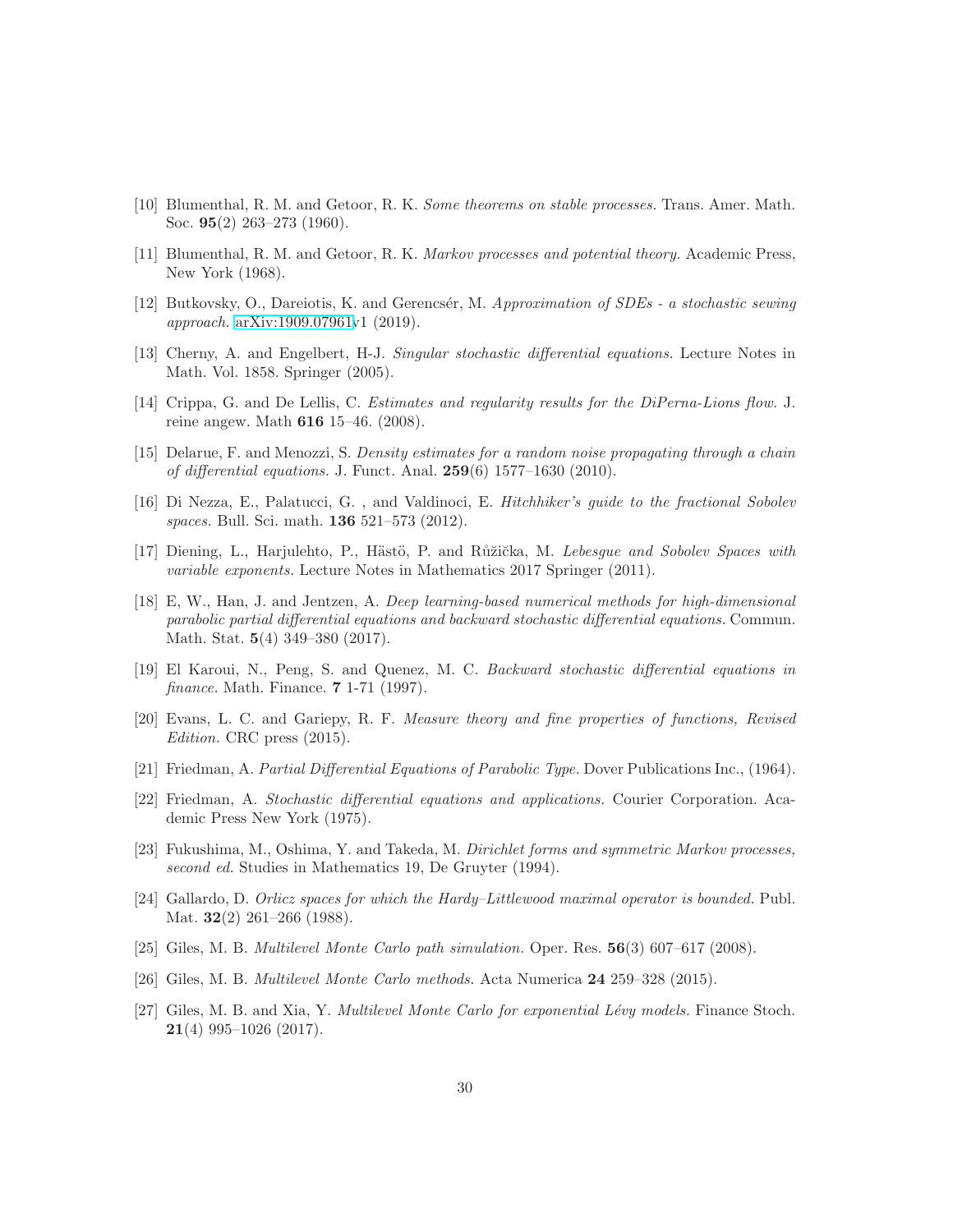- <span id="page-30-11"></span><span id="page-30-1"></span>[28] Giusti, E. Minimal surfaces and functions of bounded variation. Monographs in Mathematics 80 Basel-Boston-Stuttgart Birkhäuser Verlag (1984).
- <span id="page-30-2"></span>[29] Gobet, E. and Labart, C. Sharp estimates for the convergence of the density of the Euler scheme in small time. Elect. Comm. in Probab. 13 352–363 (2008).
- <span id="page-30-3"></span>[30] Guyon, J. Euler schemes and tempered distributions. Stochastic. Process. Appl. 116 887–904 (2006).
- [31] Gyöngy, I. and Rásonyi, M. A note on Euler approximations for SDEs with Hölder continuous diffusion coefficients. Stochastic. Process. Appl. **121** 2189–2200 (2011).
- <span id="page-30-10"></span><span id="page-30-9"></span>[32] Hajłasz, P. Sobolev spaces on an arbitrary metric space. Potential Anal.  $5(4)$  403-415 (1996).
- <span id="page-30-14"></span>[33] Hajlasz, P. A new characterization of the Sobolev space. Studia Math.  $159(2)$  263–275 (2003).
- <span id="page-30-12"></span>[34] Hajlasz, P. and Koskela, P. Sobolev met Poincaré. Am. Math. Soc.  $145(688)$  (2000).
- [35] Harjulehto, P. and Hästö, P. Orlicz spaces and generalized Orlicz spaces. Lecture Notes in Mathematics 2236 Springer (2019).
- <span id="page-30-6"></span>[36] Heinrich, S. Multilevel monte carlo methods. Large-Scale Scientific Computing, Third International Conference. Lecture Notes in Computer Science Springer, Berlin 2179 58–67 (2001).
- <span id="page-30-4"></span>[37] Higham, D. J.; Mao, X. and Stuart, A. M. Strong convergence of Euler-type methods for nonlinear stochastic differential equations. SIAM J. Numer. Anal.  $40(3)$  1041–1063 (2002).
- [38] Hurri-Syrjänen, R. and Vähäkangas, A. V. On fractional Poincaré inequalities. J. Anal. Math.  $120(1)$  85–104 (2013).
- <span id="page-30-5"></span>[39] Hutzenthaler, M., Jentzen, A. and Kloeden, P. E. Strong convergence of an explicit numerical method for SDEs with nonglobally Lipschitz continuous coefficients. Ann. Appl. Probab. 22(4) 1611–1641 (2012).
- <span id="page-30-8"></span>[40] Ikeda, N. and Watanabe, S. Stochastic differential equations and diffusion processes, second ed. volume 24 of North-Holland Mathematical Library, North-Holland Publishing Co., Amsterdam-New York; Kodansha, Ltd., Tokyo, (1981).
- <span id="page-30-13"></span>[41] Iwaniec, T., Koskela, P. and Onninen, J. Mappings of finite distortion: monotonicity and *continuity.* Invent. Math.  $144(3)$  507–531 (2001).
- <span id="page-30-16"></span>[42] Kaleta, K. and Sztonyk, P. Estimates of transition densities and their derivatives for jump *Lévy processes.* J. Math. Anal. Appl.  $431(1)$  260–282 (2015).
- <span id="page-30-7"></span>[43] Kebaier, A. Statistical Romberg extrapolation: a new variance reduction method and applications to option pricing. Ann. Appl. Probab.  $15(4)$  2681-2705 (2005).
- <span id="page-30-15"></span>[44] Kim, P. and Song, R. Two-sided estimates on the density of Brownian motion with singular drift. Illinois J. Math.  $50(3)$  635–688 (2006).
- <span id="page-30-0"></span>[45] Kloeden, P. E. and Platen, E. Numerical solution of stochastic differential equations. Springer (1995).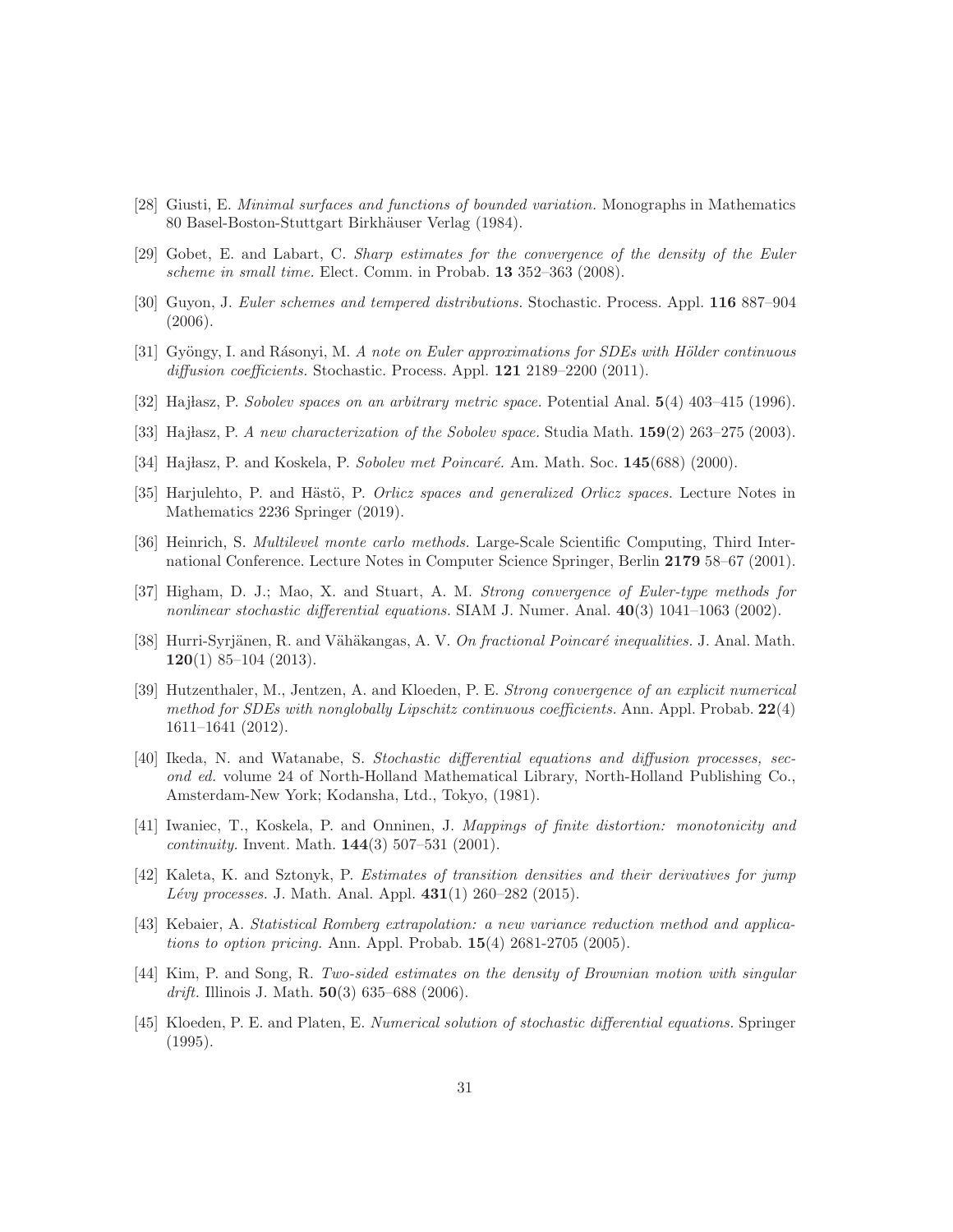- <span id="page-31-12"></span>[46] Knopova, V. and Schilling, R. L. A note on the existence of transition probability densities of Lévy processes. Forum Math.  $25$  125–149 (2013).
- <span id="page-31-9"></span><span id="page-31-0"></span>[47] Kohatsu-Higa, A. and Makhlouf, A. Estimates for the density of functionals of SDEs with irregular drift. Stoch. Proc. Appl. 123 1716–1728 (2013).
- [48] Konakov, V. and Mammen, E. Edgeworth type expansions for Euler schemes for stochastic differential equations. Monte Carlo Methods Appl. 8(3) 271–286 (2002).
- <span id="page-31-1"></span>[49] Konakov, V. and Menozzi, S. Weak error for the Euler scheme approximation of diffusions with non-smooth coefficients. Electron J. Probab. 22 (2017).
- <span id="page-31-14"></span><span id="page-31-13"></span>[50] Kühn, F. Transition probabilities of Lévy-type processes: Parametrix construction. Math. Nachr. 292(2) 358–376 (2019).
- [51] Kühn, F. and Schilling, R. L. Strong convergence of the Euler–Maruyama approximation for a class of Lévy-driven SDEs. Stoch. Proc. Appl.  $129(8)$  2654–2680 (2019).
- <span id="page-31-11"></span>[52] Kulik, A. M. On weak uniqueness and distributional properties of a solution to an SDE with  $\alpha$ -stable noise. Stochastic Process. Appl. 129(2) 473–506 (2019).
- <span id="page-31-10"></span><span id="page-31-7"></span>[53] Kusuoka, S. and Stroock, D Application of the Malliavin calculus, part I. Proceedings of the Taniguchi Intern. Symp.on Stochastic Analysis, Kyoto and Katata. 127 271–306 (1982).
- [54] Kusuoka, S. Continuity and Gaussian two–sided bounds of the density functions of the solutions to path–dependent stochastic differential equations via perturbation. Stochastic Process. Appl. 127 359–384 (2017).
- <span id="page-31-5"></span>[55] Lahti, P. and Tuominen, H. A pointwise characterization of functions of bounded variation on metric spaces. Ricerche mat. 63(1) 47–57 (2014).
- <span id="page-31-6"></span>[56] Lemaire, V. and Menozzi, S. On some non-asymptotic bounds for the Euler scheme. Electron J. Probab. 15 1645–1681 (2010).
- <span id="page-31-2"></span>[57] Leobacher, G. and Szölgyenyi, M. Convergence of the Euler–Maruyama method for multidimensional SDEs with discontinuous drift and degenerate diffusion coefficient. Numer. Math. 138(1) 219–239 (2018).
- [58] Maggi, F. Sets of finite perimeter and geometric variational problems: an introduction to Geometric Measure Theory. Cambridge University Press (2012).
- <span id="page-31-3"></span>[59] Menoukeu Pamen, O. and Taguchi, D. Strong rate of convergence for the Euler–Maruyama approximation of SDEs with Hölder continuous drift coefficient. Stochastic Process. Appl.  $127$ 2542–2559 (2017).
- <span id="page-31-8"></span>[60] Menozzi, S., Pesce, A. and Zhang, X. Density and gradient estimates for non degenerate Brownian SDEs with unbounded measurable drift. [arXiv:2006.07158.](http://arxiv.org/abs/2006.07158)
- <span id="page-31-4"></span>[61] Müller-Gronbach, T. and Yaroslavtseva, L. On the performance of the Euler–Maruyama scheme for SDEs with discontinuous drift coefficient. Ann. Inst. Henri Poincaré Probab. Stat. 56(2) 1162–1178 (2020).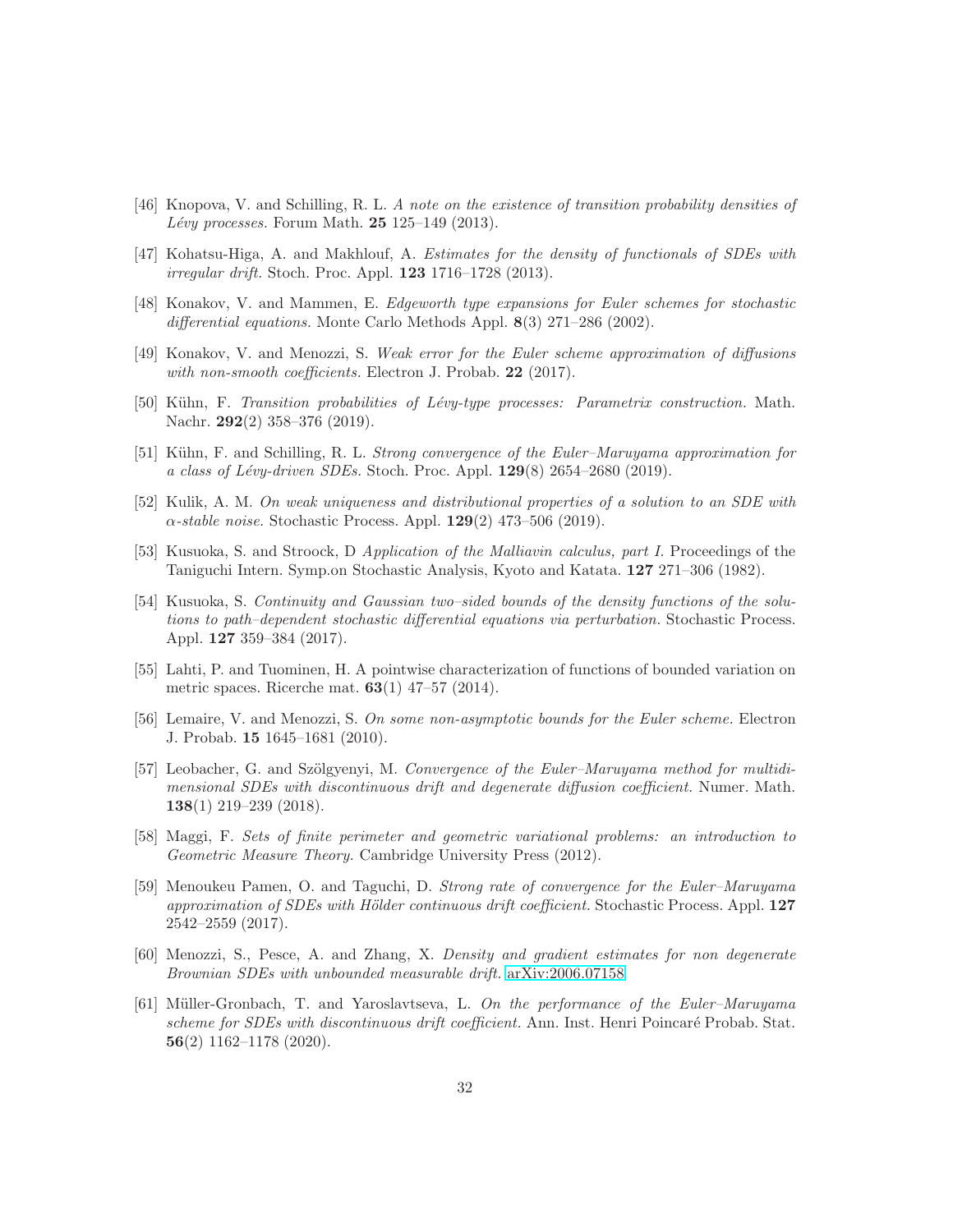- <span id="page-32-7"></span>[62] Nakai, E. and Sawano, Y. Hardy spaces with variable exponents and generalized Campanato spaces. J. Funct. Anal. **262** 3665-3748 (2012).
- <span id="page-32-4"></span><span id="page-32-1"></span>[63] Neuenkirch, A. and Szpruch, L. First order strong approximations of scalar SDEs defined in a domain. Numer. Math. 128, 103–136 (2014).
- [64] Ngo, H-L. and Taguchi, D. Strong rate of convergence for the Euler–Maruyama approximation of stochastic differential equations with irregular coefficients. Math. Comp. 85(300) 1793–1819 (2016).
- <span id="page-32-2"></span>[65] Ngo, H-L. and Taguchi, D. On the Euler–Maruyama approximation for one-dimensional stochastic differential equations with irregular coefficients. IMA J. Numer. Anal.  $37(4)$  1864– 1883 (2017).
- <span id="page-32-13"></span>[66] Nualart, D. The Mallivain calculus and related topics. Springer (2006).
- [67] Qian, Z. and Zheng, W. Sharp bounds for transition probability densities of a class of diffusions. C. R. Acad. Sci. Paris, Ser 335(11) 953–957 (2002).
- <span id="page-32-14"></span><span id="page-32-6"></span>[68] Qian, Z. and Zheng, W. Comparison theorem and estimates for transition probability densities of diffusion processes. Probab. Theory Relat. Fields. 127 388–406 (2003).
- [69] Rao, M. M. and Ren, Z. D. Theory of Orlicz spaces. A Series of Monographs and Textbooks in Pure and Applied Mathematics. 146 Marcel Dekker, New York (1991).
- <span id="page-32-5"></span>[70] Sabanis, S. Euler approximations with varying coefficients: the case of superlinearly growing diffusion coefficients. Ann. Appl. Probab. 25(4) 2083–2105 (2016).
- <span id="page-32-12"></span><span id="page-32-9"></span>[71] Sato, K. Lévy process and infinitely divisible distributions. Cambridge University Press (1999).
- [72] Sheu, S. J. Some estimates of the transition density of a nondegenerate diffusion Markov process. Ann. Probab. 19(2) 538–561 (1991).
- <span id="page-32-16"></span><span id="page-32-8"></span>[73] Shigekawa, I. Stochastic analysis. American Mathematical Society (2004).
- [74] Stein, E. M. Singular integrals and differentiability properties of functions. Princeton University Press (1970).
- <span id="page-32-10"></span>[75] Stroock, D. W. and Varadhan, S. R. S.n Diffusion processes with continuous coefficients, I,II. Communications in Pure and Applied Mathematics, 22 345–400, 479–530 (1969).
- <span id="page-32-11"></span>[76] Stroock, D. W. and Varadhan, S. R. S. Multidimensional Diffusion Processes. Springer-Verlag, Berlin (1979).
- <span id="page-32-15"></span>[77] Taguchi, D. and Tanaka, A. Probability density function of SDEs with unbounded and path– dependent drift coefficient. [arXiv:1811.07101v](http://arxiv.org/abs/1811.07101)2, to appear in Stochastic Process. Appl.
- <span id="page-32-3"></span><span id="page-32-0"></span>[78] Taguchi, D. A generalized Avikainen's estimate and its applications. [arXiv:2001.05608v](http://arxiv.org/abs/2001.05608)2.
- [79] Talay, D. and Tubaro, L. Expansion of the global error for numerical schemes solving stochastic differential equations. Stoch. Anal. Appl.  $8(4)$  483–509 (1990).